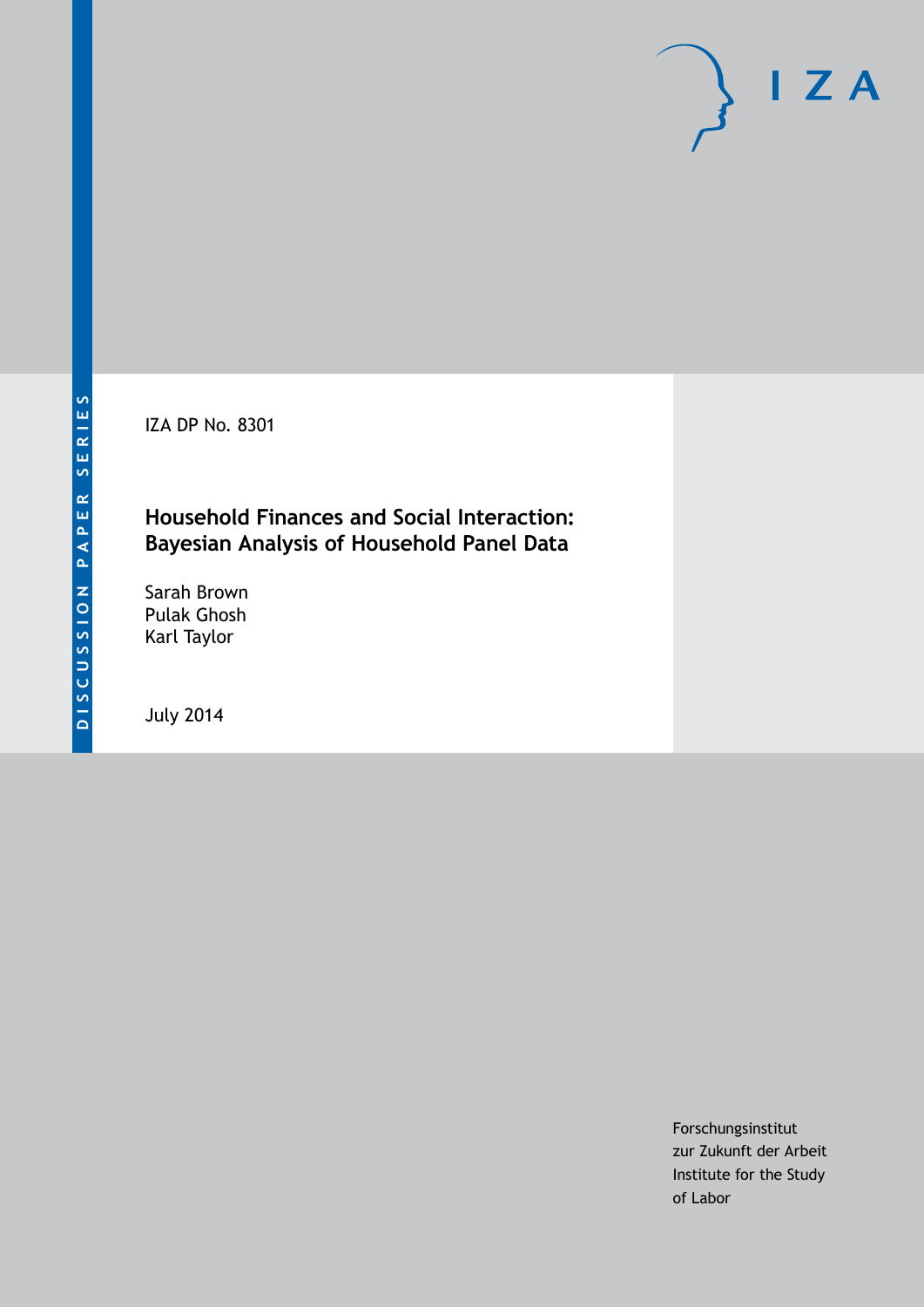# **Household Finances and Social Interaction: Bayesian Analysis of Household Panel Data**

### **Sarah Brown**

*University of Sheffield and IZA*

### **Pulak Ghosh**

*Indian Institute of Management*

### **Karl Taylor**

*University of Sheffield and IZA*

### Discussion Paper No. 8301 July 2014

IZA

P.O. Box 7240 53072 Bonn Germany

Phone: +49-228-3894-0 Fax: +49-228-3894-180 E-mail: [iza@iza.org](mailto:iza@iza.org)

Any opinions expressed here are those of the author(s) and not those of IZA. Research published in this series may include views on policy, but the institute itself takes no institutional policy positions. The IZA research network is committed to the IZA Guiding Principles of Research Integrity.

The Institute for the Study of Labor (IZA) in Bonn is a local and virtual international research center and a place of communication between science, politics and business. IZA is an independent nonprofit organization supported by Deutsche Post Foundation. The center is associated with the University of Bonn and offers a stimulating research environment through its international network, workshops and conferences, data service, project support, research visits and doctoral program. IZA engages in (i) original and internationally competitive research in all fields of labor economics, (ii) development of policy concepts, and (iii) dissemination of research results and concepts to the interested public.

<span id="page-1-0"></span>IZA Discussion Papers often represent preliminary work and are circulated to encourage discussion. Citation of such a paper should account for its provisional character. A revised version may be available directly from the author.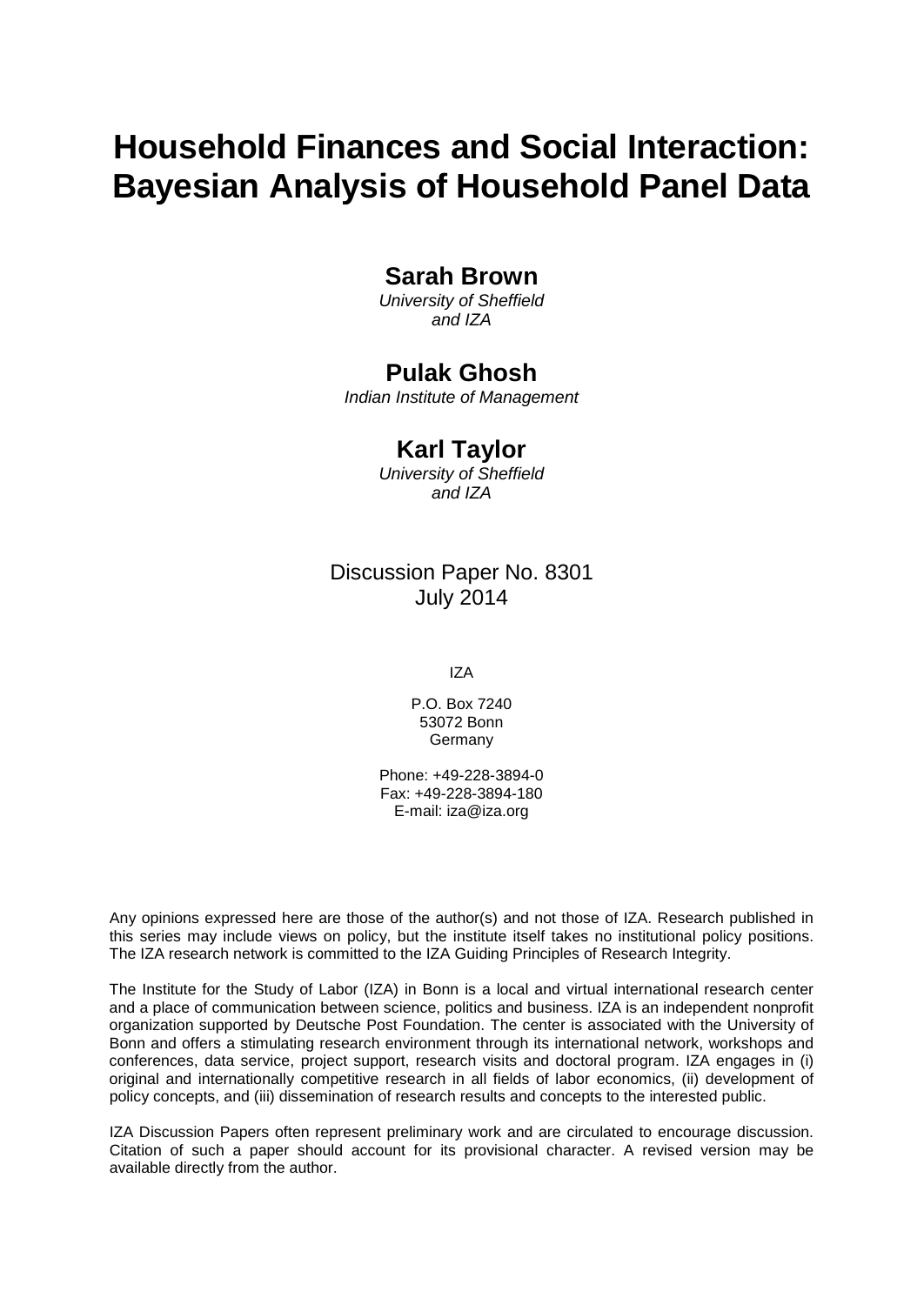IZA Discussion Paper No. 8301 July 2014

# **ABSTRACT**

## **Household Finances and Social Interaction: Bayesian Analysis of Household Panel Data[\\*](#page-1-0)**

We investigate the relationship between social interaction and household finances using data from the British Household Panel Survey. We contribute to the existing literature by exploring the relationship between a wide range of aspects of household finances and social interaction, rather than focusing one particular facet of household finances, such as the holding of stocks and shares. To be specific, we develop a Bayesian statistical framework to simultaneously explore both sides of the household balance sheet, i.e. liabilities and assets. Additionally, we allow the influence of social interaction on household finances to be time dependent, which enables us to model the effects of social interaction from a dynamic perspective. We also develop a two-part model to jointly investigate the influence of social interaction on the amount of different types of debt and financial assets held conditional on holding the different types of debt and assets. The analysis suggests that the effect of social interaction is not just restricted to share ownership, with positive effects found for both assets and liabilities. Our analysis also suggests that social interaction is associated with households holding larger amounts of both debt (unsecured and secured) and assets (property and non-housing), even after conditioning on the probability of possessing liabilities and/or assets.

JEL Classification: D12, D14, C11

Keywords: assets, debt, household finances, social interaction

Corresponding author:

Sarah Brown Economics Department University of Sheffield 9 Mappin Street Sheffield S1 4DT United Kingdom E-mail: [sarah.brown@sheffield.ac.uk](mailto:sarah.brown@sheffield.ac.uk)

\* We are grateful to the Data Archive at the University of Essex for supplying the *British Household Panel Survey* waves 1 to 15. We are very grateful to Arne Risa Hole and Anita Ratcliffe for excellent comments. Sarah Brown is grateful for financial support from the Leverhulme Trust for the Major Research Fellowship 2011-007. The normal disclaimer applies.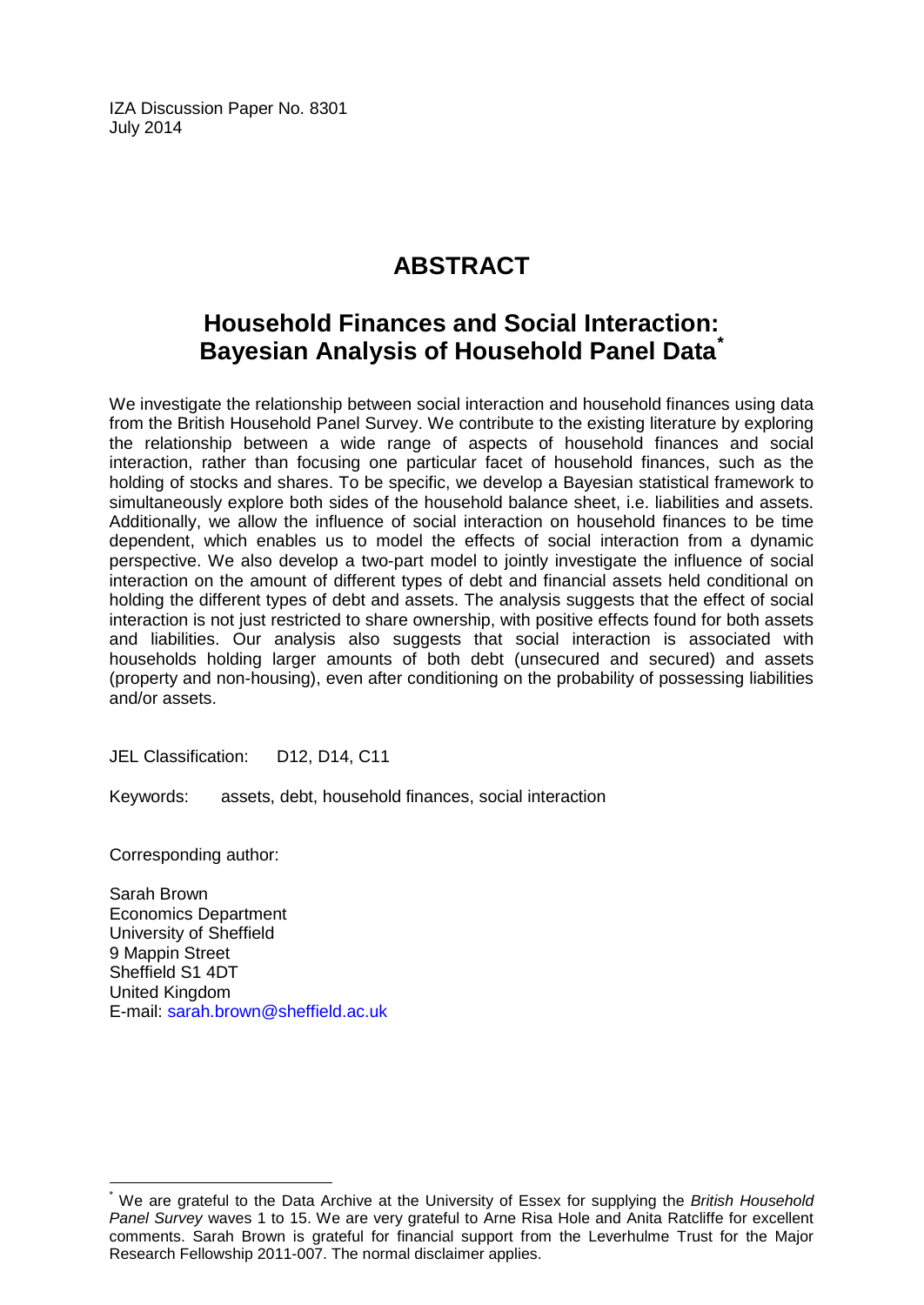#### **I. Introduction and Background**

1

There is a growing body of empirical literature analysing the implications of social capital and social interaction in the economy.<sup>1</sup> Recent work has conjectured that social interaction and social capital might influence financial decision-making at the individual or household level focusing on stock market participation. Such an effect could occur through word-ofmouth or observational learning (e.g. Banerjee, 1992; Ellison and Fudenburg, 1995), operating via the diffusion of information relating to, for example, stock market opportunities or how to actually participate in the stock market (Hong et al., 2004). Such channels of learning are arguably particularly relevant in the context of financial assets which are relatively complicated to acquire, such as stocks and shares. Thus, the decision to invest in financial assets, as well as the type of assets to invest in, may be influenced by the decisions of and advice from work colleagues, friends and family. Hong et al. (2004) present evidence supporting a positive association between social interaction (measured by church attendance and interaction with neighbours) and stock market participation in the U.S. Furthermore, this relationship is found to be more pronounced for individuals who reside in communities characterised by higher stock market participation rates. Similarly, Ivkovic and Weisbenner (2007) report a positive relationship between a household's stock purchases and those made by neighbours. Brown et al. (2008) establish a causal link between an individual's decision to own stocks and the average stock market participation of the individual's community. Moreover, the latter result is found to be stronger within more social communities, as measured by whether households are likely to be asked by neighbours for advice. In a similar vein, Guiso et al. (2008) explore the relationship between trust and stock market participation

<sup>1</sup> For example, at the microeconomic level, there has been interest in the relationship between social interaction, social capital and socio-economic outcomes such as educational attainment and employment, see, for example, Glaeser et al. (2002) and Brown and Taylor (2009). Whilst at the macroeconomic level, the debate has focused on the relationship between social capital and economic growth (see, for example, Knack and Keefer, 1997, and Algan and Cahuc, 2010).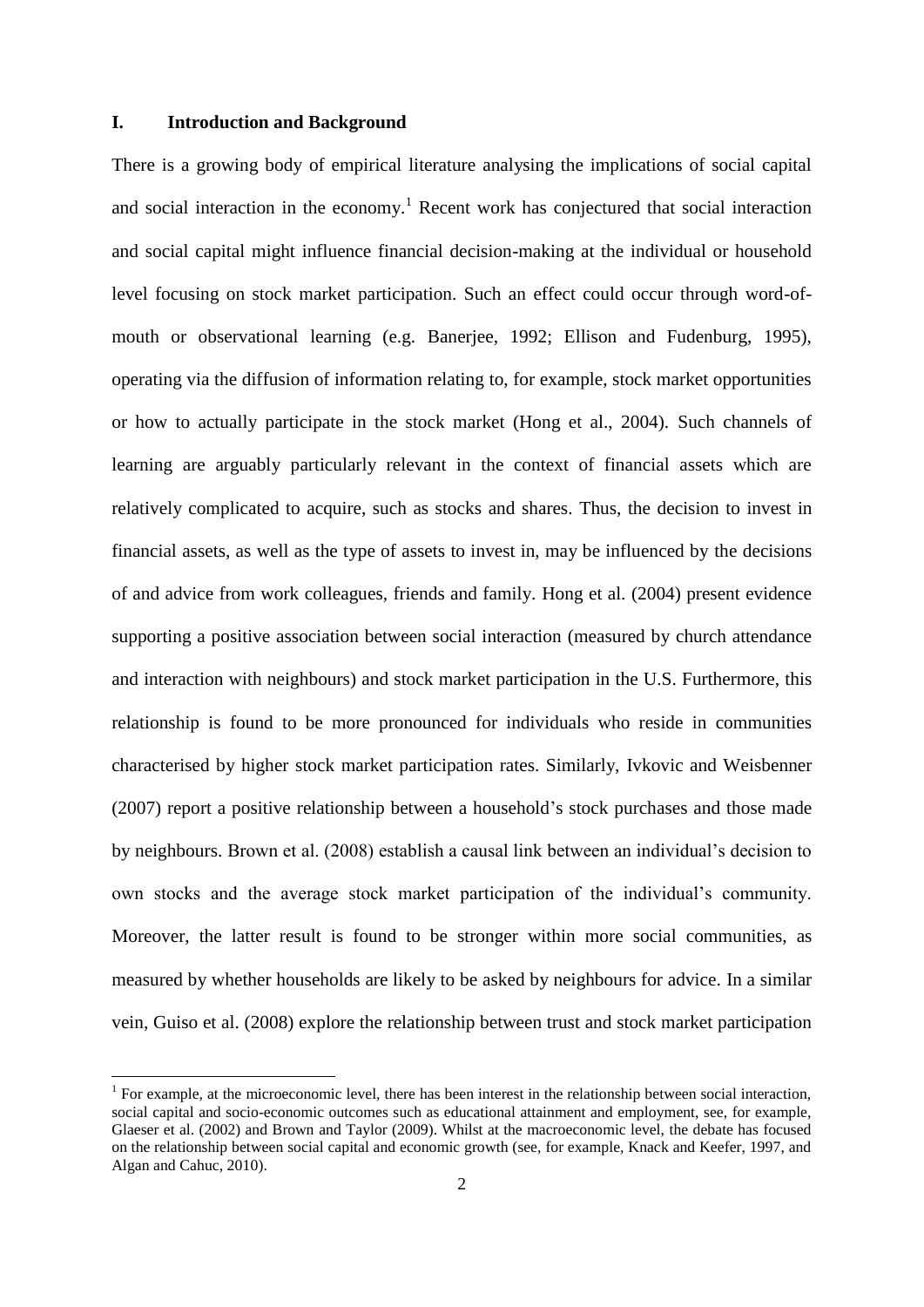and find that less trusting individuals are less likely to purchase stocks. More recently, Christelis et al. (2010) find that socially active households are more likely to own shares.

The aim of this paper is to explore the implications of social interaction for household financial decision-making in recognition of the fact that the household financial portfolio is more than just the holding of stocks and shares, which has been the primary focus of the existing literature. Given the heterogeneous nature of financial assets in terms of, for example, the associated financial risk and complexity, one might conjecture that the influence of social interaction may vary across the different types of assets. In addition, we allow for the opposite side of the household balance sheet, which has attracted limited interest in the existing literature in this area, namely household debt. It is apparent that social interaction may potentially have implications for household debt: as argued by Georgarakos et al. (2010), more sociable households may be more likely to receive financial support from family or friends if faced with financial difficulties.<sup>2</sup> To be specific, we explore the relationship between social interaction and a wide range of aspects of the financial portfolio. We make a methodological contribution to the existing literature by developing a Bayesian approach to model this relationship within a joint framework. Our joint modelling approach is highly flexible allowing social interaction to exert different influences on the different aspects of the financial portfolio yet allowing for the potential interdependence between them. Our Bayesian approach allows us to simultaneously model more financial decisions than in the existing literature. In addition, in order to model continuous measures of debt and asset holding, we develop a two-part model to allow for the holding of zero assets and debt. Finally, in contrast to the existing literature, which has generally focused on cross-section

1

<sup>&</sup>lt;sup>2</sup> These possibilities were also noted by Putnam (2000), p.312, in his comprehensive review of civic life and social capital in the U.S, who states that: "social networks may also provide emotional and financial support for individuals." More recently, Geogarakos et al. (2012), using data drawn from a Dutch household survey, find that the higher is the perceived income of the social circle, the greater is the likelihood that individuals will borrow and, conditional on borrowing, the greater is the amount borrowed.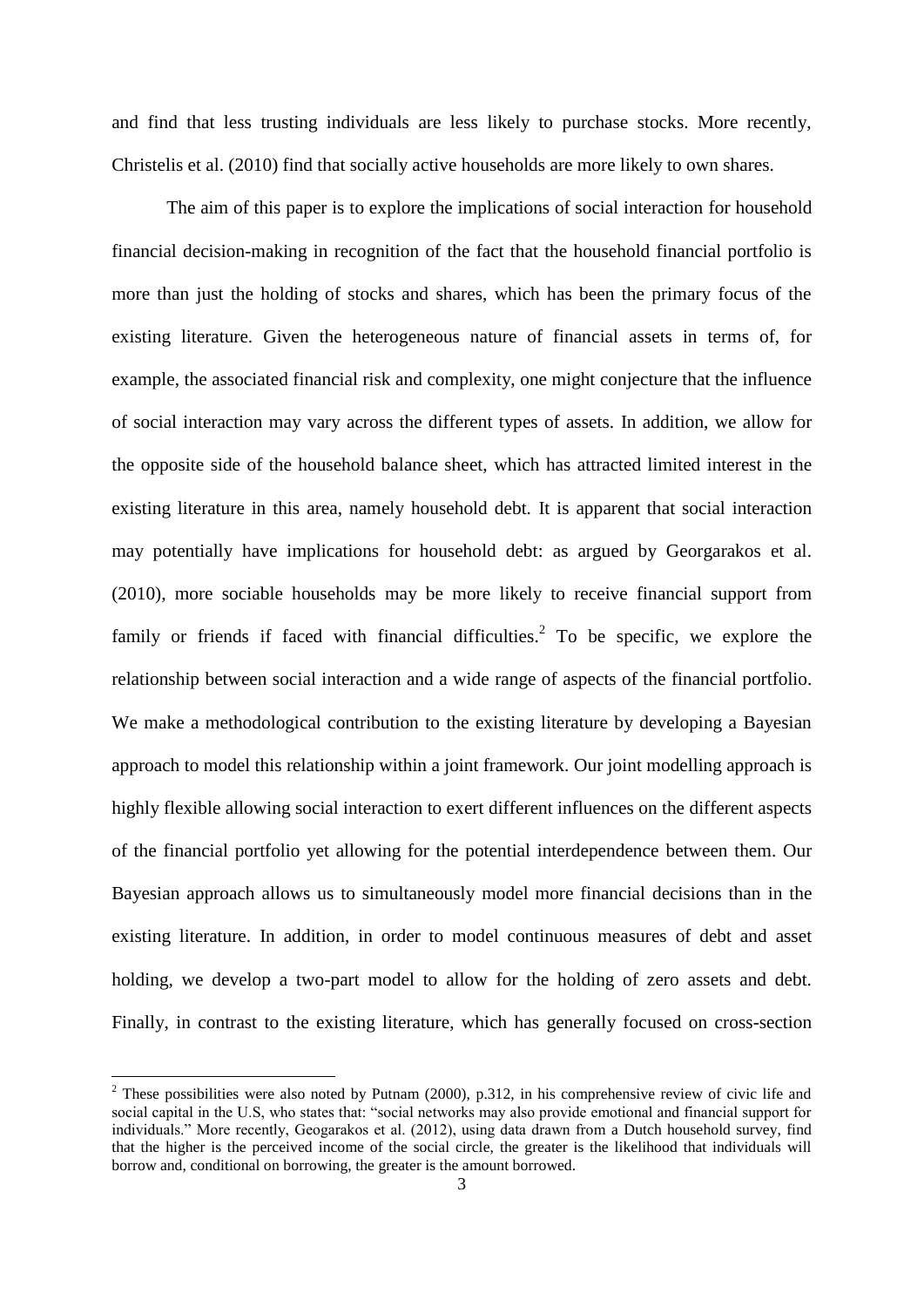data, we exploit panel data which allows us to make an additional contribution by allowing the effect of social interaction on household finances to be time dependent. Hence, we model the effects of social interaction from a dynamic perspective.

In terms of jointly modelling the probability of holding six different types of debt and six different types of financial assets, our results suggest that the effect of social interaction on household finances is not just restricted to share ownership, with positive effects found for both assets and liabilities, i.e. both sides of the balance sheet. However, there are differences with respect to the size of the influence of social interaction on the various components of household finances analysed. Similarly, in terms of jointly modelling the continuous outcomes in the two-part model, i.e. the value of unsecured debt, secured debt, non-housing financial assets and the value of housing assets, social interaction is found to positively influence the probability of holding each liability and asset, i.e. a non zero value, and, conditional on holding the particular liability or asset, social interaction increases the amount of each type of debt and asset held.

#### **II. Empirical Framework**

We explore the relationship between household finances and social interaction in the context of two different statistical frameworks. Firstly, we model the relationship between household finances and social interaction by developing a multivariate logit model distinguishing between the joint holding of six different types of assets and six different types of debt. We then focus on the relationship between social interaction and the amount of the assets and liabilities held by specifying a framework whereby we jointly model the amount of unsecured debt, the amount of secured debt, the value of housing assets and the value of non-housing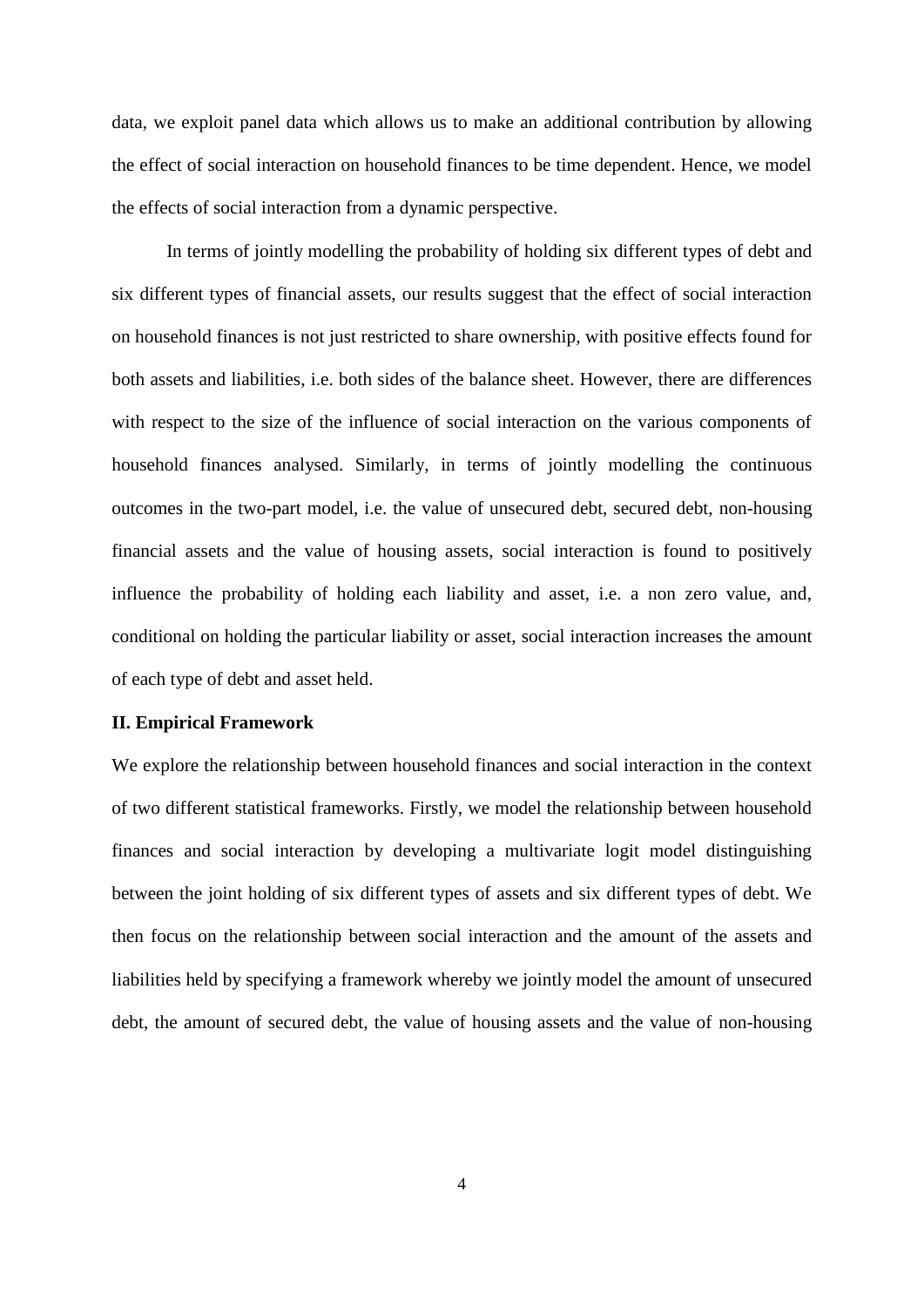financial assets held at the household level, conditional on holding the particular type of asset or liability.<sup>3,4</sup>

With respect to the holding of assets and/or debt, let  $y_{kit} \in \{0,1\}$  denote the incidence of holding the  $k (= 1, 2, ..., K)$ <sup>th</sup> financial asset or type of debt, where  $K = 12$ , by the  $i (= 1, 2, ... I)^{th}$  household at time  $t (= 1, 2, ..., T)$ . We model each of the  $y_{kit}$  as having a binary distribution with the probability of incidence denoted by  $p_{kit}$  and, in turn, we model the  $p_{kit}$  using a logit link function. Thus, we assume that household *i*'s joint holding of assets and debt is governed by the following stochastic process:

$$
y_{kit} \sim \text{Bernoulli}(p_{kit}) \tag{1}
$$

$$
logit(p_{kit}) = X_{kit}^T \beta_k + \alpha_{kt} S I_{kit} + b_{ki}
$$
\n(2)

where  $X_{kit}$  represents the vector of explanatory variables (detailed below),  $SI_{kit}$  denotes social interaction, where the coefficient on the social interaction measure is assumed to be time dependent. The time varying parameter,  $\alpha_{kt}$ , which is allowed to vary each year, is an important feature of our contribution (see Dangl and Halling, 2012). This coefficient may change for a variety of reasons such as the occurrence of unexpected events or changes in the

<sup>&</sup>lt;sup>3</sup> In our sample, 63% of households hold both financial assets and debt, which, as expected, varies over the life cycle. The following percentages indicate the proportion of households holding both assets and debt with a head of household aged 18-24, 25-34, 35-44, 45-54 and 55 and over: 5%, 24%, 35%, 27% and 9%, respectively.

<sup>&</sup>lt;sup>4</sup> The simultaneous holding of debt and assets, which has been observed in many developed countries such as the U.S. and the UK with the rise in credit card holding over the last three decades, has attracted considerable attention in the existing theoretical literature on household finances. In particular, the 'credit card debt puzzle' is well known in the literature, where households simultaneously revolve credit card debt whilst holding liquid financial assets (see, for example, Gross and Souleles, 2002). For example, Bertaut et al. (2008) report that, in the U.S. Survey of Consumer Finances between 1995 to 2004, approximately one third of credit card debt revolvers held liquid assets in excess of their credit card balance. A number of explanations have been put forward to explain this phenomenon including a self (or spouse) control motive, whereby not paying off a credit card balance in full leaves less available credit to tempt 'shoppers' (see, for example, Bertaut et al., 2008). It may be the case that a precautionary demand for liquidity plays a role: households may not use liquid assets to pay off credit card debt in case they need such funds in the future, i.e. a type of self-insurance mechanism (see, for example, Telyukova and Wright, 2008). With respect to illiquid wealth, Laibson et al. (2003) explore the holding of retirement assets and credit debt, with consumers being patient with respect to retirement saving and impatient with respect to credit card debt. The existence of transactions costs may also lead to households not using illiquid assets to settle credit card debt. The widespread evidence indicating that households simultaneously hold debt and financial assets suggests that a joint approach is appropriate for modelling the different aspects of household financial portfolios.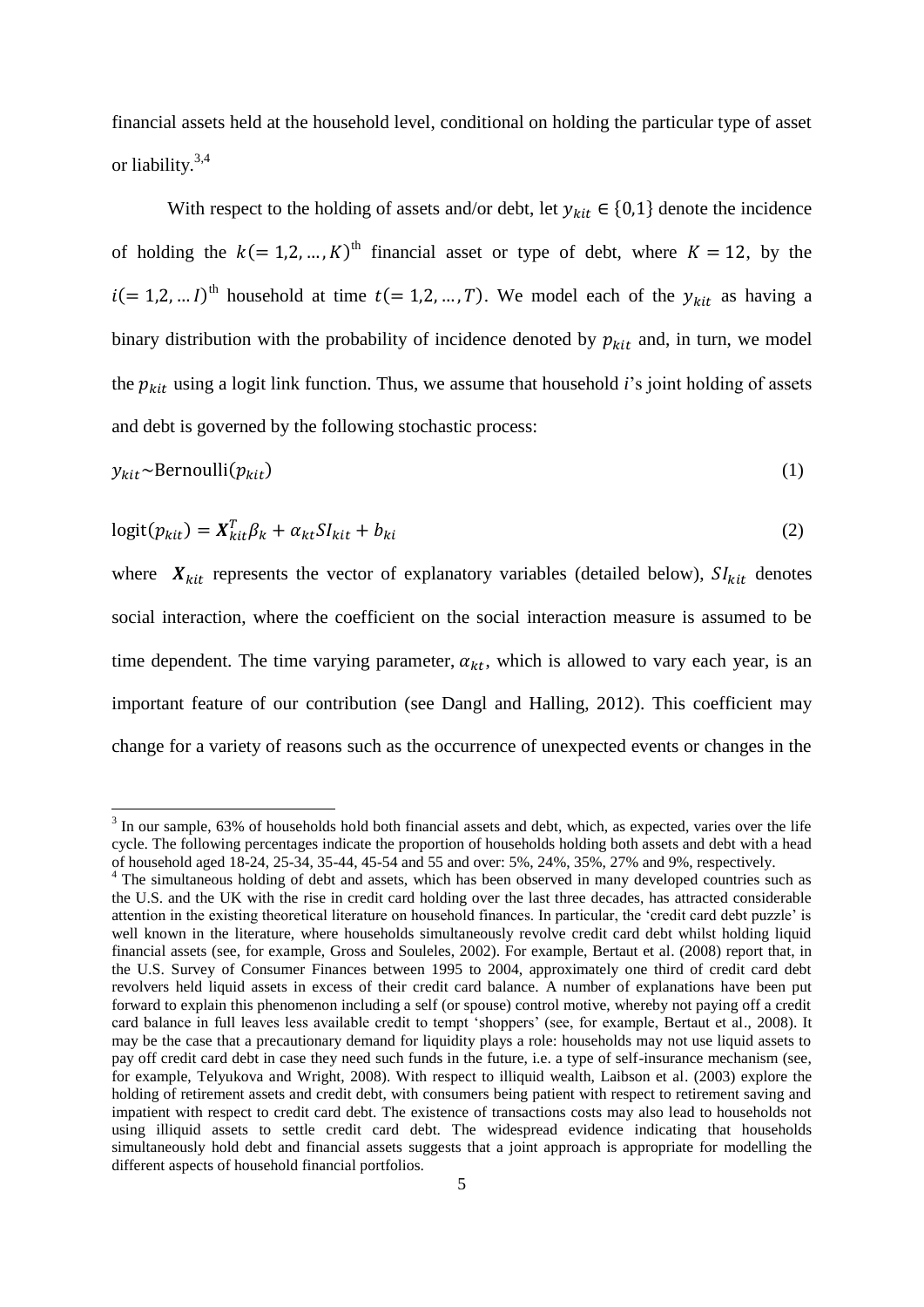financial situation of the household. Thus, we develop a flexible framework that allows for such changes. In addition, the time varying coefficients improve the predictive power of a model, see West and Harrison (1997). Therefore, we assume that the parameter  $\alpha_{kt}$  has a first order random walk prior as follows:

$$
\alpha_{kt} = \alpha_{k,t-1} + e_{kt} \tag{3}
$$

with  $e_{kt} \sim N(0, \tau_e)$ . Thus, the vector  $\alpha_{kt}$  consists of unobservable time varying regression coefficients and the coefficients are exposed to random shocks  $e_{kt}$  that are normally distributed with a mean of zero and variance,  $\tau_e$ .<sup>5</sup> This structure allows us to model the effect of social interaction on the holding of different types of assets and debt dynamically by estimating the time-dependent social interaction effect. It is important to note that this prior does not require us to assume that all  $\alpha_{kt}$  have the same values as the previous  $\alpha_{k,t-1}$ . Rather, our approach assumes that they come from a common distribution with the mean being equal to the effect of previous exposure and allows us to estimate the exposure effect at each point in time dynamically. Note that, if the variance  $\tau_e$  equals zero, then the regression coefficients  $\alpha_{kt}$  are constant over time. Thus, our model nests the specification of constant regression coefficients.

Finally, household level heterogeneity is captured by the random effects term,  $b_{ki}$ . It is apparent that unobserved household heterogeneity affecting one response may be correlated with unobserved household heterogeneity affecting other responses. Thus, the household heterogeneity terms are assumed to be correlated, i.e.,  $\mathbf{b}_i = (b_{1i}, b_{2i}, ..., b_{12i})^T \sim N_{12}(0, \Sigma).$ 

We also jointly model the four continuous variables, i.e., unsecured debt, secured debt, the value of housing assets and the value of non-housing financial assets held at the household level. One particular issue relates to the fact that there are a large proportion of

<sup>&</sup>lt;sup>5</sup> For the first parameter, the base distribution is assumed.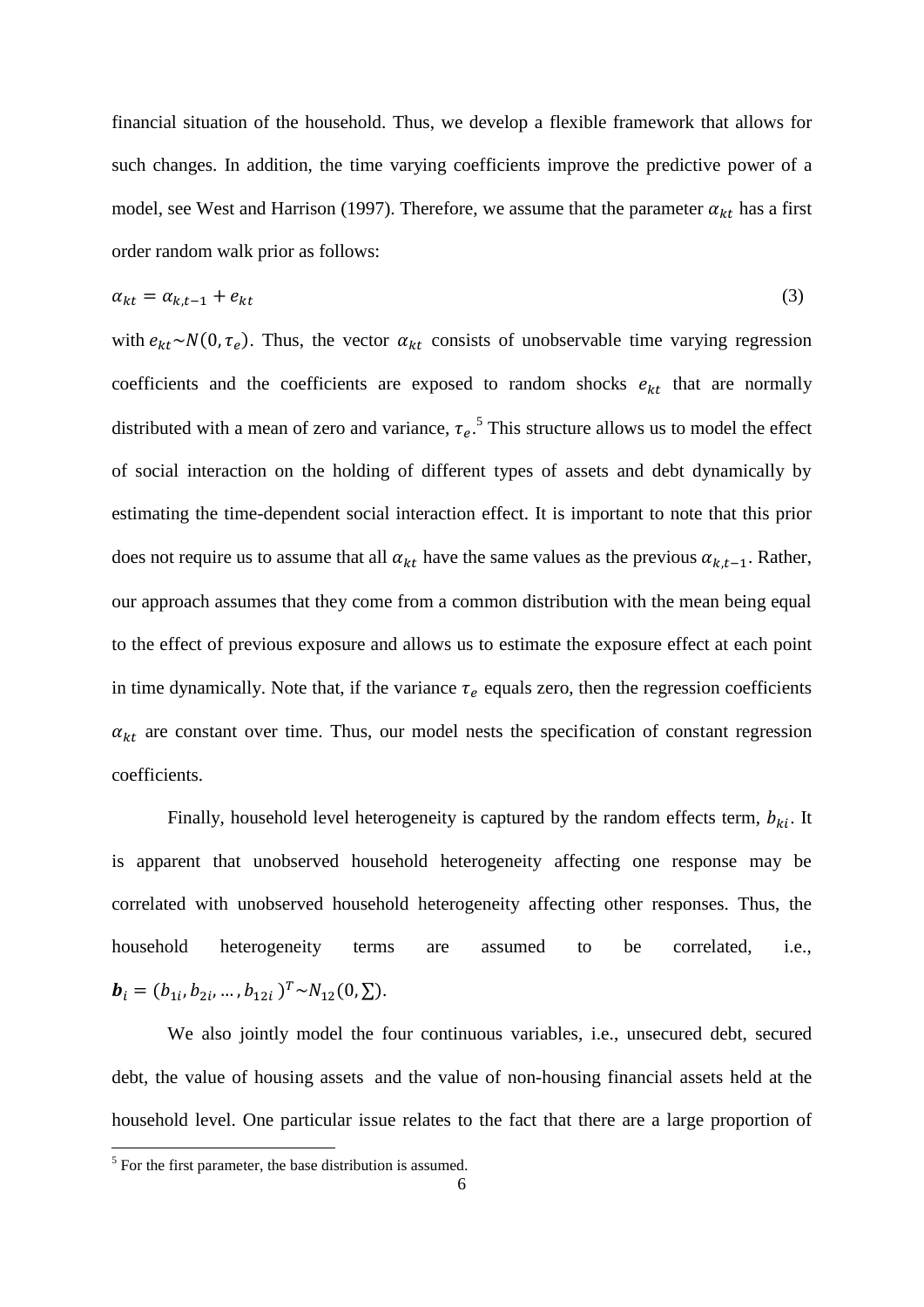zeros observed in the data, especially in the context of financial assets. A small number of studies exploring multiple financial decisions based on non-Bayesian methods model the demand for different assets via a two-step approach in order to correct for selectivity. For example, King and Leape (1998) estimate a model for U.S. household portfolio allocation with eleven aggregate asset and liability classifications, whilst Perraudin and Sorensen (2000) aggregate asset and liability holding into stocks, bonds and money. More recently, Georgarakos and Haliassos (2012) explore three investment choices, namely, direct stock holding, investment in mutual funds and retirement accounts using a multivariate probit model with selection.

The four continuous variables that we analyse are clearly characterized by a two-part nature, i.e. a combination of a point mass at zero and a positively skewed distribution for the values exceeding zero. Such data is sometimes referred to as semi-continuous. In order to model unsecured debt, secured debt, non-housing financial assets and housing assets, we develop a two-part Bayesian model, where the first part models the probability that an outcome is non-zero and the second part models the value of an outcome given that it is greater than zero. Specifically, denote the amount of debt or value of assets of a household by Y. A two-part model for the probability distribution of Y consists of (i) modelling the probability of  $Y > 0$  (using in our case a logistic model) and (ii) separately modelling the distribution of  $Y | Y > 0$ . A convenient choice is to assume that  $\lceil \log(Y)|Y > 0 \rceil$  follows a normal distribution. The second part of the two-part model describes the conditional mean of the response given that it is non-zero. $6$  The four continuous variables are denoted as follows: unsecured debt  $(y_{1it})$ , secured debt  $(y_{2it})$ , the value of non-housing financial assets  $(y_{3it})$  and the value of housing assets held at the household level  $(y_{4it})$ . Let  $y_{kit}$  be the  $k^{\text{th}}$ 

**.** 

 $<sup>6</sup>$  Note that two-part point mass mixture data are data where the zeros observed are true zeros, i.e. not holding</sup> assets or debts.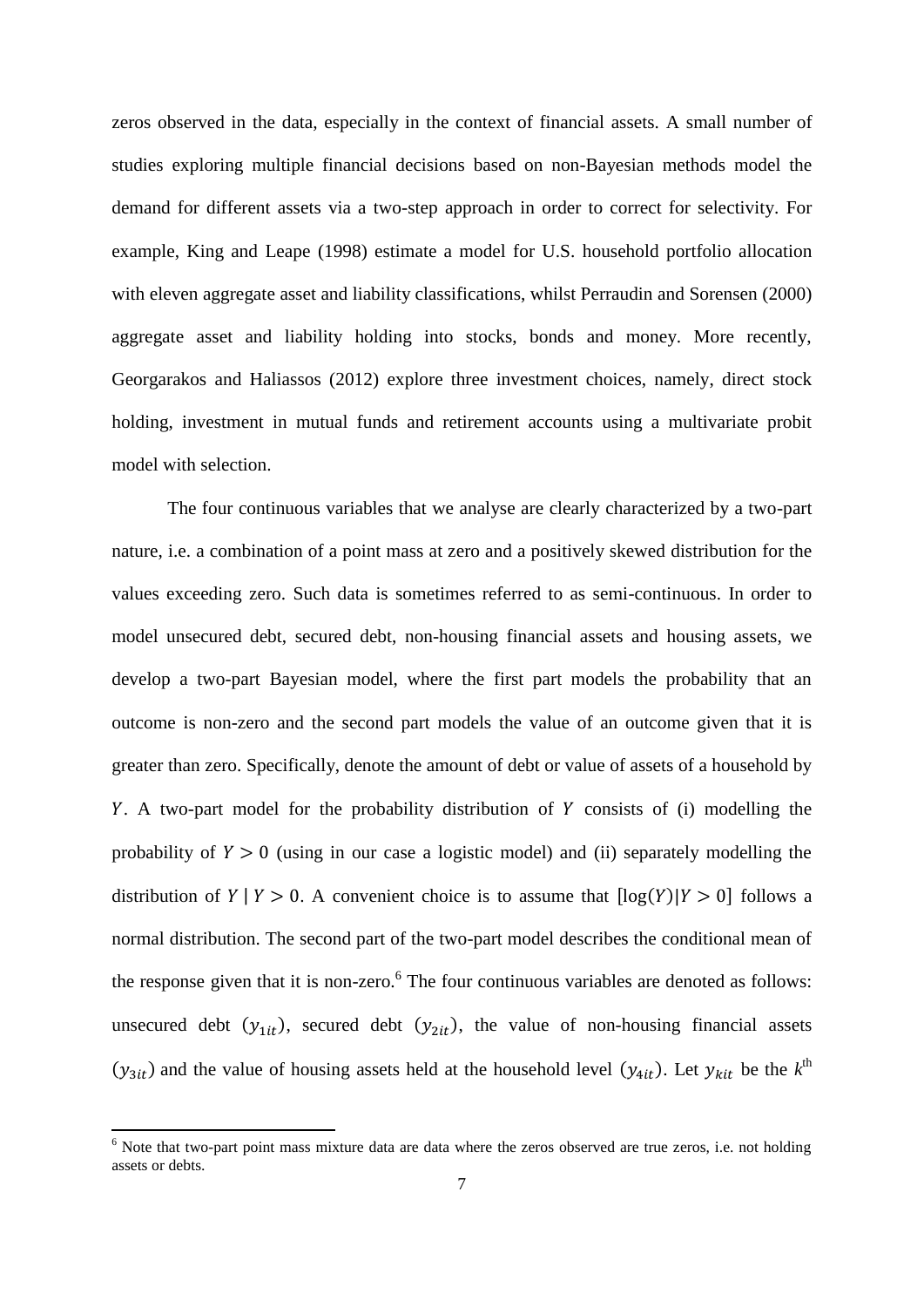dependent variable of the  $i^{\text{th}}$  household in the  $i^{\text{th}}$  year. Let  $R_{kit}$  be a latent random variable such that:

$$
R_{kit} = \begin{cases} 0, & \text{if } y_{kit} = 0 \\ 1, & \text{if } y_{kit} > 0 \end{cases}
$$
 (4)

where

$$
prob(R_{kit} = r_{kit}) = \begin{cases} 1 - p_{kit}, & \text{if } r_{kit} = 0\\ p_{kit}, & \text{if } r_{kit} = 1 \end{cases} \tag{5}
$$

Further, let  $s_{kit} \equiv [y_{kit} | R_{kit} = 1]$  denote the positive debt or assets of the *i*<sup>th</sup> household in the  $t<sup>th</sup>$  year from the  $k<sup>th</sup>$  variable.

We model the probability  $p_{kit}$  (i.e. the 'binary part') using a random intercept logistic model and the logarithm of the non-zero continuous observations  $s_{kit}$  (i.e. the 'continuous part') using a normal distribution as follows:

$$
logit(p_{kit}) = \mathbf{X}_{kit}^T \beta_k^p + \alpha_{kt}^p S I_{kit} + b_{ki}^p,
$$
\n(6a)

$$
\log(s_{kit}) \sim N(\mu_{kit}, \sigma_k^2) \tag{6b}
$$

$$
\mu_{kit} = \mathbf{X}_{kit}^T \beta_k^S + \alpha_{kt}^S S I_{kit} + b_{ki}^S, \tag{6c}
$$

where, 
$$
\mathbf{b}_i = (b_{1i}^p, b_{1i}^s, b_{2i}^p, b_{2i}^s, b_{3i}^p, b_{3i}^s, b_{4i}^p, b_{4i}^s)^T \sim N_8(0, \Sigma)
$$
.

Conditional on the random effects  $\mathbf{b}_i$ , the likelihood for the *i*<sup>th</sup> household is a product of the data and the random effects as follows:

$$
L_i(\mathbf{y}_i|\mathbf{b}_i;\Omega) \times L_i(\mathbf{b}_i)
$$
\n<sup>(7)</sup>

where  $L_i(\mathbf{y}_i|\mathbf{b}_i;\Omega)$  is the conditional likelihood. For the multivariate logit model, this is given by:

$$
L_i(\mathbf{y}_i|\mathbf{b}_i;\Omega) = \prod_{k=1}^K \prod_{t=1}^T p_{kit}^{y_{kit}} (1 - p_{kit})^{1 - y_{kit}} \tag{8}
$$

and, for the multivariate continuous outcome model, the conditional likelihood is given by:

$$
L_i(\mathbf{y}_i|\mathbf{b}_i;\Omega) \propto \prod_{k=1}^K \prod_{t=1}^T (1-p_{kit})^{(1-r_{kit})} \{p_{kit} \times \text{LN}(y_{kit};\mu_{kit},\sigma_k^2)\}^{r_{kit}}
$$
(9)

where LN denotes the log-normal density.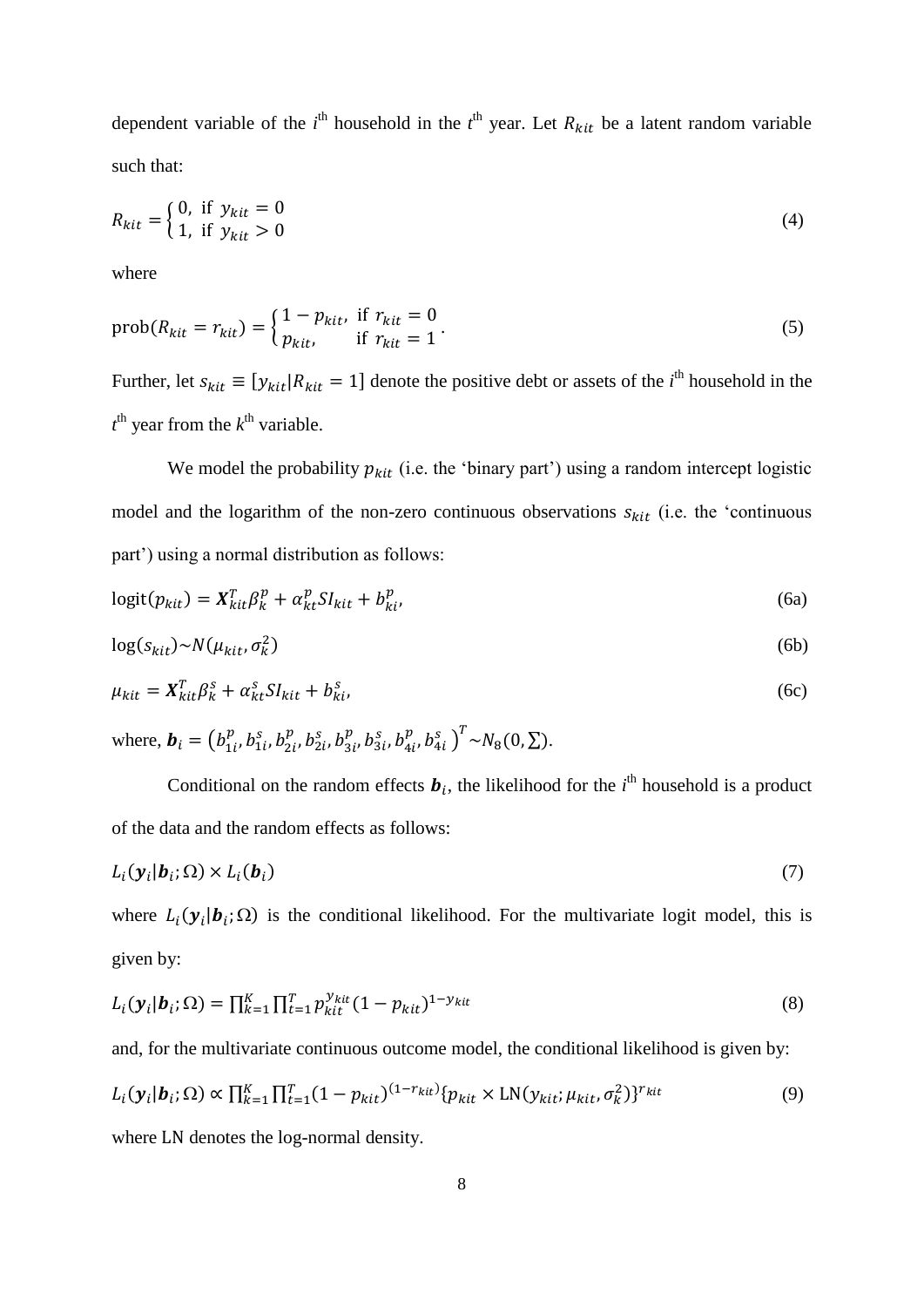In modelling the binary outcomes,  $\Omega$  are the parameters from equation (2), whilst, for modelling continuous outcomes,  $\Omega$  are the parameters from equation (6). For the two-part model, from equation (6),  $L_i(\mathbf{b}_i)$  is the likelihood of the multivariate normal random effects with 0 mean, i.e.  $L_i(\mathbf{b}_i) \propto \exp{\frac{1}{|\mathbf{b}_i|}}$  $\frac{1}{|\Sigma|}$ exp $(\boldsymbol{b}_i^T \Sigma^{-1} \boldsymbol{b}_i)$ . We then obtain the unconditional likelihood function for household *i* as follows:

$$
L_i(\mathbf{y}_i|\Omega) = \int L_i(\mathbf{y}_i, |\mathbf{b}_i, \Omega) L_i(\mathbf{b}_i) d\mathbf{b}_i
$$
\n(10)

The final step of the model is to construct the likelihood function for all households observed in the sample. Assuming independence across households, the overall log likelihood function for the sample is given by:

$$
log L = \sum_{i} log(L_i(\mathbf{y}_i|\Omega)).
$$
\n(11)

We use a Bayesian Markov Chain Monte Carlo (MCMC) method for parameter estimation for three main reasons. Firstly, our Bayesian estimation procedure, with the incorporation of the recent development of the MCMC method (Gelfand and Smith, 1990; Korteweg, 2012; Robert and Casella, 1999), is powerful and flexible in dealing with such a complex joint model, where the classical maximum likelihood approach encounters severe computational difficulties (Lopes and Carvalho, 2007). Note that to estimate our proposed joint model, one would have to develop a two stage estimation procedure, which may not be consistent and may increase the standard errors in estimating the parameters. Secondly, the Bayesian strategy enables us to examine the entire posterior distribution of the parameters, and to avoid dependence on asymptotic properties to assess the sampling variability of the parameter estimates. Finally, our approach allows us to perform Bayesian model selection and cross-validation procedures, with considerable gains in computational efficiency over those used in conventional classical estimation approaches.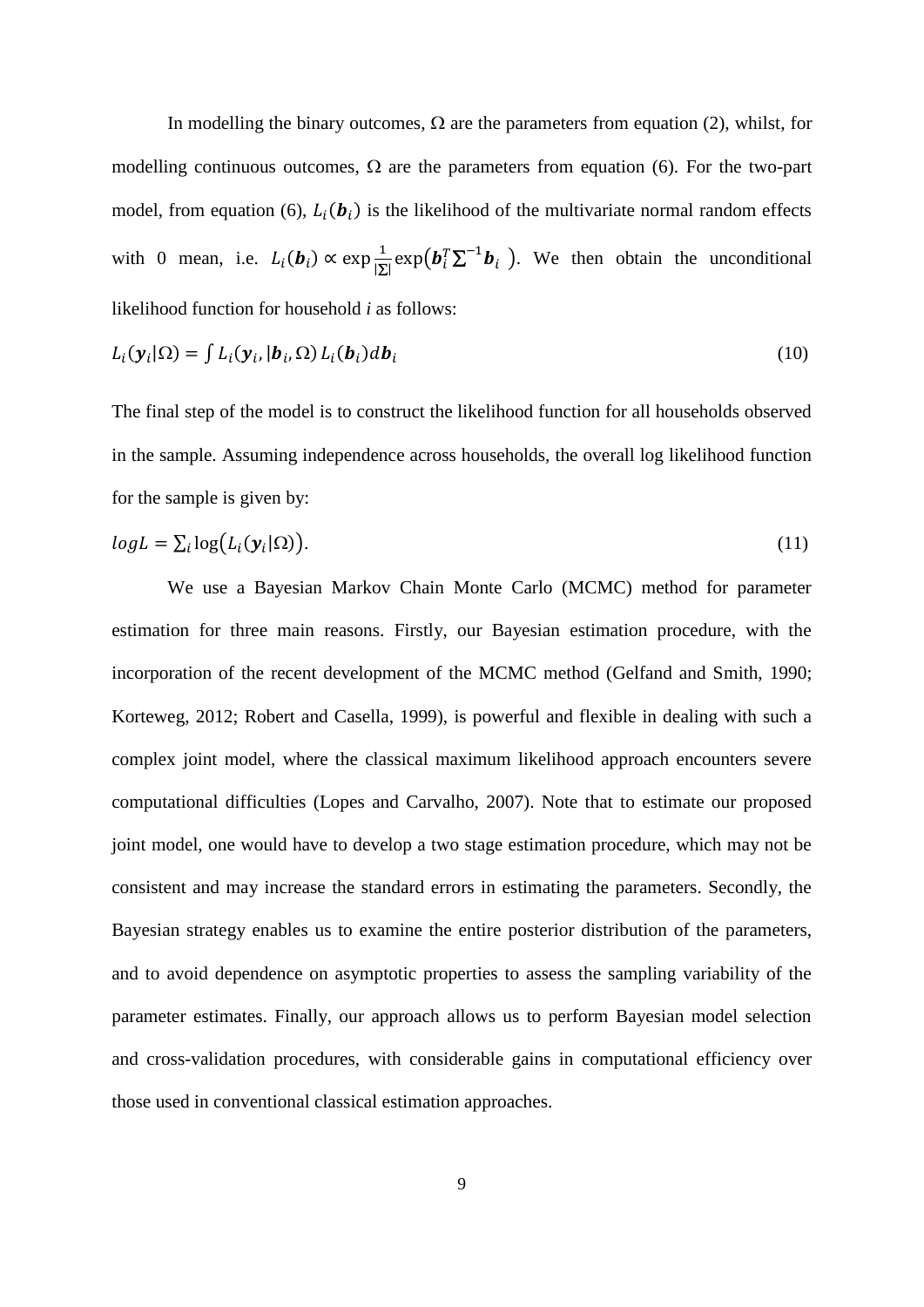To complete the Bayesian specification of the model, we must assign priors to the unknown parameters. Since we have no prior information from, for example, historical data or experiments, we take the usual route and assign conjugate priors to the parameters. We assume a standard normal prior for the regression coefficients,  $\beta_k$  i.e.  $\pi(\beta_k) \sim N(\mu_k, \sigma_k^2)$ , and an inverse Wishart prior for the variance-covariance matrix, where  $\pi$  denotes the prior. We assume a Wishart distribution for the inverse of a variance-covariance matrix, where  $W_q(\rho, S)$  is a q-dimensional Wishart distribution with  $\rho$  degrees of freedom and a mean of  $\rho S^{-1}$ . For our analysis, diffuse priors can be chosen so that the analysis is dominated by the data likelihood. For the coefficients of social interaction,  $\alpha_{kt}$ , we assume a random walk prior as in Dangl and Halling (2012). Thus, the prior on  $\alpha_{kt}$  can be written as follows:

$$
\pi(\alpha_{k1}, \alpha_{k2}, \dots, \alpha_{kT})^T \sim \pi(\alpha_{k1}) \prod_{k=2}^T \pi(\alpha_{kt}) = N(0, \tau_e^2) \prod_{k=2}^T N(\alpha_{k,t-1}, \tau_e^2)
$$
(12)

The joint posterior distribution of the parameters of the models conditional on the data are obtained by combining the likelihood and the prior densities using Bayes theorem:

$$
f(\Omega, \mathbf{b}|y) \propto \sum_{i} log(L_i(\mathbf{y}_i|\Omega)) \times \prod_{k} \pi(\beta_k) \times \prod_{k} \pi(\alpha_{k1}) \prod_{k=2}^{T} \pi(\alpha_{kt}) \pi(\Sigma)
$$
 (13)

The posterior distributions are analytically intractable. However, the models described above can be fitted using MCMC methods such as the Gibbs sampler (Gelfand and Smith 1990). Since the full conditional distributions are not standard, a straightforward implementation of the Gibbs sampler using standard sampling techniques may not be possible. However, sampling methods can be performed using adaptive rejection sampling (ARS; Gilks and Wild 1992) and the Metropolis-Hastings algorithm.

We construct a test of parameter significance by calculating the Bayes factor (see Kass and Raftery, 1995, and Greene, 2012). This is constructed by formulating the null hypothesis  $H_0$  that all of the slope parameters of the model are simultaneously equal to zero against the alternative hypothesis  $H_1$  that the former is not true. The Bayes factor has been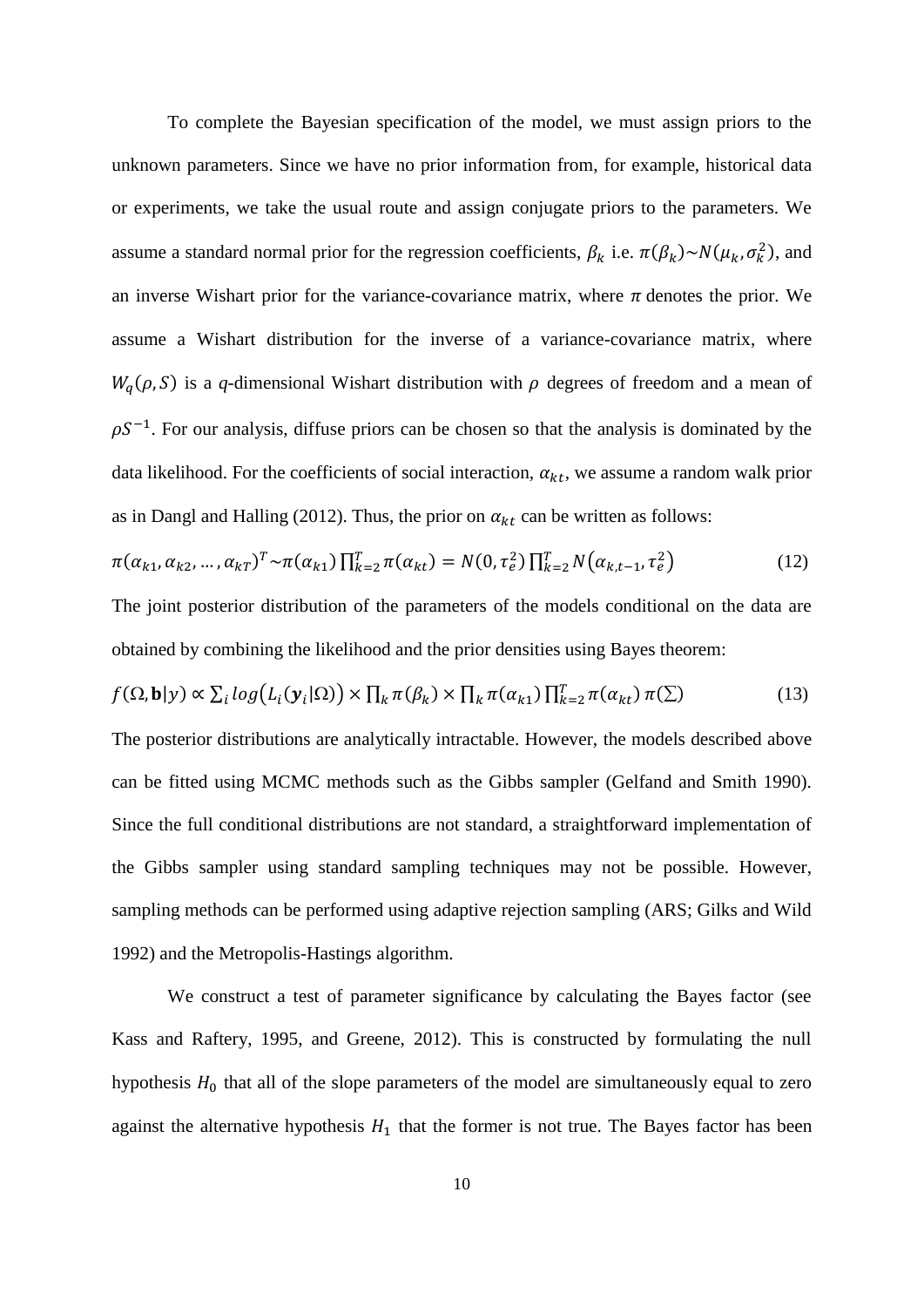used in existing finance literature to compare the quality of fit between competing models (see, for example, Eraker et al., 2003, and Duffie et al., 2009). Prior probabilities can be assigned to the two hypotheses denoted as  $p(H_0)$  and  $p(H_1)$ , respectively. The prior odds ratio is given as  $p(H_0)/p(H_1)$  and the posterior is generally given by  $B_{01} \times (p(H_0)/p(H_1))$ , where  $B_{01}$  is the Bayes factor for comparing the two hypotheses. Based upon the observed data, the Bayes factor is given as:

$$
B_{01} = \frac{f(\mathbf{y}|X, H_0)}{f(\mathbf{y}|X, H_1)} = \frac{\int p(\mathbf{y}|X, \beta_0) \pi_0(\beta_0) d\beta_0}{\int p(\mathbf{y}|X, \beta_1) \pi_1(\beta_1) d\beta_1}
$$
(14)

where  $\beta_0$  and  $\beta_1$  are the parameters of the probability densities for the data that hold under the two respective hypotheses, and  $\pi_0(\beta_0)$  and  $\pi_1(\beta_1)$  are the prior probability densities. Hence, the Bayes factor is a ratio between the posterior odds and the prior odds. For both of the models estimated, we also explore whether the dynamic specification in social interaction, see equation (3), is preferred to a static specification. Bayes factors are constructed formulating the null hypothesis  $H_0$  that  $\alpha_{kt} = \alpha_k$ , i.e. the influence of social interaction is static against the alternative hypothesis  $H_1$  that the former is not true, where  $\alpha_{kt} \neq \alpha_k$ .

#### **III. Data**

 $\overline{a}$ 

Our empirical analysis is based on the British Household Panel Survey (BHPS), a survey conducted by the Institute for Social and Economic Research comprising approximately 10,000 annual individual interviews.<sup>7</sup> For wave one, interviews were carried out during the autumn of 1991. The same households are re-interviewed in successive waves – the last available being 2008.<sup>8</sup> Detailed information on debt and asset holding is available in three waves: 1995, 2000 and 2005. Hence, these three waves are the primary focus of our empirical

<sup>&</sup>lt;sup>7</sup> The existing literature has generally focused on stock market participation in the context of the U.S. To our knowledge, this is the first paper to explore the relationship between social interaction and household finances for the UK, which is surprising in the context of the changes in stock market participation and financial asset holding in the UK over the last three decades with, for example, the widely publicised privatisation of public utilities such as British Telecom (see, for example, Banks and Tanner, 2002).

<sup>8</sup> The BHPS was replaced by *Understanding Society* in 2009.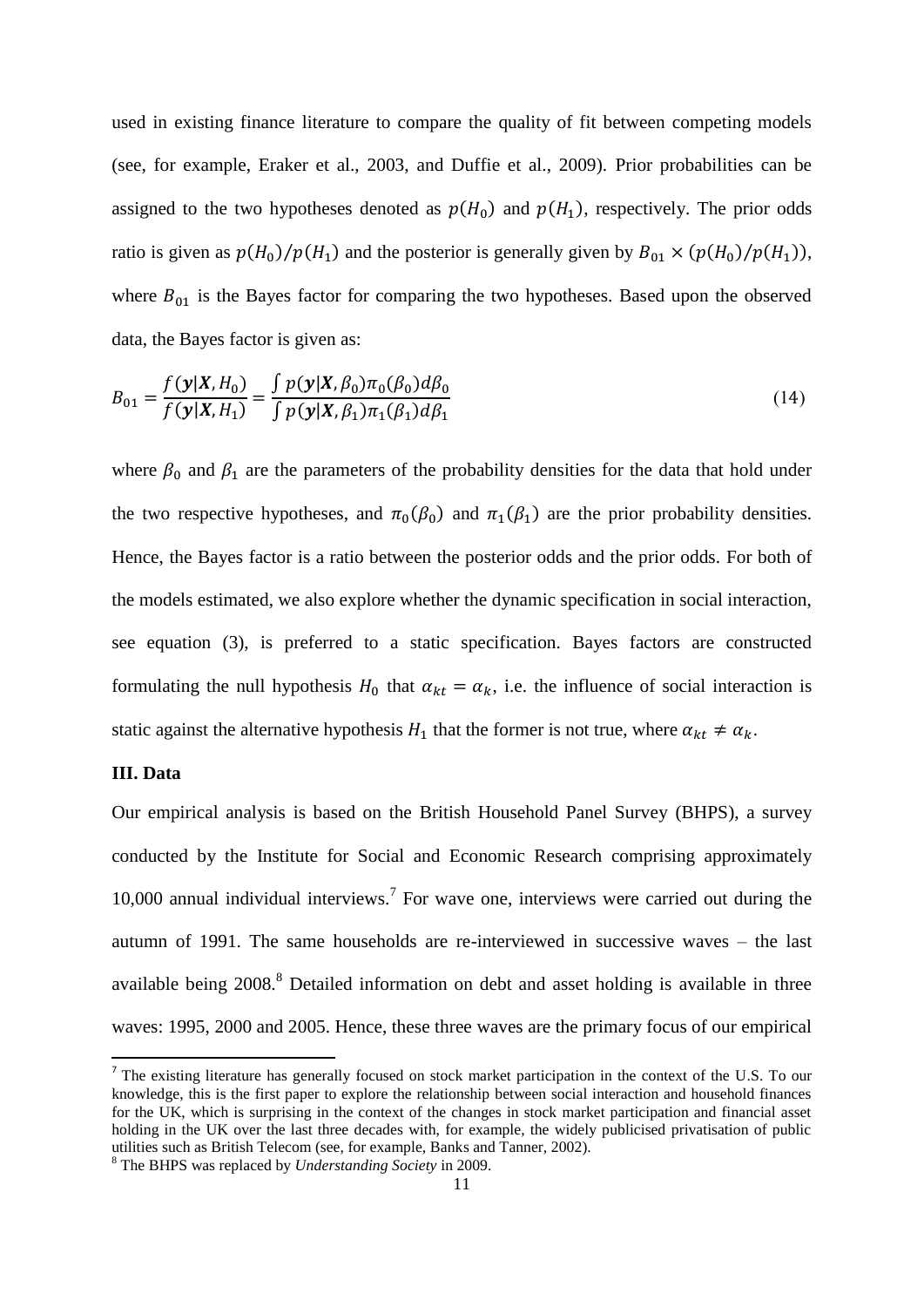analysis, which is based on a balanced panel. There are 4,089 households in each year yielding a total of 12,267 observations.

Our measure of social interaction,  $SI_{kit}$ , is based on active club membership, constructed from the responses to a series of questions asking individuals whether they are currently active in a range of clubs/groups, namely: a political party; trade unions; an environmental group; a parents'/school association; a tenants'/residents' group or neighbourhood watch; a religious group or church organisation; a voluntary services group; any other community or civic group; a social club/working mens' club; sports club; womens' institute/townswomen's guild; or any other group or organisation. Our focus on active membership follows Putnam (2000), p.58, who argues that:

"...formal "card-carrying" membership may not accurately reflect actual involvement in community activities. An individual who "belongs to" half a dozen community groups may actually be active in none. What really matters from the point of view of social capital and civic engagement is not merely nominal membership, but active and involved membership."

Hence, we use the responses to the questions described above in order to proxy the social interaction of the individual, who in our analysis is the head of household, by constructing an index of the number of clubs that the individual is currently active in, where the index runs from zero clubs to four plus clubs. Our measure of social interaction based on club membership accords with that frequently used in the existing literature, see, for example, Putnam (2000), Glaeser et al. (2002) and Brown and Taylor (2009).<sup>9</sup>

With respect to the holding of debt and assets modelled via the joint framework of twelve equations, we distinguish between six types of debt: hire purchase agreements; personal loans from banks, building societies or other financial institutions; credit cards;

1

<sup>&</sup>lt;sup>9</sup> Our measure of social interaction is lagged since, as argued by Angrist and Pischke (2009), such an approach reduces the potential for reverse causality with social interaction being measured *ex ante*, that is, it predates the outcome variable, i.e. in this case, the type of debt or assets held. The matching is as follows: 1994 club membership to 1995 debt or assets; 1999 club membership to 2000 debt or assets; and 2003 club membership to 2005 debt or assets.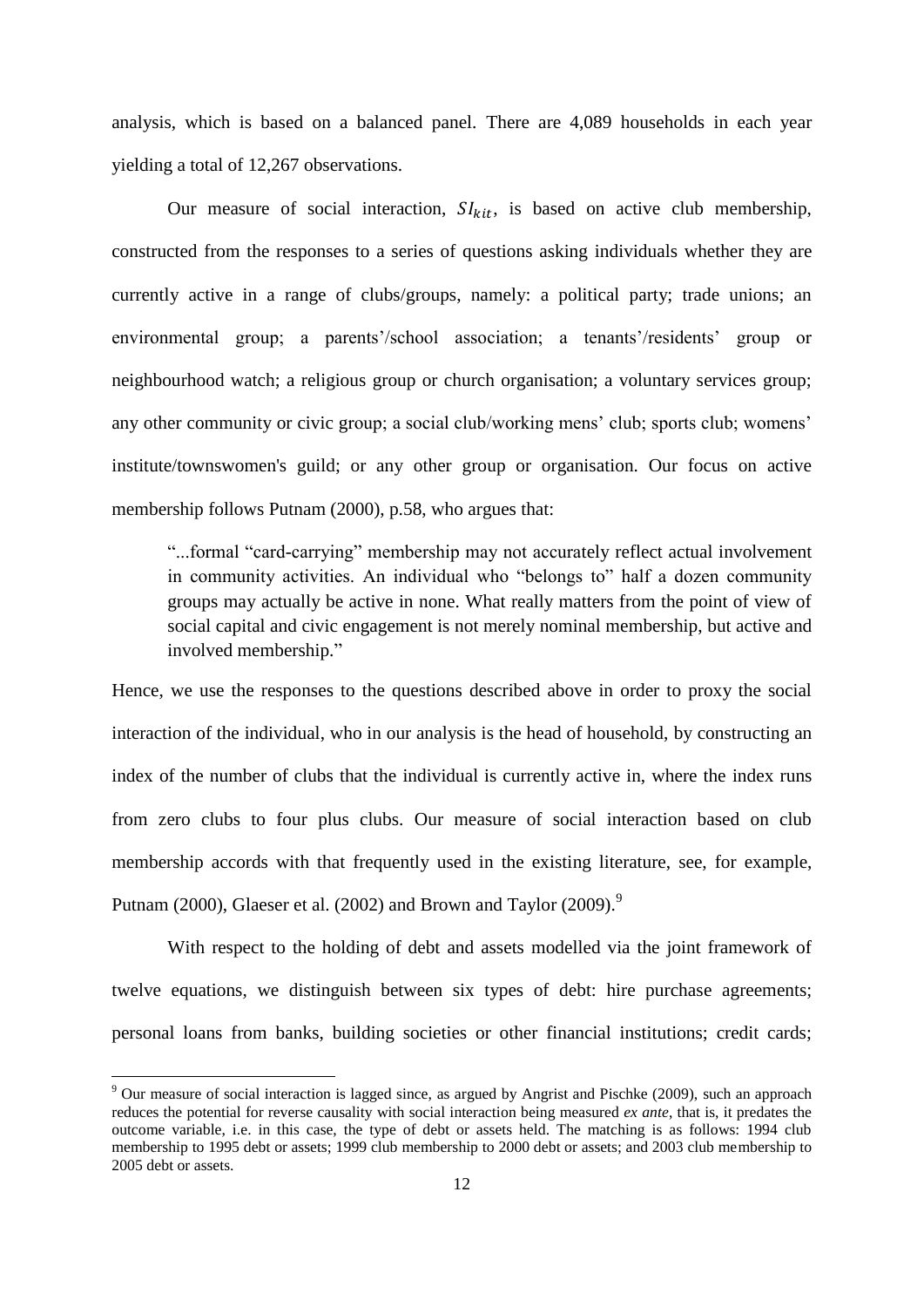loans from private individuals; overdrafts; and other debt including catalogue or mail purchase agreements and student loans. With respect to financial assets, we again distinguish between six types, namely: national savings certificates, national savings, building society and insurance bonds; premium bonds;  $10$  unit/investment trusts; personal equity plans; shares; and other investments, government or company securities.<sup>11</sup> We explore the hypothesis that the effect of social interaction will vary across the different types of assets and debt held, with larger effects expected in the case of the more complicated financial instruments, such as stocks and shares.

For the continuous variables relating to household liabilities, we model the total amount of unsecured debt across the six categories detailed above and the total amount of secured debt, which relates to the outstanding mortgages on property. With respect to assets, we model the total value of assets held across the six categories described above as well as the current value of property.<sup>12</sup> As the distributions of the continuous variables are highly skewed, following Gropp et al*.* (1997), we specify logarithmic dependent variables. For households reporting zero values, the dependent variables are recoded to zero, since there are no reported values between zero and unity. Thus, to summarise, we explore the hypothesis that social interaction influences the amount of assets and debt held, as well as whether social interaction has different influences across the four components of the household balance sheet.

Table 1A Panel A provides sample statistics of debt holding in the form of hire purchase agreements, credit cards, personal loans, over drafts, loans from private individuals

**.** 

<sup>&</sup>lt;sup>10</sup> Premium bonds are a financial product offered by the National Savings and Investments of the UK Government, where, instead of interest payments, investors have the chance to win tax-free prizes. Hence, this type of financial asset is quite distinct from the other assets in terms of its return.

Unfortunately, information regarding the amount held in each debt and asset category is unavailable.

<sup>&</sup>lt;sup>12</sup> In our sample, 41% of households hold unsecured debt and 57% of households hold mortgage debt, whilst only 29% of households hold non-housing financial assets compared to 80% of households holding housing assets.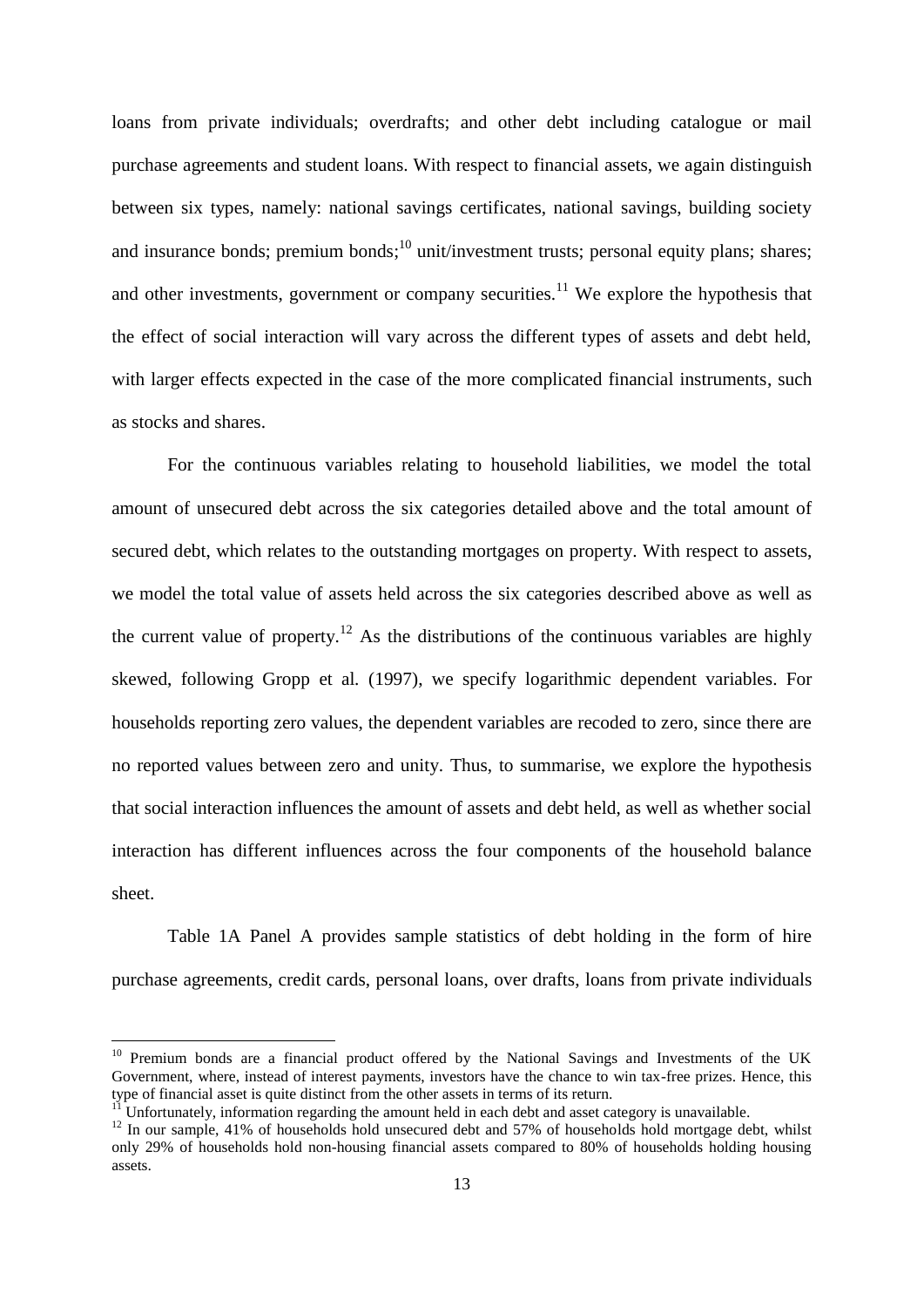or other types of debt. Clearly, over the period 1995 to 2005, the least common type of unsecured debt held was a loan from a private individual at 1.3%, whilst, in contrast, approximately 19% held either credit card debt or a personal loan. The table also shows the percentage of financial asset holding in the form of stocks/shares, national savings, premium bonds, a unit trust, a personal equity plan or other forms of financial assets. Over the ten year period, the least common form of financial asset was national savings at 2.5%, whilst the most common types of investment were shares and premium bonds at 19% and 21%, respectively. Table 1A Panel B provides summary statistics for the continuous dependent variables in log levels and in monetary units. The average levels of unsecured debt and financial assets over the period were £1,830 and £3,721, respectively, whilst the levels of mortgage debt and house value were £33,627 and £126,858, respectively. Finally, Figure 1 presents distributional plots of the continuous variables, conditional on holding positive amounts, for 1995, 2000 and 2005. Whilst there appears to have been no shift in the distribution of financial assets over time, the distribution and mean of unsecured debt has shifted to the right, with individuals holding higher levels of debt over the time period.

The control variables include: age binary controls for whether the head of household is aged 18 to 24, aged 25 to 34, aged 35 to 44, aged 45-54 (where aged 55 and above is the omitted category); a male head of household dummy variable; a dummy variable for whether the head of household is married or cohabiting; a binary indicator for whether the head of household is white; the natural logarithm of household labour income; the natural logarithm of other household income; binary controls for housing tenure, specifically whether the home is owned outright, owned on a mortgage, or rented (other tenure status is the omitted category); $^{13}$  binary controls for head of household's employment status, specifically whether he/she is employed, self-employed or unemployed (retired, full time student, maternity leave

**.** 

 $13$  These controls are not included when we model the value of housing and mortgage debt.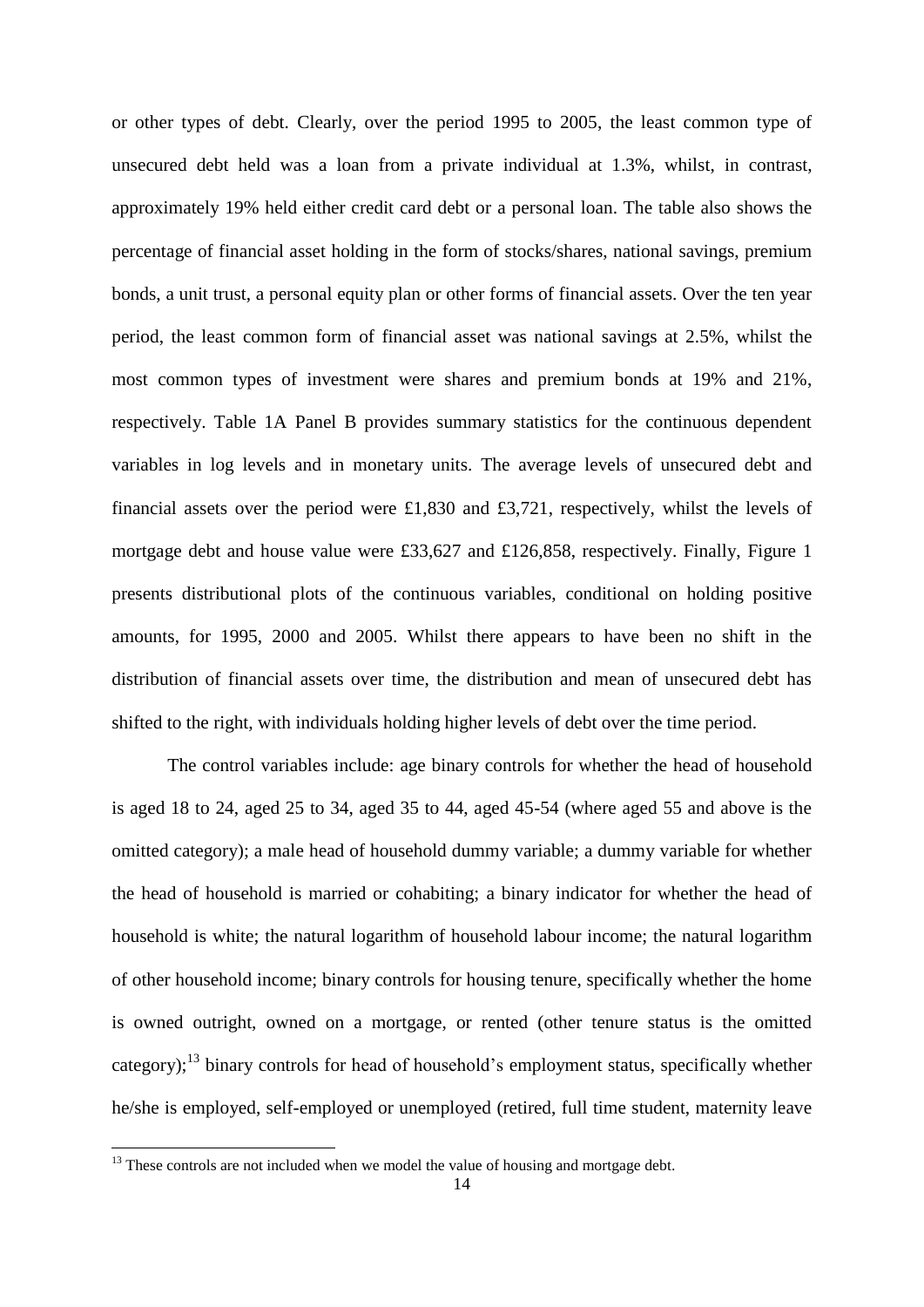and government training form the omitted category); the number of children and the number of adults in the household; a binary control for whether the head of household is in good or excellent health (poor health is the reference group); and the highest level of educational attainment of the head of household, distinguishing between degree level, nursing or teaching qualifications, Advanced (A) levels, General Certificate of Secondary Education GCSEs),<sup>14</sup> other educational qualifications and no educational qualifications (the omitted category). We also control for whether the individual reads a national newspaper on a daily basis. The reason for including this control is that it may act as a signal of awareness of current affairs and, potentially, a route for spreading information and, thereby, making individuals more aware of financial products and investment opportunities, as well as the general prevailing economic and financial climate. Similarly, in an attempt to provide a proxy for access to information, we condition on whether the individual has a computer in the home and also whether a computer was purchased in the last 12 months, i.e. whether the potential to access information has increased recently.<sup>15</sup> Finally, we include controls for 17 regions, with London being the omitted category. In Table 1B summary statistics relating to the variables in *X* are shown. All monetary variables are deflated to 1991 prices.

To summarise, our rich panel data set therefore enables us to contribute to the existing literature on social interaction and stock market participation in a number of ways. Firstly, we explore whether the positive association between social interaction and stock market participation prevails within a joint framework which allows for other facets of the household financial portfolio. Secondly, we explore the effects of social interaction on the holding of a range of financial assets as well on the holding of different types of debt. Thus, in contrast to

1

<sup>&</sup>lt;sup>14</sup> GCSE level qualifications are taken after eleven years of formal compulsory schooling and approximate to the U.S. honours high school curriculum. The A level qualification is a public examination taken by 18 year olds over a two year period studying between one to four subjects and is the main determinant of eligibility for entry to higher education in the UK.

<sup>&</sup>lt;sup>15</sup> Furthermore, following Christelis et al. (2010), who argue that cognitive skill is associated with stock market participation, computer usage may also act as a proxy for cognitive skill.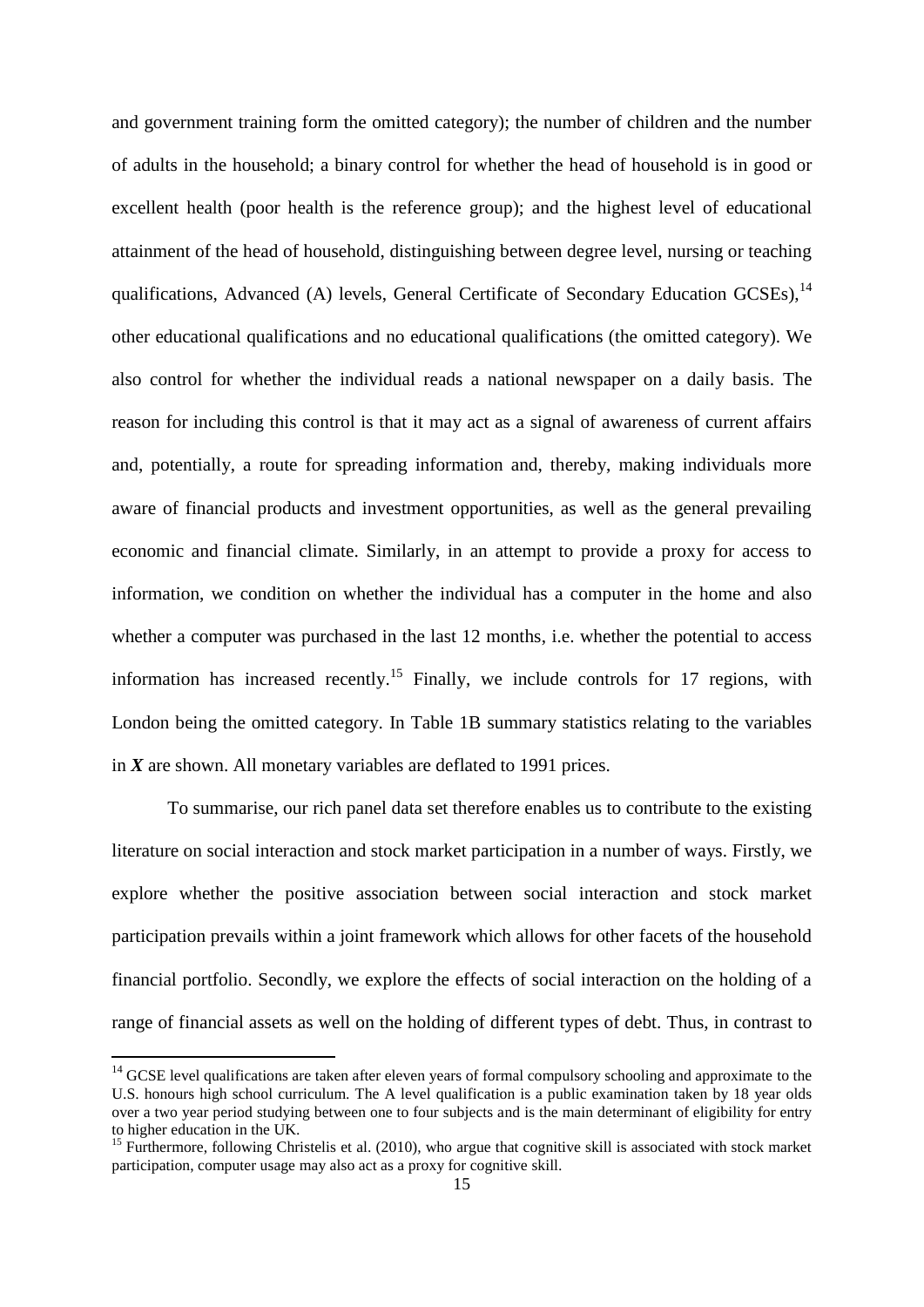the existing literature, we ascertain whether social interaction has wider implications for household finances. Thirdly, we extend the existing literature by exploring the effects of social interaction on the amount of household assets and liabilities held rather than restricting the analysis to the holding of a particular type of asset, which has been the focus of much of the existing literature. The joint modelling approach developed in this paper enables us to allow for the interdependence that potentially exists across different parts of the household financial portfolio. Finally, the incorporation of time varying coefficients for the effects of social interaction introduces an additional layer of accuracy in determining the influence of social interaction on household finances.

#### **IV. Results**

#### *The Twelve Equation Model: The Types of Debt and Financial Assets Held*

In the case of modelling the holding of different types of debt and financial assets, i.e. estimating equation (2), in terms of overall model performance, the calculated log Bayes factor is 16, giving decisive support for rejecting the null hypothesis that the slope parameters are jointly equal to zero, see Kass and Raftery (1995). In terms of the correlations in the unobservable effects across the equations, i.e. the estimated variance – covariance matrix, these are generally statistically significant indicating the presence of unobserved household heterogeneity (see Table 2). The covariance terms between each type of financial asset generally reveal positive inter-dependence. Interestingly, there is also positive interdependence found between each type of financial asset and credit card debt, overdrafts and personal loans. These findings indicate interdependence across the different parts of the estimated model and, hence, endorse our joint modelling approach since a univariate approach would overlook such interdependence. Moreover, not taking interdependence into account would result in less efficient parameter estimates from a statistical perspective. Statistically significant correlations in the error terms suggest that there are unobserved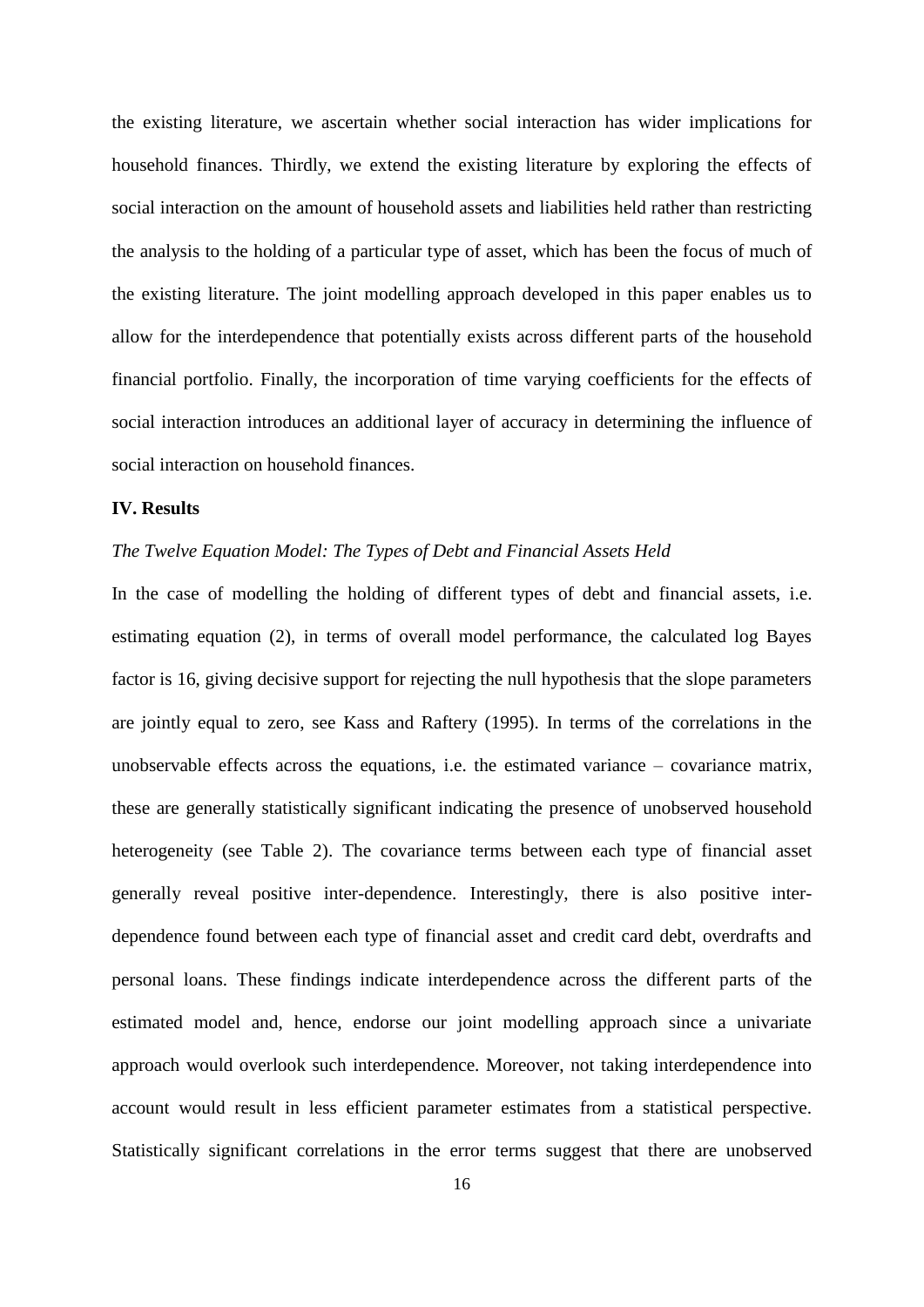factors which influence the probability of jointly holding different types unsecured debt and financial assets. Whilst a positive correlation between various debt and asset categories is perhaps not surprising, there are some instances where a positive correlation exists between debt and financial assets, for example credit card debt and share ownership. This implies that, even after conditioning on observable covariates, households hold portfolios comprising of both assets and liabilities.

Table 3A presents the results of estimating equation (2) relating to the determinants of the probability of holding particular types of debt and financial assets where the reported coefficients are the Bayesian posterior mean estimates (BPMEs) of  $\beta_k$  and  $\alpha_{kt}$ . Initially, we focus on the covariates in *X* and the estimates of  $\beta_k$ . Clearly, for debt and financial assets, there is some evidence of gender effects. For example, considering the effect of gender on the probability of having credit card debt, the 'Odds Ratio' (OR) is given by  $exp(\hat{\beta}_k)$  =  $\exp(0.3087)$  and is equal to 1.36. Hence, the relative probability of male headed households having credit card debt, in comparison to that of females, is 36 per cent. Conversely, male headed households are less likely to have a personal loan. Interestingly, where statistically significant, male headed households have a lower probability of holding financial investments. For example, in terms of the likelihood of holding stocks and shares,  $OR =$  $\exp(\hat{\beta}_k) = \exp(-0.5586) = 0.57.$ 

Households with a married head of household are generally less likely to hold unsecured debt and, conversely, have a higher probability of holding financial assets. In general, there is no effect of ethnicity on the probability of holding debt or financial assets, which contrasts with the U.S. findings of Hong et al. (2004).<sup>16</sup> For certain types of debt and financial assets, there is evidence of life cycle effects. For example, relative to households

**.** 

<sup>&</sup>lt;sup>16</sup> We have also interacted gender and ethnicity to ascertain whether there is an additional effect. In each of the twelve outcomes, the interaction term is statistically insignificant.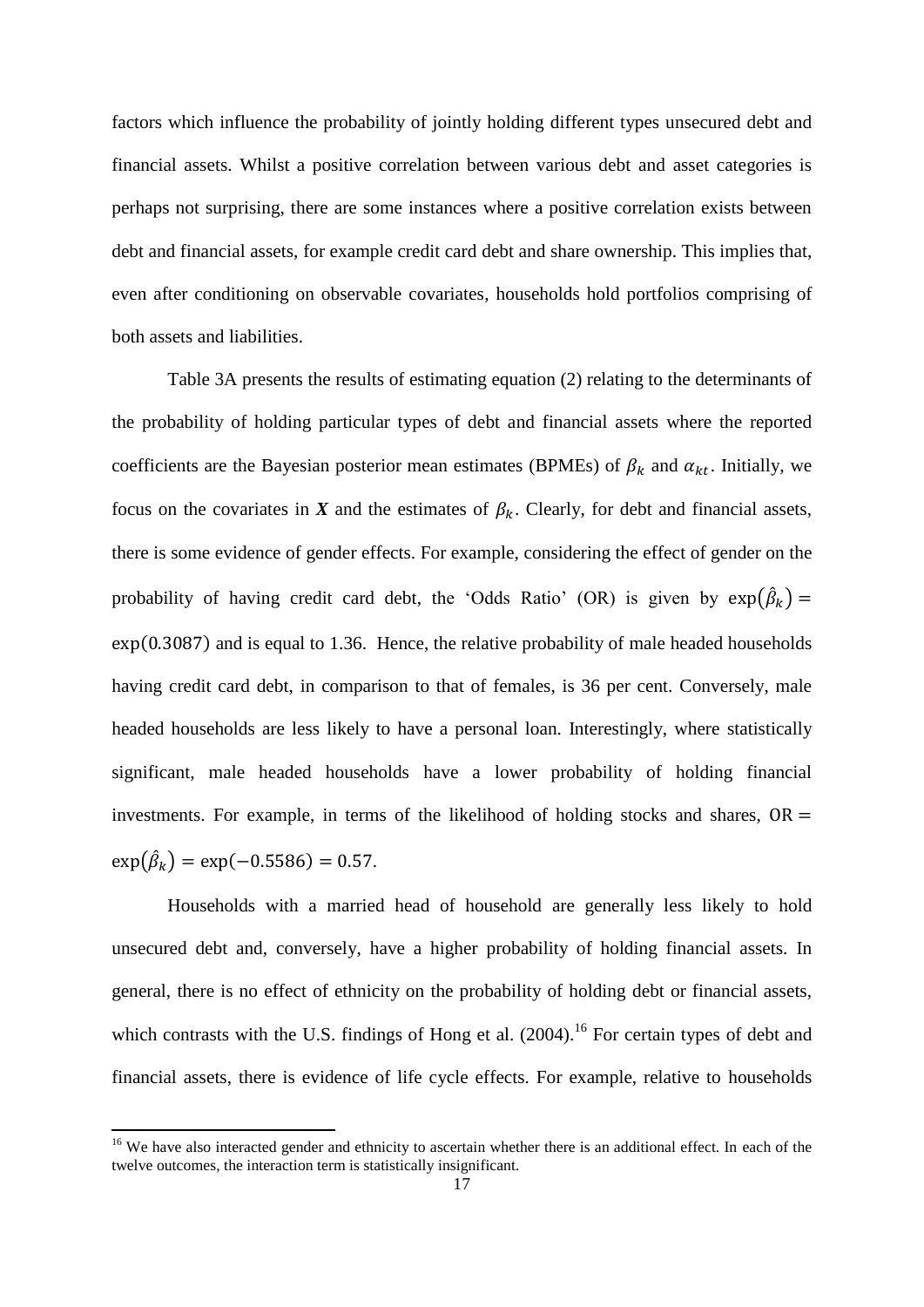with a head aged 55 and over, those aged 18 to 24 have a higher probability of having a personal loan, an overdraft or loan from a private individual. Such findings suggest that relatively young individuals are more likely to feel the pressure of adverse financial or macroeconomic shocks and may be more likely to make use of informal credit channels. In addition, households with a head in this age category have a lower probability of holding premium bonds, unit trusts or a personal equity plan.

Compared to those households where the head has no education, the reference category, educational attainment is positively associated with stock market participation. For example, those households with a head with a degree have a higher probability of owning stocks and/or shares, which is consistent with the findings of Hong et al. (2004) for the U.S. and Guiso et al. (2008) who analyse Dutch and Italian survey data. In addition, households with a head whose highest educational attainment is a degree are more likely to hold national savings, unit trusts and personal equity plans.

The influence of income has distinct effects on the probability of holding the different types of debt and financial assets. In particular, other household income is positively associated with holding credit card debt and having a personal loan. This may be a cause for concern given that non labour income includes benefit income, the recipients of which are likely to be lower income households. However, in general, household labour income has no influence on holding debt. Whilst, in contrast, household labour income is generally positively related to holding each type of financial asset, there are no effects from other household income. In terms of the other covariates, outright home ownership generally increases the probability of holding each type of financial asset, which may reflect a wealth effect.

Turning to the influence of social interaction, we have compared the model estimated in equation (2), which includes dynamics, to a more restrictive static model, where, in terms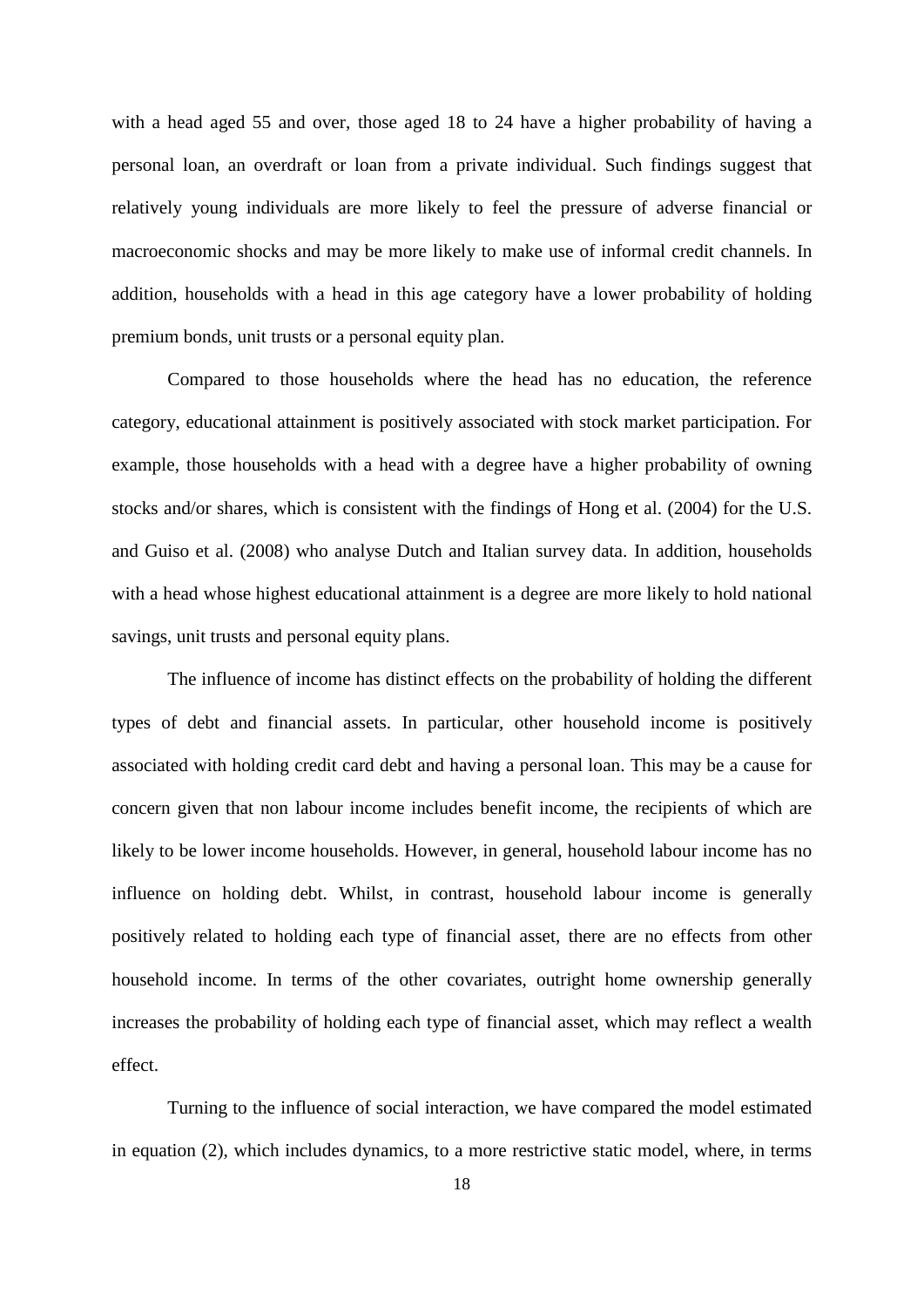of equation (3),  $\alpha_{kt} = \alpha_k$ . The null hypothesis that the static specification is preferred to a dynamic one is rejected decisively given that the log Bayes factor is 6, thereby endorsing our dynamic modelling approach. With respect to the hypothesis that the effect of social interaction varies across the twelve components of the household balance sheet, it is apparent that social interaction is positively associated with the six types of debt and the six types of financial assets. So, in terms of direction, the effect of social interaction does not vary across the types of debt and assets analysed. We now turn to examine the magnitude of the effects.

In order to ascertain the economic magnitude of the effects of social interaction on the probability of holding a particular category of debt or asset, in Table 3B we show how the reported probabilities change for a one standard deviation increase in social interaction, denoted by  $\sigma_{SI}$  (reported in Table 1B). This is calculated as follows: { $\exp(\hat{\alpha}_{kt}) \times \sigma_{SI}$ }. As expected, the exposure effect of social interaction at each point in time declines as we move from *t-1* to *t-3*. There are some differences, however, in terms of the magnitude of the estimated effects. For example, in the case of debt, the estimated effect of social interaction at *t-1* is particularly pronounced for overdrafts and loans from private individuals, where a one standard deviation increase in social interaction increases the probability of holding the two types of debt by approximately 28 and 36 percentage points, respectively.<sup>17</sup> The latter suggests that social networks may play a crucial role in the provision of informal financial support, signalling the importance of financial support from family or friends if faced with financial difficulties. In contrast, relatively small exposure effects are found in the case of credit card debt, which may reflect the widespread use of this particular channel of credit. Interestingly, social interaction at *t-1* has relatively large effects on the holding of personal equity plans, unit trusts and other investments, suggesting that the effect of social interaction

**.** 

<sup>&</sup>lt;sup>17</sup> The figure for individual loans, for example, is calculated as follows:  $\{\exp(\hat{a}_{kt}) \times \sigma_{SI}\} = \{\exp(0.3721) \times$  $0.9375$ } = 1.36, i.e. 36 percentage points.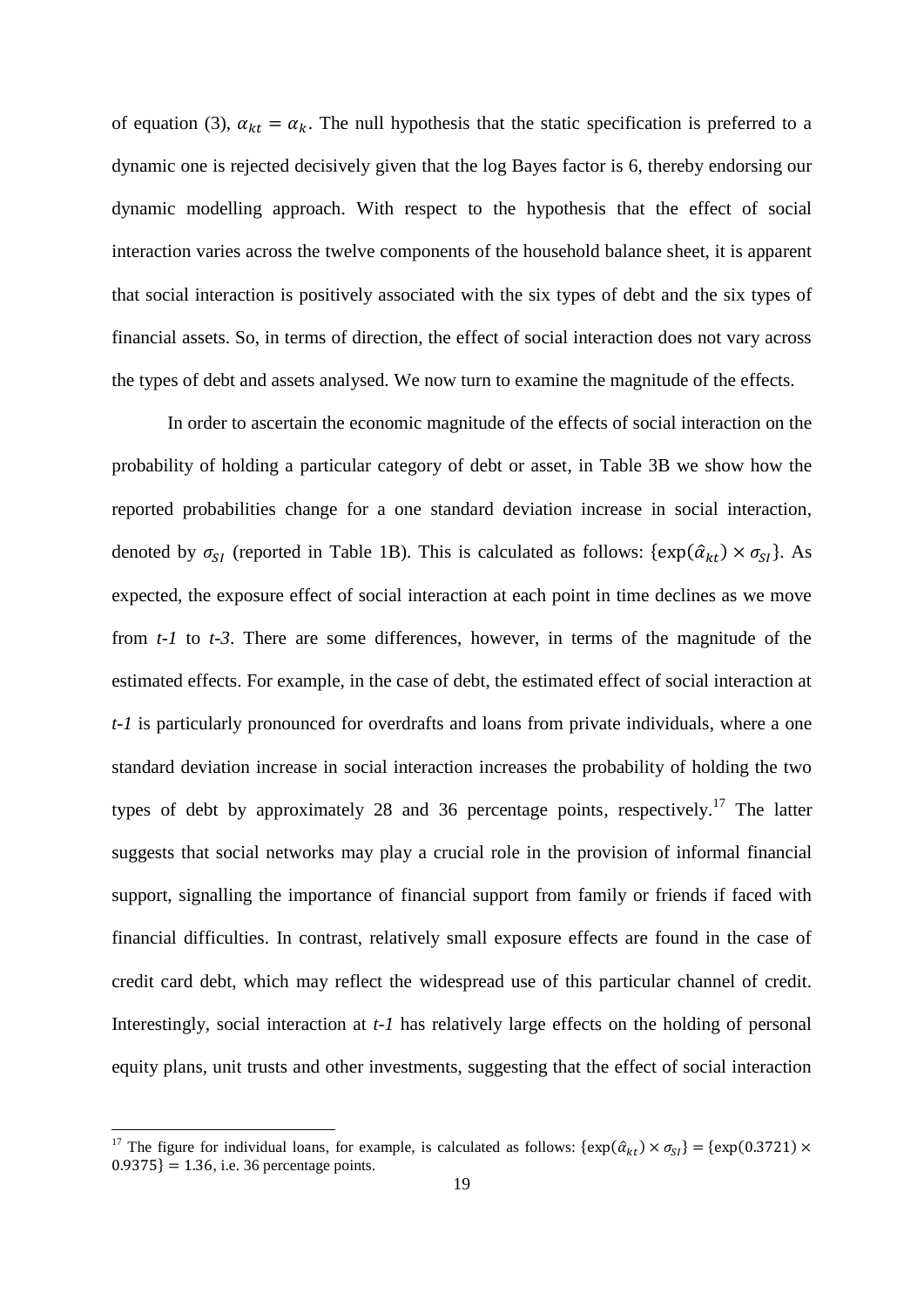is not just limited to share ownership. The positive effect of social interaction on share ownership, which is consistent with the findings in the existing literature, see, for example, Hong et al. (2004) and Christelis et al. (2010), is thus found to be robust within a joint modelling framework, which allows for the holding of debt as well as other types of financial assets. Although, there are differences found with respect to the size of the estimated social interaction effects, there does not appear to be a clear pattern in the relative magnitudes relating, for example, to the degree of complexity associated with the various financial instruments.<sup>18,19</sup>

In order to explore how robust our findings are to an alternative proxy of social interaction, we construct a measure based on the average number of clubs that adult individuals in the household are actively members of. Table 4A reports the BMPEs for average active club membership in the household, where again it is apparent that all the BPMEs are statistically significant with the size of the parameter estimate decreasing across *t-1* through to *t-3*. In Table 4B we present the effect of a one standard deviation increase in the alternative measure of social interaction. The standard deviation is considerably lower than that of the standard deviation of the social interaction of the head of household at 0.8104 as are the BPMEs shown in Table 4A in comparison to those of Table 3A. Consequently, the effect of a one standard deviation increase in the average number of clubs of which adults in

1

 $18$  For robustness analysis, we have also explored the sensitivity of our findings to instrumenting the measure of social interaction. Given that the selection of instruments is always subject to debate, we have explored two different instruments. Firstly, in order to allow for neighbourhood effects, we have used the average rate of social interaction in the local authority district that the household resides in. Secondly, following Agarwal et al. (2011), who argue that mobility weakens investment in social capital as well as social connections, we use a measure of the head of household's geographical mobility, the number of years they have resided in their current home. The findings based on instrumenting social interaction are consistent with our previous findings and are available on request.

<sup>&</sup>lt;sup>19</sup> As discussed in King and Leape (1998), wealth is an important determinant of household portfolio decisions. Hence, we explore the robustness of the empirical results presented in Table 3 to including net wealth in the set of control variables. Our findings, which are available on request, are robust to the inclusion of this additional explanatory variable.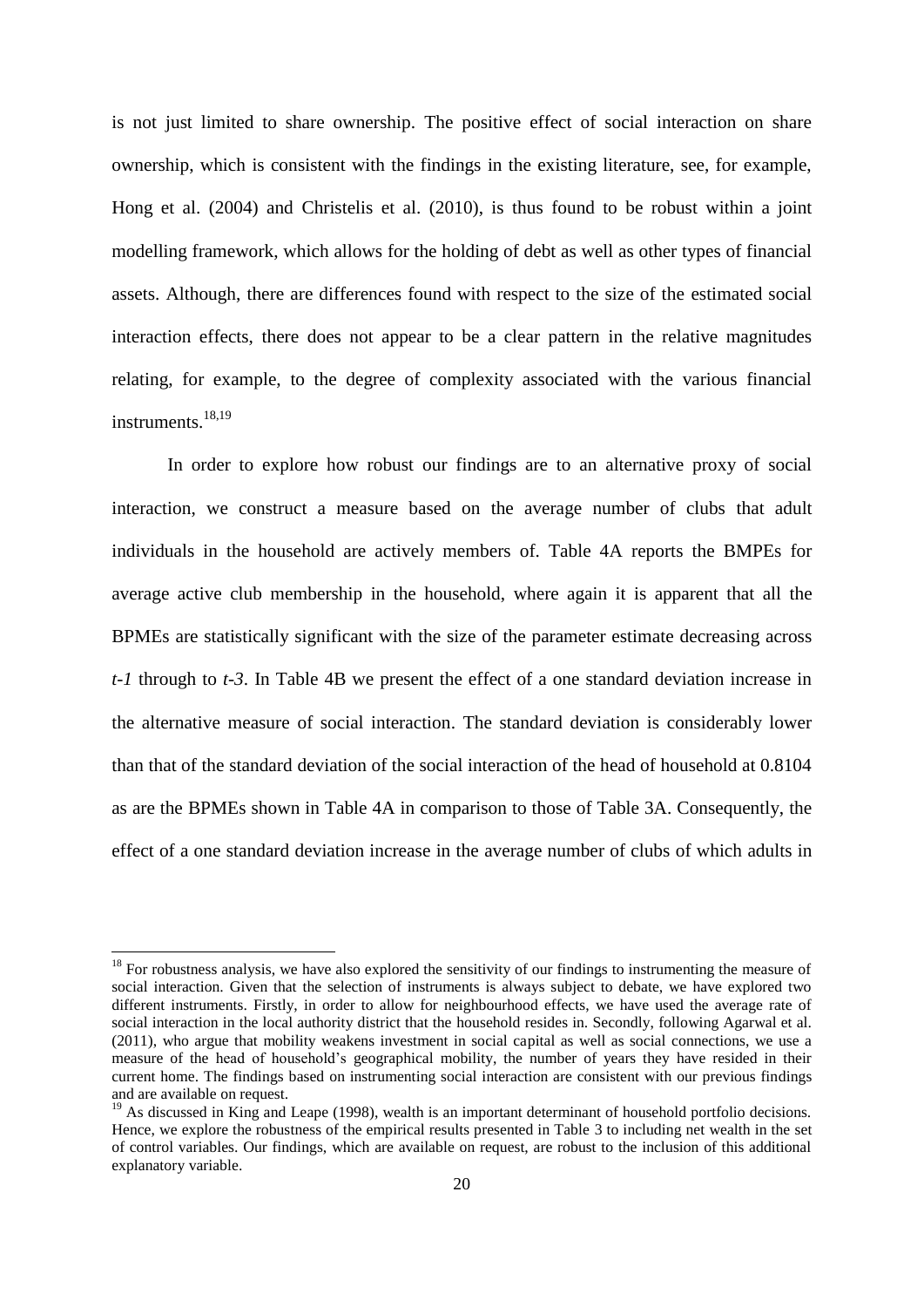the household are members of is generally smaller in magnitude compared to that reported in Table 3B.

#### *The Four Equation Model: The Amount of Debt and Financial Assets Held*

Next we jointly model the log amounts of unsecured debt, secured debt, financial assets and property value, see equations (4) to (6). With respect to overall model performance, the calculated log Bayes factor is 14, which once again gives decisive support for rejecting the null hypothesis that the slope parameters are jointly equal to zero. The estimated variance – covariance matrix, shown in Table 5, which reflects the correlations in the unobservable effects across the equations, reveals that the estimated variance parameters are all positive and statistically significant. Positive interdependence is also found in the unobservable effects between all types of debt and both parts of the model, i.e. binary and continuous outcomes. This means that, even after controlling for observable characteristics, households are likely to hold (and in higher amounts) unsecured and secured debt simultaneously. This is consistent with the findings of Brown and Taylor (2008) who examine the level of overall debt and financial assets in the UK, USA and Germany. Similarly, there is some evidence of positive interdependence in the errors terms between secured debt, home ownership and property value. Indeed, perhaps not surprisingly the largest covariance found is between the error terms of the amount of mortgage debt and the probability of home ownership.

Table 6A presents the parameter estimates of  $\beta_k$  and  $\alpha_{kt}$ , which show the effects of the covariates *X* and social interaction *SI*, respectively, on the probability that each outcome occurs and the level, i.e. amount, of the continuous outcome, conditional on holding a positive amount. Whilst in Tables 3 and 4 the different types of debt reported relate to unsecured debt and the different types of financial assets relate to non-housing financial assets, the four equation model also incorporates the level of secured, i.e. mortgage, debt and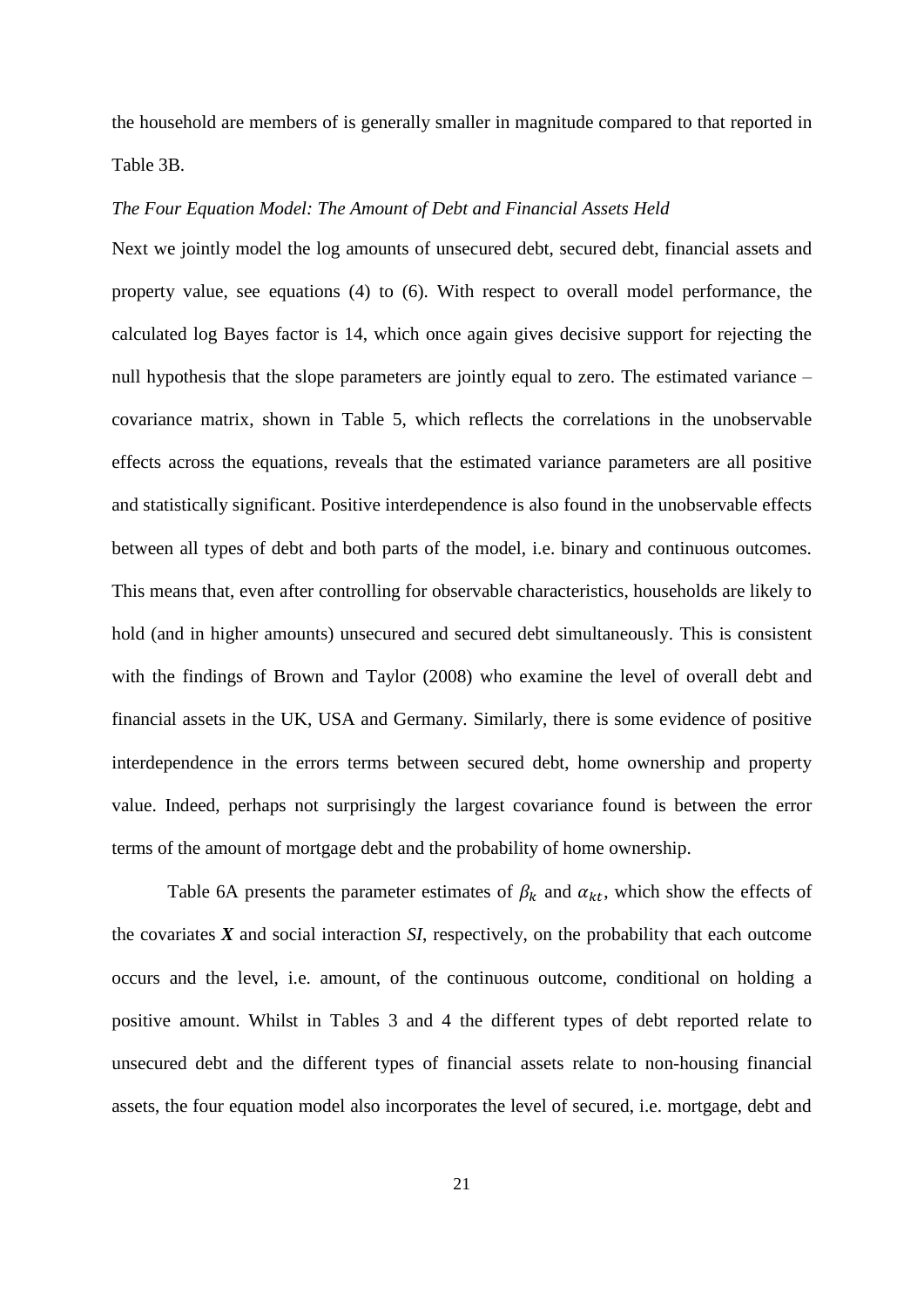the estimated house value, given their importance in the household balance sheet. Initially, we comment briefly on the covariates in *X*.

With respect to gender and ethnicity, having a male head of household and/or a white head of household are both associated with a higher likelihood of owning a home and having a higher property value, conditional on ownership, whilst conversely white household heads are found to have lower levels of secured debt.<sup>20</sup> Households with married heads not only have a higher probability of having mortgage debt, which may reflect the fact that secured loans are the joint liability of both spouses, but they also have a larger amount of mortgage debt. For both unsecured and secured debt, there is evidence of life cycle effects on the likelihood of holding the respective types of debt, culminating at the age range of 25 to 34. This is also the age group where the amount of unsecured and secured debt is at its highest level. The effects of age on both the probability of owning a home and the value of the property are monotonic and largest for those households where the head is approaching retirement.

In comparison to having a head with no education, having a degree decreases (increases) both the likelihood of holding and the amount of unsecured (secured) debt held. Conversely, having a degree relative to a head of household with no qualifications is positively associated with both the probability of holding and with accumulating greater amounts of both financial assets and property value. With regards to housing tenure, the only significant effect stems from outright home ownership, i.e. without a mortgage, which is associated with a higher probability of possessing non-housing financial assets and, conditional on owning property, having a larger estimated house value. Interestingly, the head of household's employment status has no influence on either type of debt, financial

**.** 

 $20$  We have also included an interaction term between gender and ethnicity which is found to be statistically insignificant.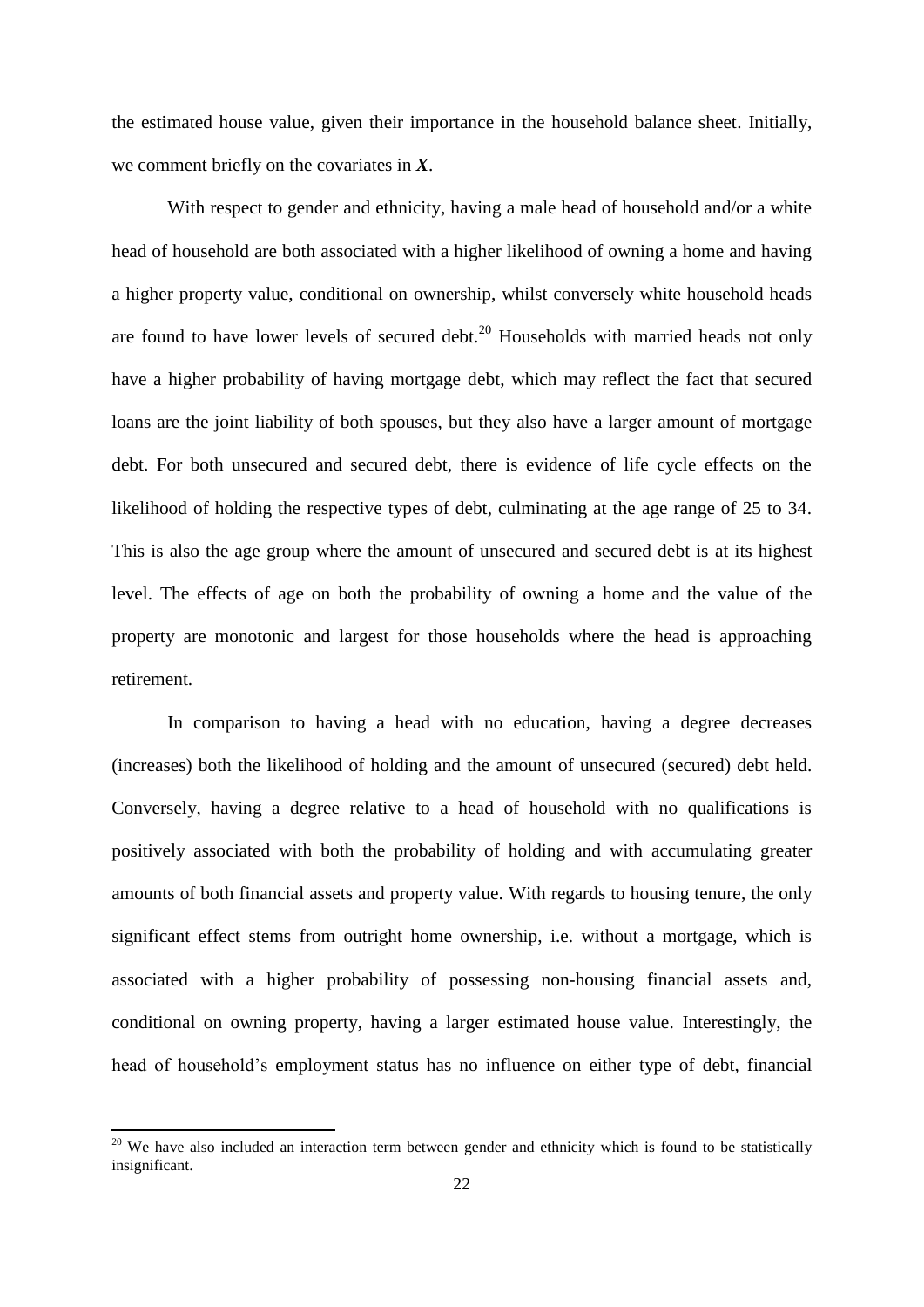assets or house value. The only consistent income effect stems from other household income which increases both the probability of holding and the amount held of both types of debt. Both the probability of owning non-housing financial assets and the amount of such assets held are positively related to labour income. For example, a one percent increase in labour income is associated with a 16 percent higher probability of owning non-housing assets.<sup>21</sup> The effects of the covariates on the amount of liabilities and assets held are generally consistent with that of the existing literature, see, for example, Cox and Jappelli (1993), Gropp et al. (1997), and Brown and Taylor (2008).

We now focus on the key parameters of interest associated with social interaction, namely  $\alpha_{kt}$ . As with modelling the binary outcomes, we have compared the model estimated in equations (4) to (6), which includes dynamics to a more restrictive static model, where in terms of equation (3),  $\alpha_{kt} = \alpha_k$ . Again, the null hypothesis that the static specification is preferred to a dynamic one is rejected decisively given the log Bayes factor of 8. Social interaction is associated with a higher probability of each outcome occurring, which is consistent with the results of Table 3A. For example, a one standard deviation increase in social interaction increases the probability of holding unsecured debt by:  $OR = \{ \exp(0.1720) \times 0.9375 \} = 1.11$ , i.e. around 11 percentage points.

Social interaction is also found to be positively related to holding higher amounts of both unsecured and secured debt, as well as financial assets and housing assets. For example, a one standard deviation increase in social interaction increases the level of unsecured debt by: OR= $\{\exp(0.3382) \times 0.9375\} = 1.31$ , approximately 31 percentage points. Thus, our findings support the hypothesis that social interaction influences the amount of debt and assets held. In terms of differences in the effects of social interaction across the four

 $\overline{a}$ 

<sup>&</sup>lt;sup>21</sup> This is calculated as follows:  $OR = \exp(0.1509) = 1.16$ , i.e. 16 percent (given that the continuous outcome is logged).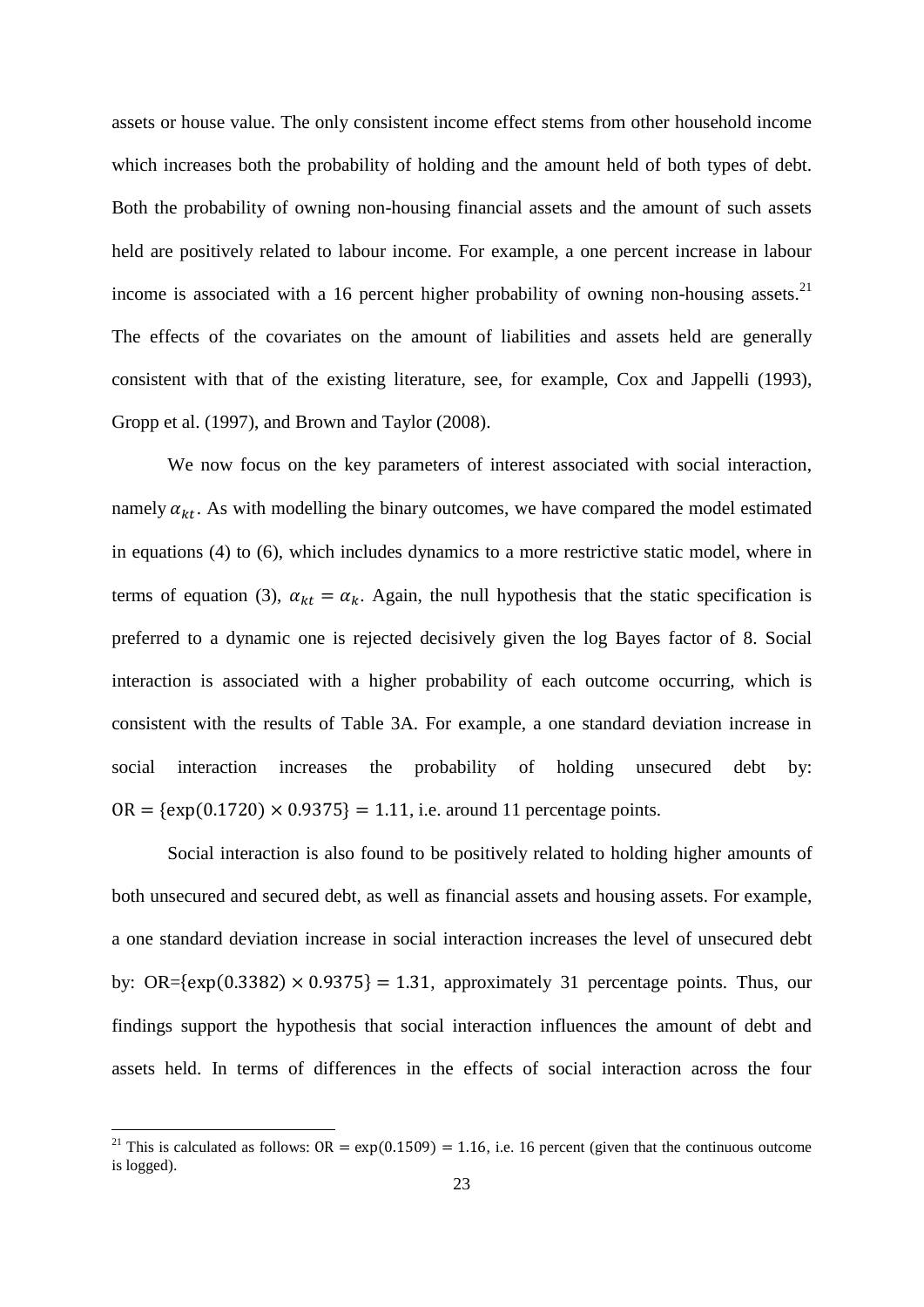continuous measures, it is apparent that, in contrast to the relatively small effect on the value of housing assets, social interaction at *t-1* has a particularly pronounced effect on the value of secured debt.

In Table 6B we show the results of replicating the two-part modelling analysis of debt and assets for the alternative measure of social interaction based on the average number of clubs of which adults in the household are active members. Consistent with the results shown in Table 6A, social interaction is found to have positive effects on both the probability of holding and the amount of both types of liabilities and both types of assets held. In terms of the monetary amounts held in debt and financial assets, the effect of social interaction is found to increase monotonically in magnitude over time.

#### **V. Conclusion**

We have developed a joint modelling framework, which has allowed us to explore the relationship between social interaction and debt and asset holding at the household level. This framework has enabled us to conduct comprehensive empirical analysis of the relationship between social interaction and household finances, thereby furthering our understanding of the implications of social interaction for financial and economic outcomes. Furthermore, the joint modelling approach developed in this paper has allowed for the interdependence that potentially exists across the different parts of the household financial portfolio. Additionally, the incorporation of time varying coefficients for the effects of social interaction has introduced an extra layer of accuracy in determining the influence of social interaction on household finances.

Our findings suggest that social interaction has positive influences on the both sides of the household balance sheet, indicating that the effect of social interaction is not just restricted to the particular case of share ownership. Throughout the findings, there is evidence that the influence of social interaction on both debt and assets, in terms of the holding of such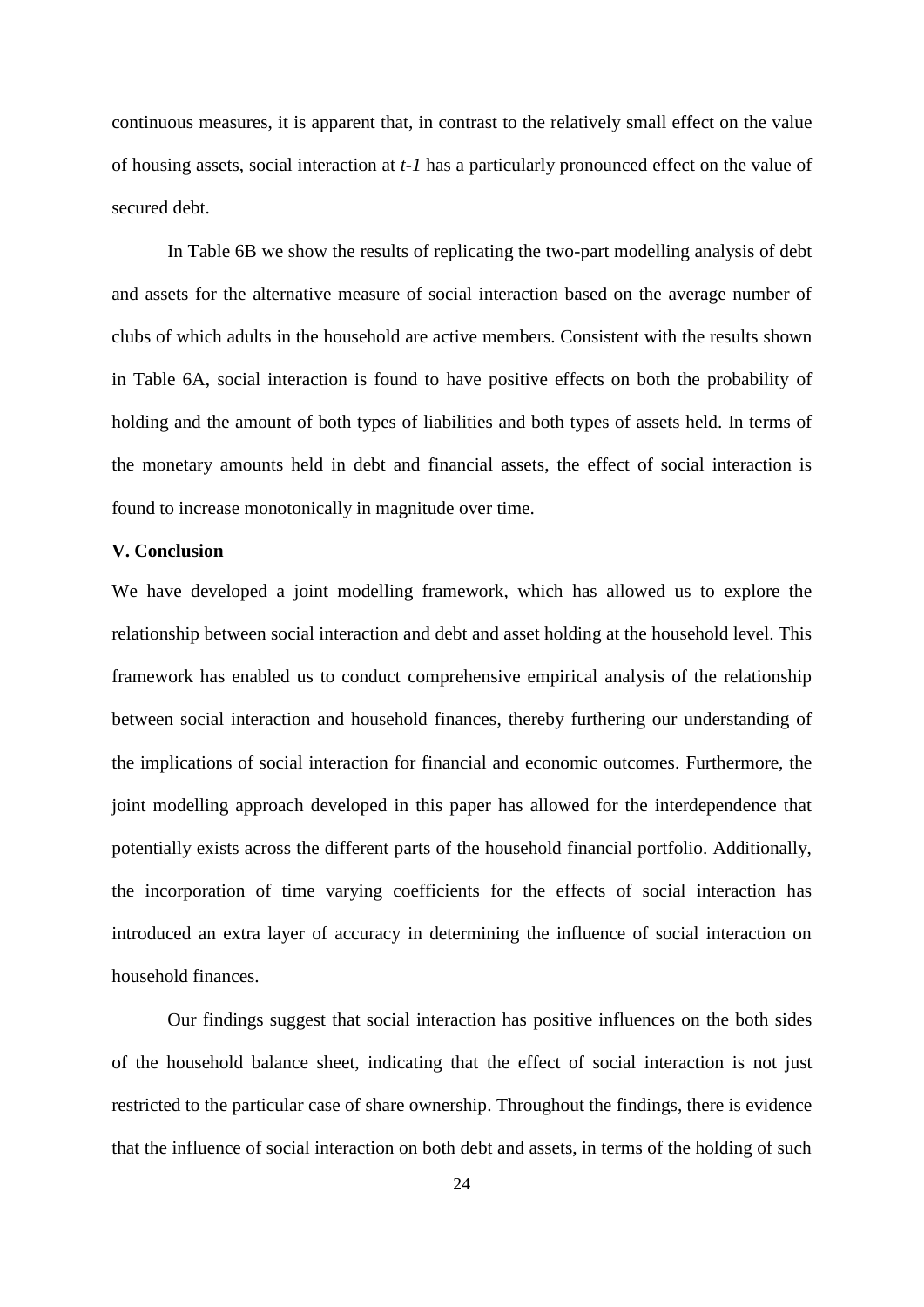financial instruments *per se* as well as the amounts held, is determined by a dynamic process with the effect increasing monotonically over time, i.e. from *t-3* to *t-1*. In terms of the relative magnitude of the effects, we find a relatively large effect in the case of loans from private individuals, highlighting the potentially important role played by informal credit channels in mitigating financial problems. Our findings thus indicate that social interaction plays an important role in many aspects of household finances and, hopefully, will serve to simulate further research in this area.

#### **References**

- Agarwal, S., S. Chomsisengphet and C. Liu (2011). Consumer Bankruptcy and Default: The Role of Individual Social Capital. *Journal of Economic Psychology*, 32, 632-50.
- Algan, Y. and P. Cahuc (2010). Inherited Trust and Growth. *American Economic Review*, 100(5), 2060-92.
- Angrist, J. and J.-S. Pischke (2009). *Mostly Harmless Econometrics: An Empiricists Companion*. Princeton: Princeton University Press.
- Banerjee, A. (1992). A Simple Model of Herd Behavior. *Quarterly Journal of Economics*. 107, 797-817.
- Banks, J. and S. Tanner (2002). Household Portfolios in the United Kingdom. In *Household Portfolios*, Guiso, L., Haliassos, M. and T. Jappelli (eds). MIT Press.
- Bertaut, C. C., Haliassos, M. and M. Reiter (2008). Credit Card Debt Puzzles and Debt Revolvers for Self Control. *Review of Finance*, 13, 657-92.
- Brown, J., Ivković, Z., Smith, P. and S. Weisbenner (2008). Neighbors Matter: Causal Community Effects and Stock Market Participation. *Journal of Finance*, 63, 1509-31.
- Brown, S. and K. Taylor (2008). Household Debt and Financial Assets: Evidence from Great Britain, Germany and the United States. *Journal of the Royal Statistical Society*, *Series A*, 171, 615-43.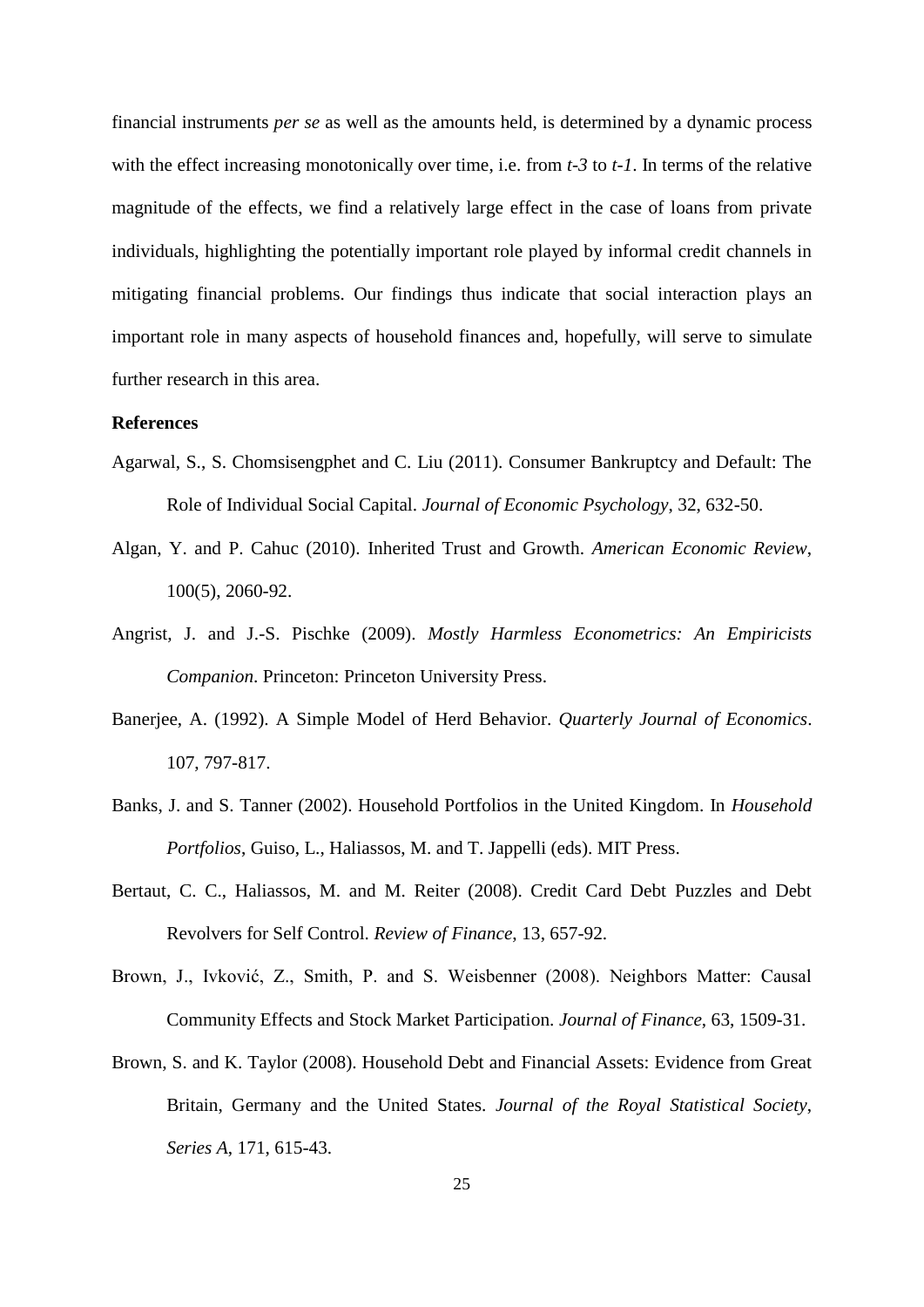- Brown, S. and K. Taylor (2009). Social Interaction and Children's Academic Test Scores: Evidence from the National Child Development Study. *Journal of Economic Behavior and Organization*, 71, 563-74.
- Christelis, D., Jappelli, T. and M. Padula (2010). Cognitive Abilities and Portfolio Choice. *European Economic Review*, 54, 18-38.
- Christelis, D., D. Georgarakos and M. Haliassos (2011). Stockholding: Participation, Location, Spillovers. *Journal of Banking and Finance*, 35, 1918-30.
- Cox, D. and T. Jappelli (1993). The Effect of Borrowing Constraints on Consumer Liabilities. *Journal of Money*, *Credit and Finance*, 25, 197-213.
- Dangl, T. and M. Halling (2012). Predictive Regressions with Time-Varying Coefficients. *Journal of Financial Economics*, 106, 157-81.
- Duffie, D., Eckner, A, Horel, G. and L. Saita (2009). Frailty correlated default. *Journal of Finance*, 64(5), 2089-123.
- Ellison, G. and D. Fudenberg (1995). Word of Mouth Communication and Social Learning. *Quarterly Journal of Economics*, 110, 93-125.
- Eraker, B., Johannes, M. and N. Polson (2003). The Impact of Jumps in Volatility and Returns. *Journal of Finance*, 58, 1269–1300.
- Gelfand, A. E. and A. F. M. Smith (1990). Sampling-Based Approaches to Calculating Marginal Densities. *Journal of the American Statistical Association*, 85, 398-409.
- Georgarakos, D., Lojschova, A. and M. Ward-Warmedinger (2010). Mortgage Indebtedness and Household Financial Distress. European Central Bank Working Paper Series Number 1156, February 2010.
- Georgarakos, D., Haliassos, M. and G. Pasini (2012). Household Debt and Social Interactions. Available at SSRN: [http://ssrn.com/abstract=2014222.](http://ssrn.com/abstract=2014222)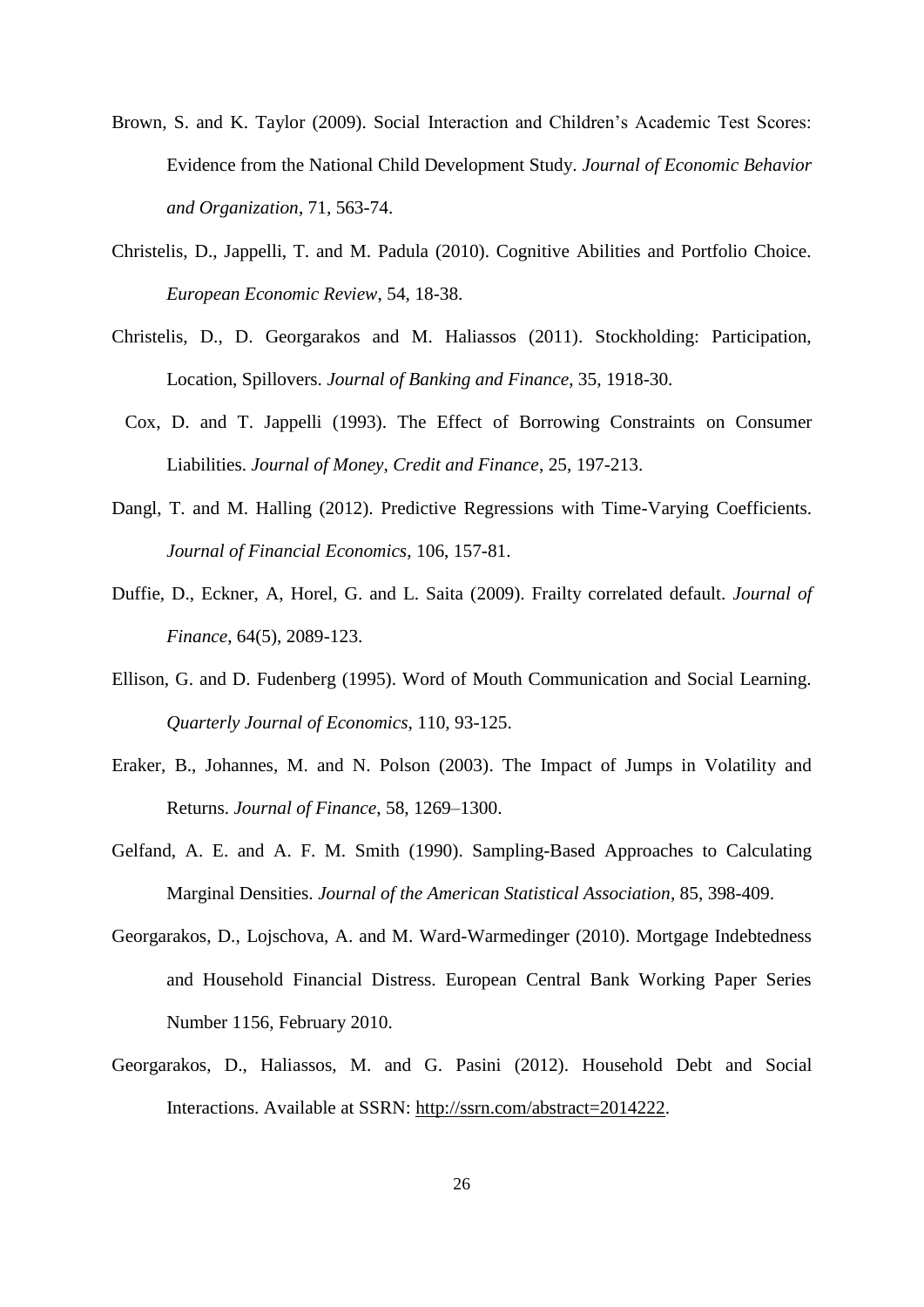- Gilks, W. R. and Wild, P. (1992). Adaption Rejection Sampling for Gibbs Sampling. *Journal of the Royal Statistical Society, Series C (Applied Statistics)*, 41(2), 337-48.
- Glaeser, E., Laibson, D. and B. Sacerdote (2002). An Economic Approach to Social Capital. *The Economic Journal*, 112, F437-58.
- Greene, W. (2012). *Econometric Analysis*. International Edition, 7<sup>th</sup> Edition, Prentice Hall.
- Gropp, R., Scholz, J. K. and White, M. J. (1997). Personal bankruptcy and credit supply and demand. *Quarterly Journal of Economics,* 112, 217–51.
- Gross, D. and N. Souleles (2002). Do Liquidity Constraints and interest Rates Matter for Consumer Behavior? Evidence from Credit Card Data. *Quarterly Journal of Economics*, 117, 149-85.
- Guiso, L., Sapienza, P. and L. Zingales (2008). Trusting the Stock Market. *Journal of Finance*, 63, 2557-600.
- Hong, H., Kubik, J. D., and J. C. Stein (2004). Social Interaction and Stock-Market Participation, *Journal of Finance*, 59, 137-63.
- Ivkovic, Z. and S. Weisbenner (2007). Information Diffusion Effects in Individual Investors' Common Stock Purchases: Cover Thy Neighbours' Investment Choices. *Review of Financial Studies*, 20, 1327-57.
- Kass, R. and A. Raftery (1995). Bayes Factors. *Journal of the American Statistical Association*, 90, 773-95.
- King, M. and J. Leape (1998). Wealth and portfolio composition: Theory and Evidence. *Journal of Public Economics*, 69, 155-93.
- Knack, S. and P. Keefer (1997). Does Social Capital Have an Economic Payoff? A Cross-Country Investigation. *Quarterly Journal of Economics*, 112, 1251-88.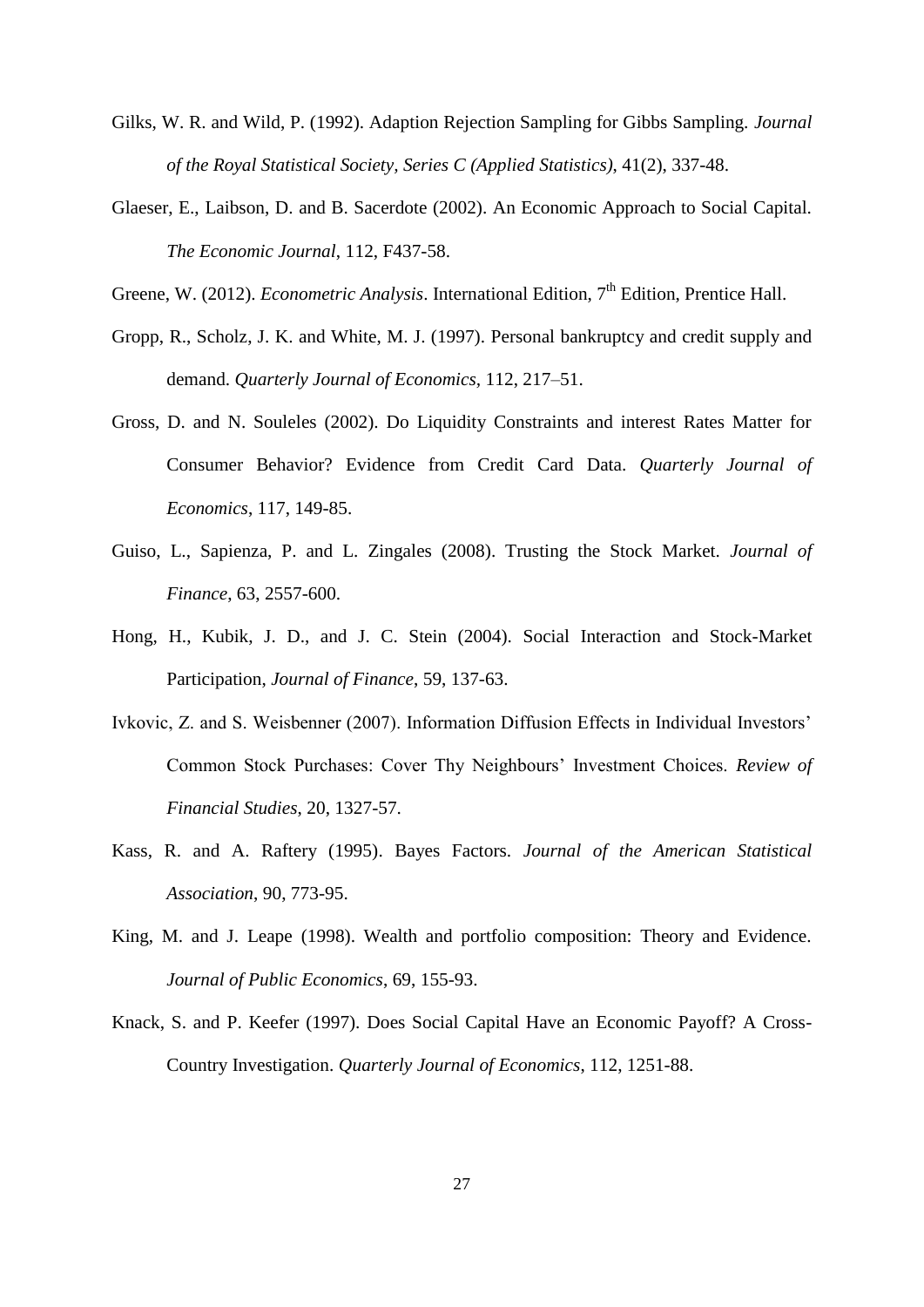- Korteweg, A. (2012). Markov Chain Monte Carlo Methods in Corporate Finance. In P. Damien, P. Dellaportas, N.Polson, and D. Stephens (Eds.), *MCMC and Hierarchical Models*, Oxford University Press.
- Laibson, D., Repetto, A. and J. Tobacman (2003). A Debt Puzzle. In *Knowledge, Information and Expectations in Modern Economics: In Honor of Edmund S. Phelps*, P. Aghion, R. Frydman, J. Stiglitz and M. Woodford (Eds), 228-66.
- Lopes, H. F. and C. M. Carvalho (2007). Factor Stochastic Volatility with Time-Varying Loadings and Markov Switching Regimes. *Journal of Statistical Planning and Inference*, 137, 3082-91.
- Perraudin, W. R. M. and B. E. Sorensen (2000). The demand for risky assets: Sample selection and household portfolios. *Journal of Econometrics*, 97, 117-44.
- Putnam, R. D. (2000). Bowling Alone: The Collapse and Revival of American Community. Simon and Schuster, New York.
- Robert, C. and Casella, G. (1999) *Monte Carlo Statistical Methods*. Springer, New York.
- Telyukova, I. A. and R. Wright (2008). A Model of Money and Credit, with Application to the Credit Card Debt Puzzle. *The Review of Economic Studies*, 75, 629-47.
- West, M. and Harrison, P. (1997) *Bayesian Forecasting and Dynamic Models*. New York: Springer-Verlag.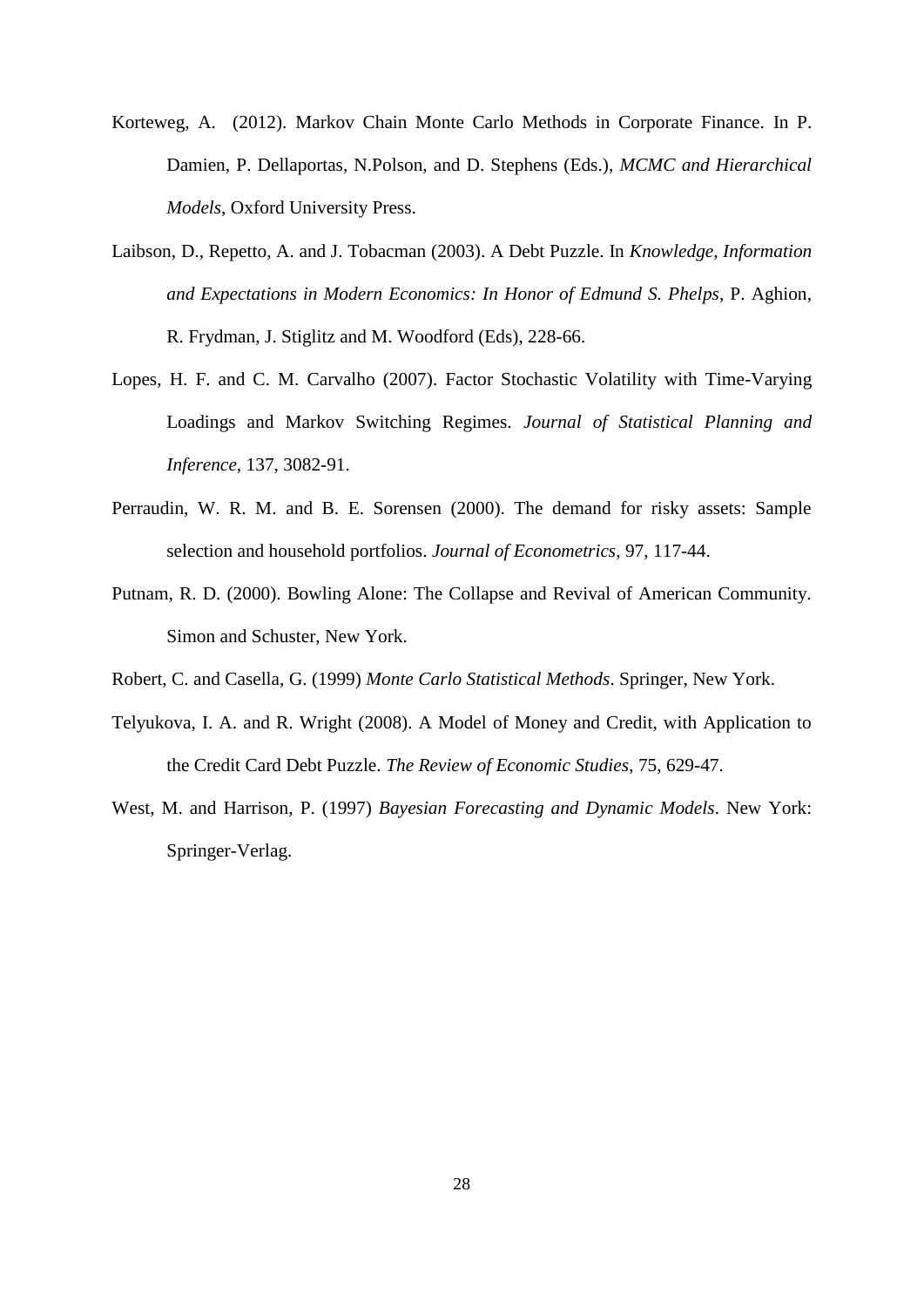

**FIGURE 1:** DISTRIBUTION OVER TIME OF LOG: UNSECURED DEBT, SECURED DEBT, FINANCIAL ASSETS AND HOUSE VALUE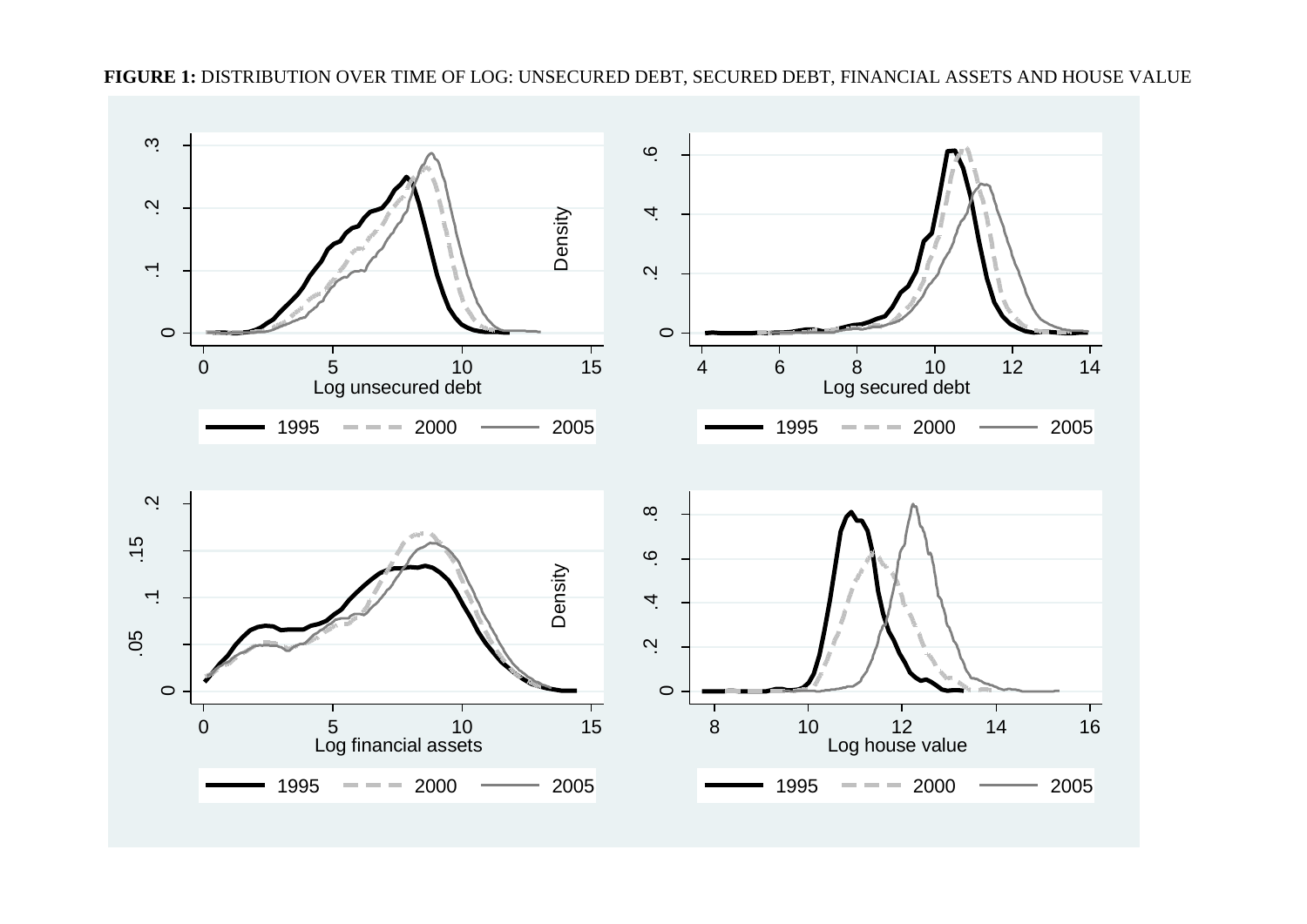| <b>PANEL A: BINARY</b>       | <b>MEAN</b> | STD. DEV  |
|------------------------------|-------------|-----------|
| Hire purchase debt           | 0.1120      | 0.3154    |
| Credit card debt             | 0.1915      | 0.3935    |
| Personal loan                | 0.1905      | 0.3927    |
| Overdraft                    | 0.0308      | 0.1728    |
| Loan from private individual | 0.0135      | 0.1152    |
| Other debt                   | 0.1258      | 0.3316    |
| Shares/stocks                | 0.1880      | 0.3907    |
| National savings             | 0.0248      | 0.1555    |
| Premium bonds                | 0.2080      | 0.4059    |
| Unit trust                   | 0.0638      | 0.2445    |
| Personal equity plan         | 0.1166      | 0.3209    |
| Other investment             | 0.0695      | 0.2542    |
| <b>PANEL B: CONTINUOUS</b>   | <b>MEAN</b> | STD. DEV. |
| Log unsecured debt           | 2.2978      | 3.7194    |
| Unsecured debt £'s           | £1,830      | £7,980    |
| Log secured debt             | 6.0067      | 5.3002    |
| Secured debt £'s             | £33,627     | £59,964   |
| Log financial investment     | 2.0196      | 3.5278    |
| Finance investment £'s       | £3,721      | £22,063   |
| Log house value              | 9.3525      | 4.6946    |
| House value £'s              | £126,858    | £156,115  |
| <b>OBSERVATIONS</b>          | 12,267      |           |

#### **TABLE 1A:** SUMMARY STATISTICS – DEPENDENT VARIABLES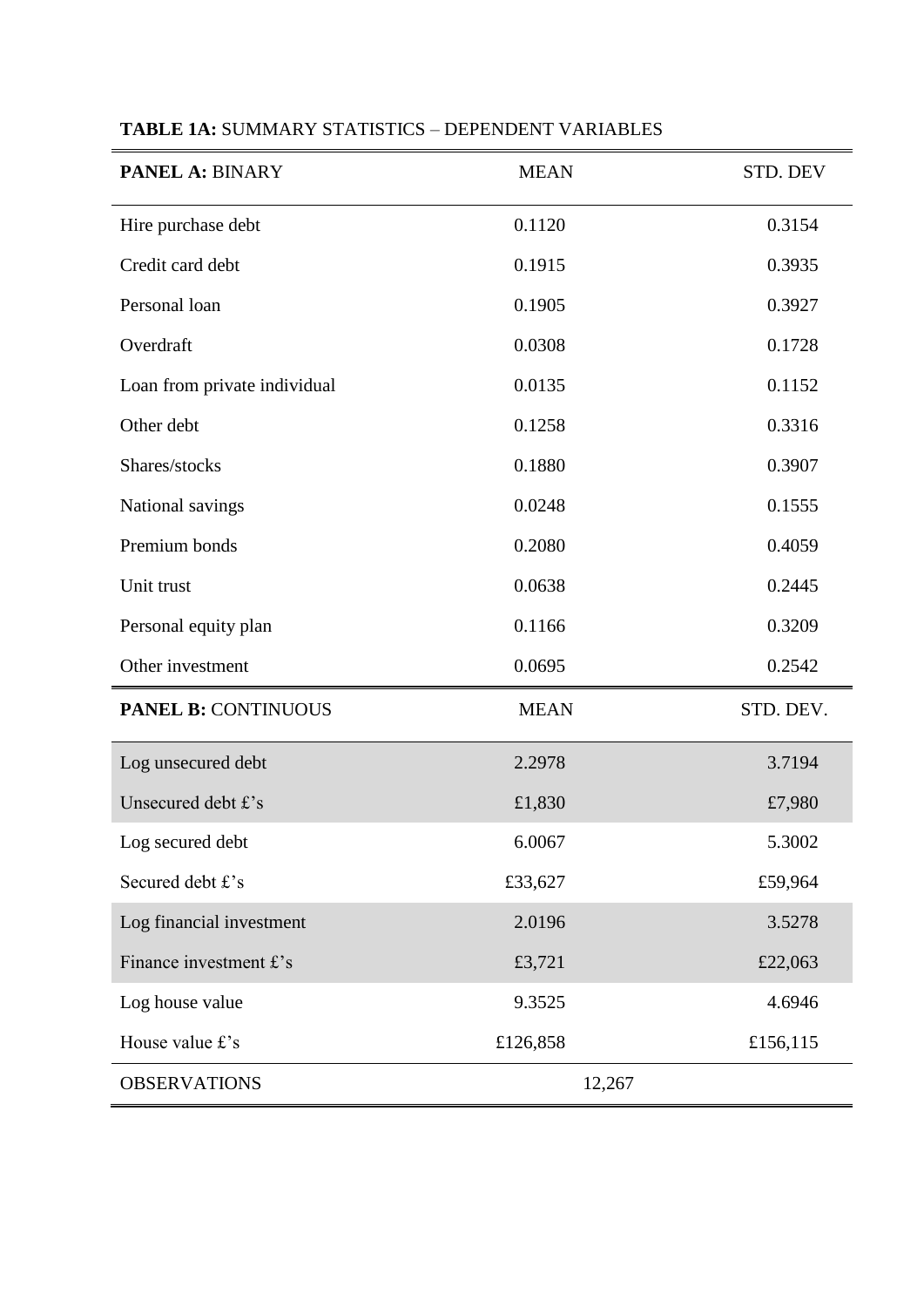|                            | <b>MEAN</b> | STD. DEV. | <b>MIN</b>       | <b>MAX</b>     |
|----------------------------|-------------|-----------|------------------|----------------|
| Male                       | 0.5482      | 0.4977    | $\overline{0}$   | $\mathbf{1}$   |
| Married                    | 0.6590      | 0.4741    | $\boldsymbol{0}$ | $\mathbf{1}$   |
| White                      | 0.9413      | 0.2351    | $\overline{0}$   | $\mathbf{1}$   |
| Age 18-24                  | 0.0588      | 0.2352    | $\boldsymbol{0}$ | $\mathbf{1}$   |
| Age 25-34                  | 0.2202      | 0.4144    | $\overline{0}$   | $\mathbf{1}$   |
| Age 35-44                  | 0.2997      | 0.4581    | $\boldsymbol{0}$ | $\mathbf{1}$   |
| Age 45-54                  | 0.2747      | 0.4464    | $\boldsymbol{0}$ | $\mathbf{1}$   |
| O Levels                   | 0.1826      | 0.3864    | $\boldsymbol{0}$ | $\mathbf{1}$   |
| A Levels                   | 0.1152      | 0.3193    | $\boldsymbol{0}$ | $\mathbf{1}$   |
| Teaching/nursing           | 0.3037      | 0.4599    | $\boldsymbol{0}$ | $\mathbf{1}$   |
| Other education            | 0.0813      | 0.2733    | $\boldsymbol{0}$ | $\mathbf{1}$   |
| Degree                     | 0.4049      | 0.4909    | $\boldsymbol{0}$ | $\mathbf{1}$   |
| Rent                       | 0.1848      | 0.3882    | $\boldsymbol{0}$ | $\mathbf{1}$   |
| Mortgage                   | 0.6174      | 0.4860    | $\boldsymbol{0}$ | $\mathbf{1}$   |
| Owned outright             | 0.1848      | 0.3882    | $\boldsymbol{0}$ | $\mathbf{1}$   |
| Health                     | 0.7378      | 0.4399    | $\boldsymbol{0}$ | $\mathbf{1}$   |
| Log labour income          | 6.6853      | 1.6143    | $\boldsymbol{0}$ | 10.5216        |
| Log other income           | 5.3722      | 3.1241    | $\boldsymbol{0}$ | 10.5062        |
| Number of adults           | 2.3112      | 0.9152    | $\mathbf{1}$     | 13             |
| Number of children         | 0.7412      | 1.0246    | $\overline{0}$   | 7              |
| Employee                   | 0.6767      | 0.4678    | $\boldsymbol{0}$ | $\mathbf{1}$   |
| Self employed              | 0.0922      | 0.2893    | $\boldsymbol{0}$ | $\mathbf{1}$   |
| Unemployed                 | 0.0309      | 0.1730    | $\boldsymbol{0}$ | $\mathbf{1}$   |
| Computer in home           | 0.6030      | 0.4893    | $\boldsymbol{0}$ | $\mathbf{1}$   |
| Computer brought last year | 0.1184      | 0.3232    | $\overline{0}$   | 1              |
| Read a national newspaper  | 0.5644      | 0.4959    | $\overline{0}$   | 1              |
| Number of clubs            | 0.7336      | 0.9375    | $\boldsymbol{0}$ | $\overline{4}$ |
| <b>OBSERVATIONS</b>        |             | 12,267    |                  |                |

### **TABLE 1B:** SUMMARY STATISTICS – CONTROL VARIABLES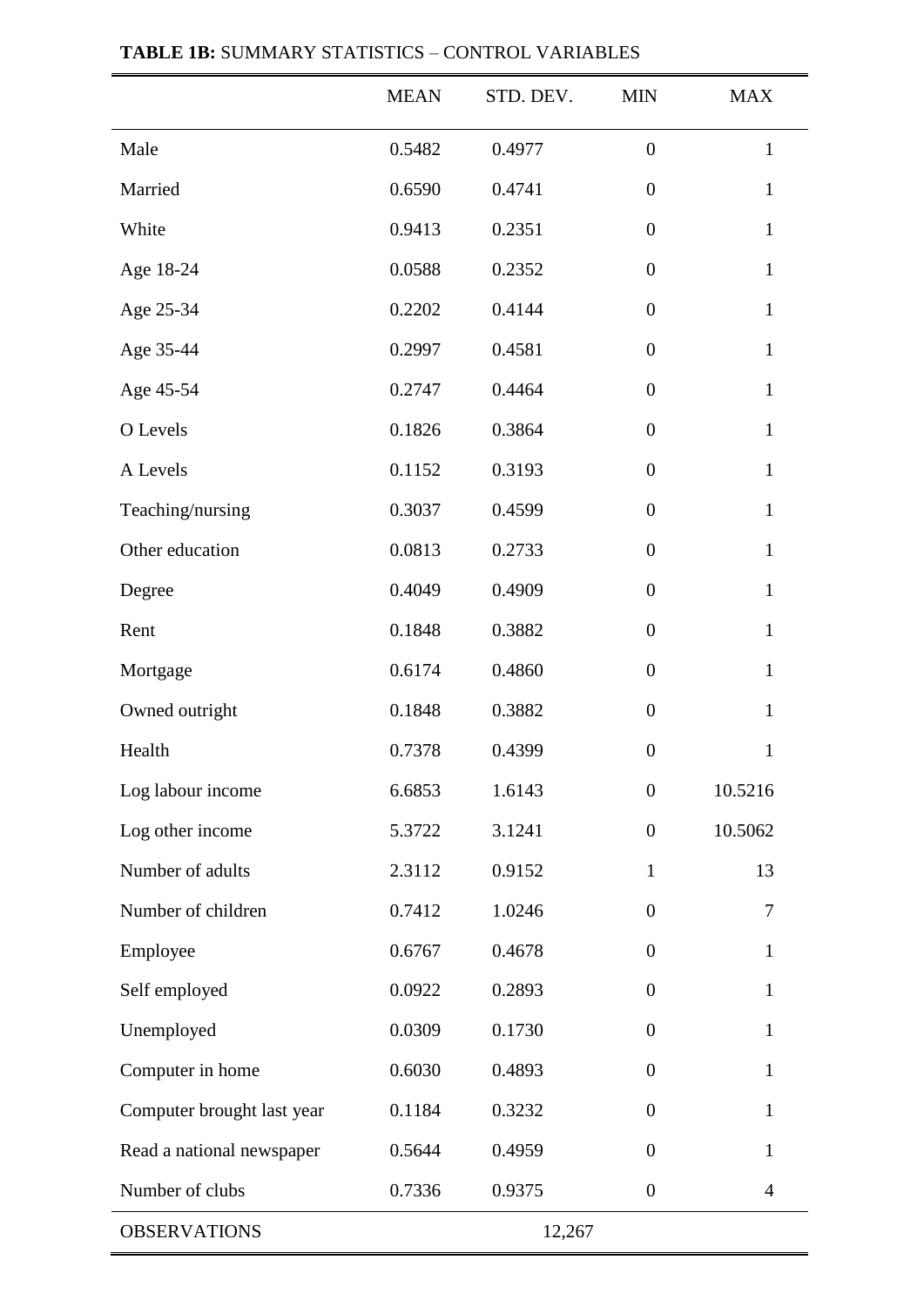|                        | <b>HIRE</b><br><b>PURCHASE</b> | <b>CREDIT</b><br>CARD | PERSONAL<br>LOAN | <b>OVER</b><br><b>DRAFT</b> | <b>INDIVIDUAL</b><br><b>LOAN</b> | <b>OTHER</b><br><b>DEBT</b> | <b>SHARES</b> | <b>NATIONAL</b><br><b>SAVINGS</b> | <b>PREMIUM</b><br><b>BONDS</b> | <b>UNITS</b><br><b>TRUSTS</b> | <b>PERSONAL</b><br><b>EQUITY</b><br>PLAN | <b>OTHER</b><br><b>INVEST</b> |
|------------------------|--------------------------------|-----------------------|------------------|-----------------------------|----------------------------------|-----------------------------|---------------|-----------------------------------|--------------------------------|-------------------------------|------------------------------------------|-------------------------------|
| <b>HIRE PURCHASE</b>   | $0.0212*$                      | $-0.0090$             | 0.0125           | $-0.0226$                   | $-0.0187$                        | 0.0136                      | $-0.0970$     | $-0.0474$                         | $-0.1314$                      | $-0.1163$                     | $-0.0956*$                               | $-0.0567$                     |
| <b>CREDIT CARD</b>     |                                | $0.0271*$             | $-0.0082$        | $0.0359*$                   | 0.0196                           | $-0.0191*$                  | $0.1246*$     | $0.0590*$                         | $0.1683*$                      | $0.1470*$                     | $0.1199*$                                | $0.0709*$                     |
| PERSONAL LOAN          |                                |                       | $0.0242*$        | $-0.0301*$                  | $-0.0173*$                       | $0.0155*$                   | $-0.1044*$    | $-0.0495*$                        | $-0.1451*$                     | $-0.1199*$                    | $-0.1014*$                               | $-0.0611*$                    |
| <b>OVER DRAFT</b>      |                                |                       |                  | $0.1119*$                   | $0.0480*$                        | $-0.0441*$                  | $0.3230*$     | $0.1518*$                         | $0.4333*$                      | $0.3729*$                     | $0.3137*$                                | $0.1838*$                     |
| <b>INDIVIDUAL LOAN</b> |                                |                       |                  |                             | $0.0517*$                        | $-0.0206*$                  | $0.1772*$     | $0.0882*$                         | $0.2175*$                      | $0.2244*$                     | $0.1760*$                                | $0.1023*$                     |
| <b>OTHER DEBT</b>      |                                |                       |                  |                             |                                  | $0.0325*$                   | $-0.1506*$    | $-0.0703*$                        | $-0.2131*$                     | $-0.1705*$                    | $-0.1430*$                               | $-0.0869*$                    |
| <b>SHARES</b>          |                                |                       |                  |                             |                                  |                             | $1.1020*$     | $0.5173*$                         | 1.4590*                        | 1.2740*                       | 1.0530*                                  | $0.6238*$                     |
| NATIONAL SAVINGS       |                                |                       |                  |                             |                                  |                             |               | $0.2568*$                         | $0.6857*$                      | $0.6103*$                     | $0.5016*$                                | $0.2976*$                     |
| PREMIUM BONDS          |                                |                       |                  |                             |                                  |                             |               |                                   | $2.0160*$                      | 1.6700*                       | 1.3940*                                  | $0.8350*$                     |
| UNIT TRUST             |                                |                       |                  |                             |                                  |                             |               |                                   |                                | 1.5250*                       | 1.2400*                                  | $0.7306*$                     |
| PERSONAL EQUITY PLAN   |                                |                       |                  |                             |                                  |                             |               |                                   |                                |                               | 1.0330*                                  | $0.6022*$                     |
| OTHER INVESTMENT       |                                |                       |                  |                             |                                  |                             |               |                                   |                                |                               |                                          | $0.3668*$                     |

#### **TABLE 2:** VARIANCE-COVARIANCE MATRIX TYPES OF DEBT AND ASSETS

\* denotes statistical significance at the 5 per cent level. Parameters shown are  $\Sigma_{p}$ ,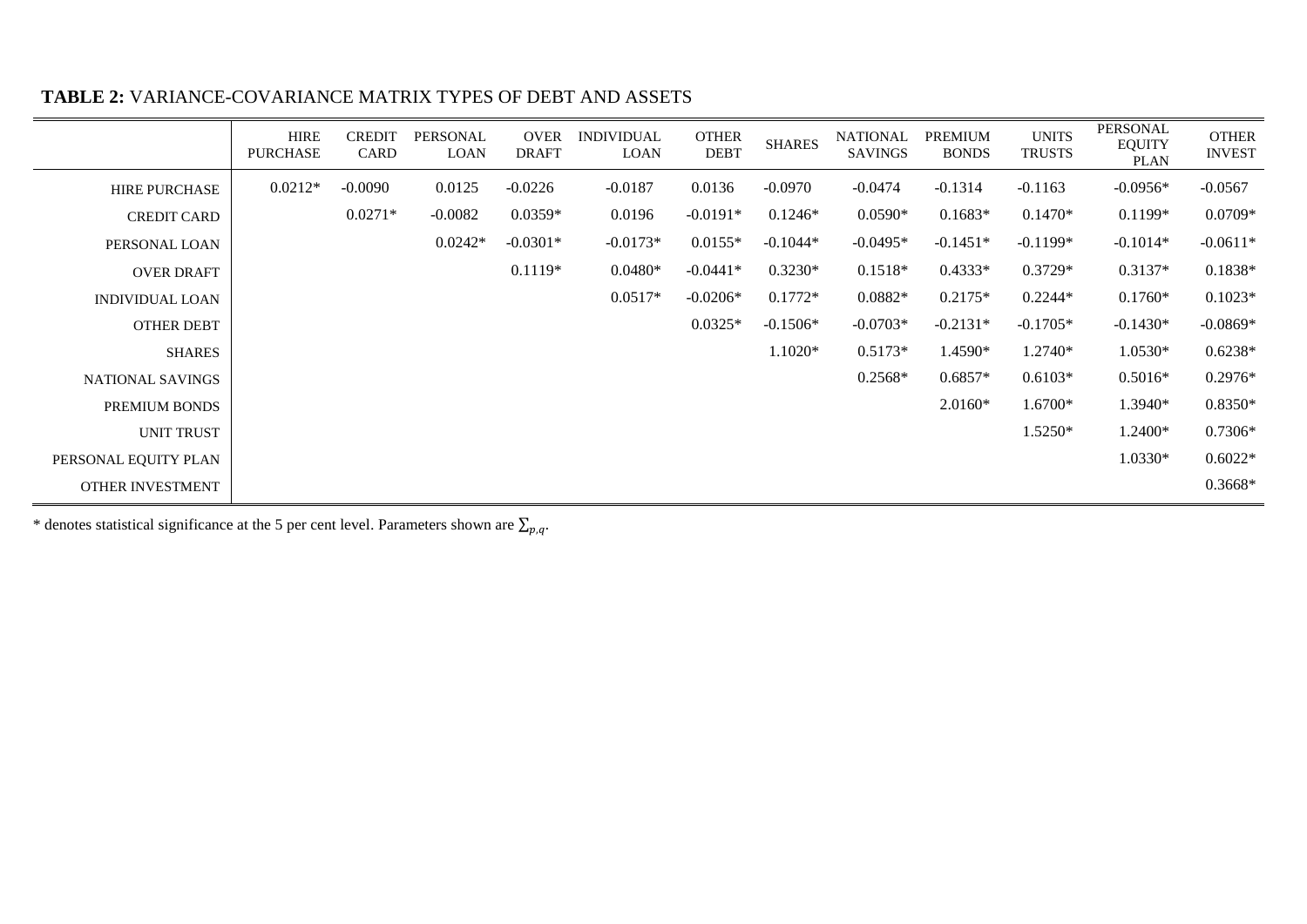|                            | <b>HIRE</b>     |        | <b>CREDIT</b> |        | <b>PERSONAL</b> |        | <b>OVER</b>  |        |             | <b>INDIVIDUAL</b> |             | <b>OTHER</b> |  |
|----------------------------|-----------------|--------|---------------|--------|-----------------|--------|--------------|--------|-------------|-------------------|-------------|--------------|--|
|                            | <b>PURCHASE</b> |        | <b>CARD</b>   |        | <b>LOAN</b>     |        | <b>DRAFT</b> |        | <b>LOAN</b> |                   | <b>DEBT</b> |              |  |
|                            |                 |        |               |        |                 |        |              |        |             |                   |             |              |  |
| Intercept                  | $-5.1410$       | $\ast$ | $-3.8890$     | $\ast$ | $-3.5960$       | $\ast$ | $-4.5380$    | $\ast$ | $-4.6290$   | $\ast$            | $-1.0770$   | $\ast$       |  |
| Male                       | $-0.2971$       |        | 0.3087        | $\ast$ | $-0.2726$       | $\ast$ | $-0.3794$    |        | $-0.2170$   |                   | 0.8011      | $\ast$       |  |
| Married                    | $-0.0996$       |        | $-0.3798$     | $\ast$ | $-0.4278$       | $\ast$ | $-0.4848$    |        | $-1.2090$   | $\ast$            | 0.0642      |              |  |
| White                      | 0.2334          |        | $-0.0039$     |        | $-0.1235$       |        | $-0.3952$    |        | $-0.2943$   |                   | $-0.2902$   |              |  |
| Age 18-24                  | 0.1242          |        | 0.4611        |        | 0.9221          | $\ast$ | 1.8760       | $\ast$ | 1.3690      | $\ast$            | 0.1298      |              |  |
| Age 25-34                  | 0.4327          |        | 0.6053        | $\ast$ | 0.9154          | $\ast$ | 0.6751       |        | 0.9032      |                   | 0.1949      |              |  |
| Age 35-44                  | 0.4172          |        | 0.4647        | $\ast$ | 0.4503          | $\ast$ | $-0.0905$    |        | 0.2583      |                   | $-0.0275$   |              |  |
| Age 45-54                  | $-0.1319$       |        | 0.4211        | $\ast$ | 0.2895          |        | $-0.2707$    |        | 0.3520      |                   | $-0.1803$   |              |  |
| O Levels                   | 0.2823          |        | 0.1842        |        | 0.1887          |        | 0.2676       |        | 0.9784      |                   | 1.9450      | $\ast$       |  |
| A Levels                   | $-0.2052$       |        | 0.6449        | $\ast$ | 0.2153          |        | 1.1010       |        | 0.9867      |                   | 0.8751      | $\ast$       |  |
| Teaching/nursing           | 0.2104          |        | 0.7473        | $\ast$ | 0.1982          |        | 1.4860       | $\ast$ | 1.1260      | $\ast$            | 1.3500      | $\ast$       |  |
| Other education            | $-0.1521$       |        | 0.0720        |        | 0.1028          |        | $-1.7470$    | $\ast$ | $-0.8969$   |                   | 2.3930      | $\ast$       |  |
| Degree                     | $-0.2433$       |        | 0.3755        |        | 0.0224          |        | 2.2260       | $\ast$ | 1.4990      | $\ast$            | 0.6540      | $\ast$       |  |
| Rent                       | 0.2486          |        | $-0.1624$     |        | $-0.4116$       |        | $-0.6776$    |        | $-0.1934$   |                   | $-0.1316$   |              |  |
| Mortgage                   | 0.1029          |        | 0.2439        |        | $-0.2527$       |        | $-0.4472$    |        | $-0.1469$   |                   | $-1.3270$   | $\ast$       |  |
| Owned outright             | $-0.3180$       |        | $-0.3541$     |        | $-0.8596$       |        | $-1.1360$    | $\ast$ | $-0.3138$   |                   | $-1.9610$   | $\ast$       |  |
| Health                     | 0.2801          |        | 0.1644        |        | $-0.2398$       |        | $-0.0577$    |        | $-0.8115$   | $\ast$            | $-0.1574$   |              |  |
| Log labour income          | 0.0773          |        | 0.0130        |        | 0.0816          |        | $-0.1199$    |        | $-0.1053$   |                   | $-0.3162$   | $\ast$       |  |
| Log other income           | 0.0860          |        | 0.1570        | $\ast$ | 0.1232          | $\ast$ | 0.0803       |        | $-0.0051$   |                   | 0.1899      | $\ast$       |  |
| Number of adults           | $-0.0120$       |        | $-0.0244$     |        | 0.0112          |        | 0.2347       | $\ast$ | 0.0594      |                   | $-0.0119$   |              |  |
| Number of children         | 0.1427          |        | 0.1727        | $\ast$ | 0.0162          |        | 0.0949       |        | 0.4172      | $\ast$            | 0.1217      |              |  |
| Employee                   | 0.5528          |        | 0.2323        |        | 0.6403          | $\ast$ | 0.5007       |        | 0.6717      |                   | $-0.9228$   | $\ast$       |  |
| Self employed              | 0.7313          | $\ast$ | 0.2443        |        | 0.3717          |        | 0.6157       |        | 0.3852      |                   | $-1.5920$   | $\ast$       |  |
| Unemployed                 | 0.3243          |        | 0.6597        |        | 1.0090          | $\ast$ | 1.2630       | $\ast$ | 0.3465      |                   | $-0.5737$   |              |  |
| Computer in home           | $-0.2025$       |        | $-0.2524$     | $\ast$ | $-0.3367$       | $\ast$ | 0.4393       |        | 0.2716      |                   | 0.0549      |              |  |
| Computer brought last year | $-0.0701$       |        | 0.1067        |        | $-0.1891$       |        | 0.3556       |        | 0.2064      |                   | $-0.5223$   | $\ast$       |  |
| Read newspaper             | 0.0038          |        | $-0.0670$     |        | $-0.2331$       | $\ast$ | $-0.1388$    |        | $-0.0964$   |                   | $-0.1792$   |              |  |
| Number of clubs [t-1]      | 0.2720          | $\ast$ | 0.1216        | $\ast$ | 0.1938          | $\ast$ | 0.3075       | ∗      | 0.3721      | $\ast$            | 0.2848      | $\ast$       |  |
| Number of clubs [t-2]      | 0.2197          | $\ast$ | 0.0905        | $\ast$ | 0.1578          | $\ast$ | 0.2324       | $\ast$ | 0.2274      | $\ast$            | 0.1044      | $\ast$       |  |
| Number of clubs [t-3]      | 0.1761          | $\ast$ | 0.0387        | $\ast$ | 0.1070          | $\ast$ | 0.0290       | $\ast$ | 0.1128      | $\ast$            | 0.0267      | $\ast$       |  |

#### **TABLE 3A:** TYPE OF DEBT AND ASSETS AND SOCIAL INTERACTION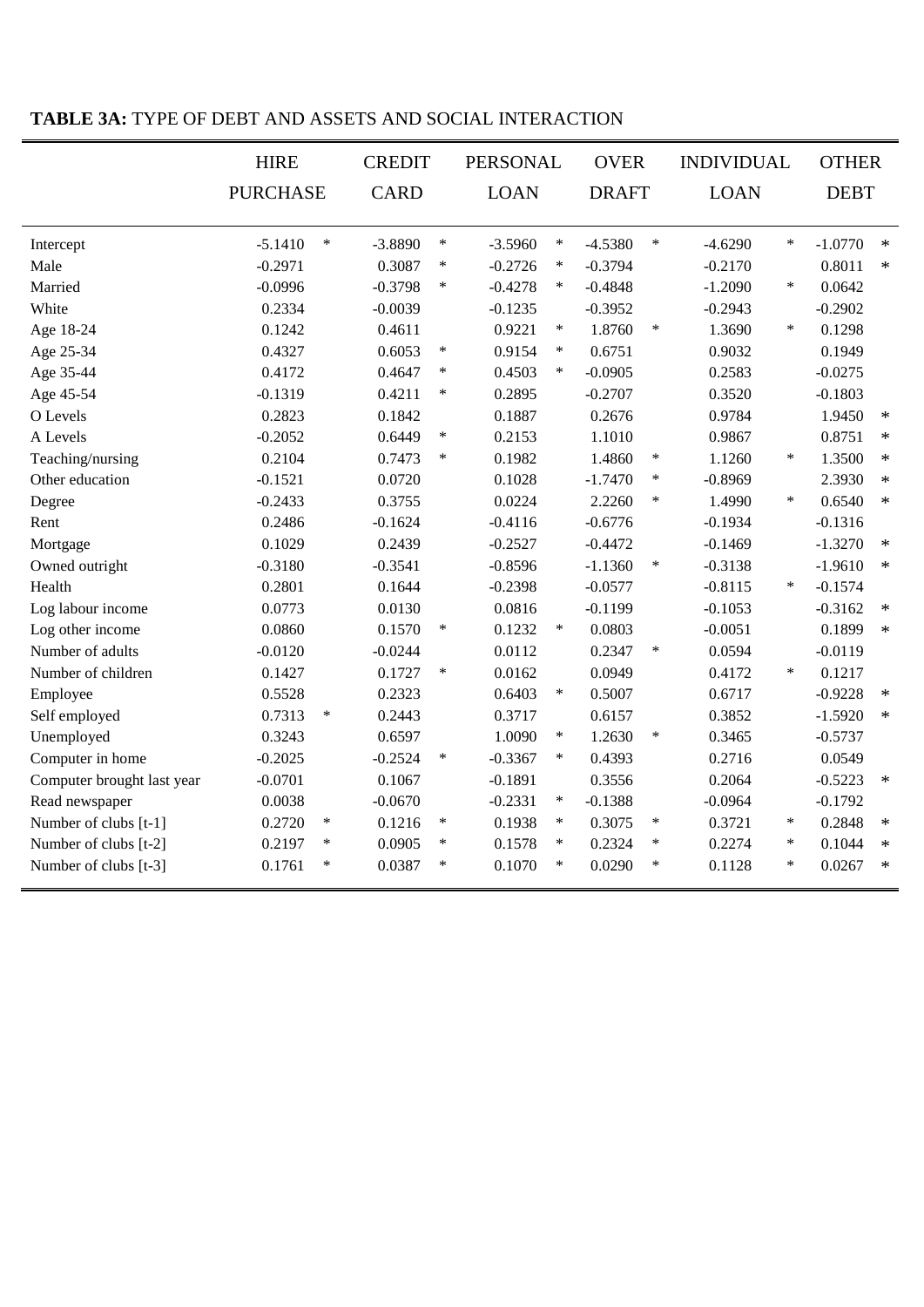|                            | <b>SHARES</b>       | <b>NATIONAL</b> |        | <b>PREMIUM</b> |        | <b>UNIT</b>  |        | <b>PERSONAL</b> |        | <b>OTHER</b>      |        |
|----------------------------|---------------------|-----------------|--------|----------------|--------|--------------|--------|-----------------|--------|-------------------|--------|
|                            |                     | <b>SAVINGS</b>  |        | <b>BONDS</b>   |        | <b>TRUST</b> |        | <b>EQUITY</b>   |        | <b>INVESTMENT</b> |        |
|                            |                     |                 |        |                |        |              |        | <b>PLAN</b>     |        |                   |        |
| Intercept                  | $-5.1790$<br>$\ast$ | $-6.1430$       | $\ast$ | $-4.4230$      | $\ast$ | $-6.5200$    | $\ast$ | $-6.4400$       | $\ast$ | $-4.5280$         | $\ast$ |
| Male                       | $-0.5586$<br>$\ast$ | $-0.1626$       |        | $-0.3677$      | $\ast$ | $-1.1510$    | $\ast$ | $-0.3807$       |        | $-0.4116$         |        |
| Married                    | 0.3843<br>$\ast$    | 1.1900          | $\ast$ | 0.3601         | $\ast$ | $-0.2015$    |        | 0.7840          | $\ast$ | 0.5131            | $\ast$ |
| White                      | 0.1238              | 0.3887          |        | 0.5875         | $\ast$ | 0.0882       |        | 0.1042          |        | $-0.1970$         |        |
| Age 18-24                  | $-0.5761$           | 0.6134          |        | $-0.9099$      | $\ast$ | $-1.6360$    | $\ast$ | $-1.5390$       | $\ast$ | $-0.3717$         |        |
| Age 25-34                  | $-0.2662$           | $-0.0246$       |        | $-0.7807$      | $\ast$ | $-0.7553$    |        | $-0.3116$       |        | $-0.0419$         |        |
| Age 35-44                  | 0.0017              | 0.2918          |        | $-0.5548$      | $\ast$ | $-0.6921$    |        | 0.2166          |        | $-0.0992$         |        |
| Age 45-54                  | $-0.2373$           | 0.7074          |        | $-0.0748$      |        | $-0.0769$    |        | $-0.0421$       |        | 0.2342            |        |
| O Levels                   | 0.6986<br>$\ast$    | 0.1926          |        | 0.2126         |        | 1.3310       | $\ast$ | 0.6366          |        | $-0.1256$         |        |
| A Levels                   | 0.7421<br>$\ast$    | 0.9231          |        | 0.5023         |        | 1.8140       | $\ast$ | 0.4245          |        | 0.4631            |        |
| Teaching/nursing           | 0.2832              | 0.2996          |        | $-0.1095$      |        | 0.8777       | $\ast$ | 0.2465          |        | 0.2034            |        |
| Other education            | $-0.6957$           | $-2.5800$       | $\ast$ | $-0.9210$      | $\ast$ | $-1.0310$    |        | $-0.6593$       |        | $-0.2517$         |        |
| Degree                     | 1.1170<br>$\ast$    | 0.9916          | $\ast$ | 0.4353         |        | 1.9840       | $\ast$ | 0.9601          | $\ast$ | 0.5295            |        |
| Rent                       | 0.0630              | 0.1138          |        | 0.1368         |        | $-0.7829$    |        | 0.5338          |        | 0.2919            |        |
| Mortgage                   | 1.0170<br>$\ast$    | 0.2855          |        | 0.6439         | $\ast$ | 1.6310       | $\ast$ | 1.0320          | $\ast$ | 0.6987            | $\ast$ |
| Owned outright             | 1.3550<br>$\ast$    | 1.8830          | $\ast$ | 0.8817         | $\ast$ | 2.3990       | $\ast$ | 1.8460          | $\ast$ | 1.6780            | $\ast$ |
| Health                     | $-0.0026$           | 0.4035          |        | $-0.0008$      |        | 0.2563       |        | 0.7954          | $\ast$ | $-0.0877$         |        |
| Log labour income          | 0.2722<br>$\ast$    | 0.1441          |        | 0.1908         | $\ast$ | 0.2267       | $\ast$ | 0.2083          | $\ast$ | 0.2170            | $\ast$ |
| Log other income           | 0.0901<br>$\ast$    | $-0.0208$       |        | 0.0608         |        | 0.0311       |        | 0.0789          |        | 0.0307            |        |
| Number of adults           | $-0.1174$           | $-0.5706$       | $\ast$ | $-0.0745$      |        | $-0.3625$    | $\ast$ | $-0.2206$       | $\ast$ | $-0.3924$         | $\ast$ |
| Number of children         | $-0.1590$           | 0.0312          |        | $-0.0771$      |        | $-0.4024$    | $\ast$ | $-0.2908$       | $\ast$ | $-0.0682$         |        |
| Employee                   | $-0.9348$<br>$\ast$ | $-1.1170$       | $\ast$ | $-0.6614$      | $\ast$ | $-0.9048$    |        | $-0.6442$       |        | $-1.0700$         | $\ast$ |
| Self employed              | $-0.7442$<br>$\ast$ | $-0.5471$       |        | $-0.5704$      |        | $-0.6761$    |        | $-0.3179$       |        | $-0.8848$         | $\ast$ |
| Unemployed                 | $-0.1730$           | $-0.8825$       |        | 0.4388         |        | $-1.4940$    |        | $-0.0438$       |        | 0.2921            |        |
| Computer in home           | 0.0633              | 0.1783          |        | 0.0306         |        | 0.3187       |        | 0.2157          |        | $-0.5203$         | $\ast$ |
| Computer brought last year | 0.0732              | $-0.2456$       |        | $-0.0348$      |        | 0.2419       |        | $-0.0772$       |        | 0.0620            |        |
| Read a national newspaper  | $-0.0143$           | $-0.3134$       |        | $-0.0041$      |        | 0.0826       |        | $-0.0630$       |        | 0.1165            |        |
| Number of clubs [t-1]      | 0.2914<br>$\ast$    | 0.2787          | $\ast$ | 0.2494         | $\ast$ | 0.3020       | $\ast$ | 0.4213          | $\ast$ | 0.3345            | $\ast$ |
| Number of clubs [t-2]      | 0.2608<br>$\ast$    | 0.2128          | $\ast$ | 0.1598         | $\ast$ | 0.2327       | $\ast$ | 0.3504          | $\ast$ | 0.2965            | $\ast$ |
| Number of clubs [t-3]      | 0.1877<br>$\ast$    | 0.1616          | $\ast$ | 0.0770         | ∗      | 0.1183       | $\ast$ | 0.0715          | $\ast$ | 0.2716            | $\ast$ |

### **TABLE 3A (CONT.):** TYPE OF DEBT AND ASSETS AND SOCIAL INTERACTION

Notes: (i) \* denotes statistical significance at the 5 per cent level; (ii) The estimated model also includes regional controls; (iii) Parameters reported are Bayesian posterior mean estimates (BPME).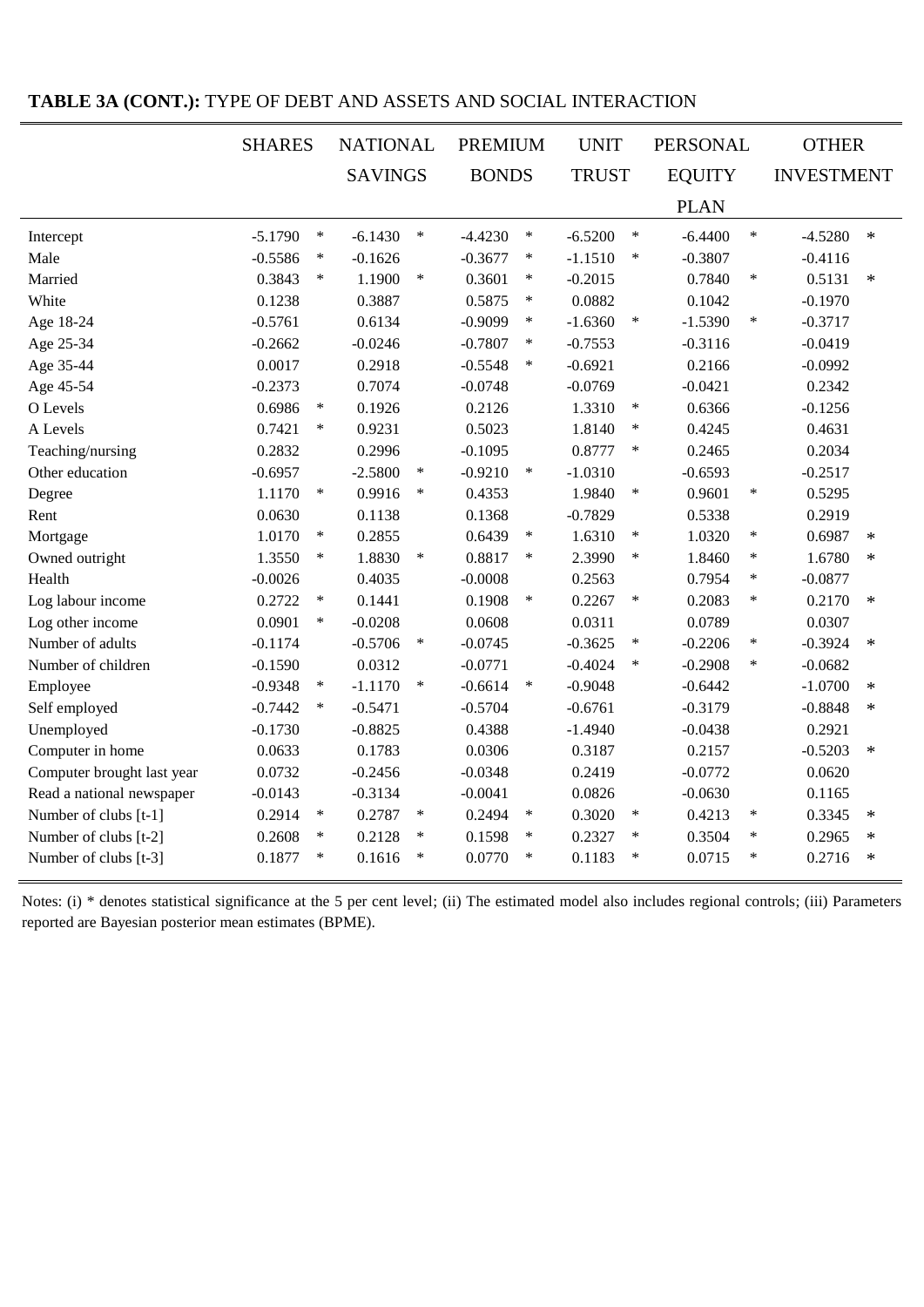|                         | <b>HIRE</b>     | <b>CREDIT</b>                     | <b>PERSONAL</b>         | <b>OVER</b>                 | <b>INDIVIDUAL</b>                | <b>OTHER</b>                  |
|-------------------------|-----------------|-----------------------------------|-------------------------|-----------------------------|----------------------------------|-------------------------------|
|                         | <b>PURCHASE</b> | <b>CARD</b>                       | <b>LOAN</b>             | <b>DRAFT</b>                | <b>LOAN</b>                      | <b>DEBT</b>                   |
| Number of clubs [t-1]   | 23.06%          | 5.87%                             | 13.80%                  | 27.50%                      | 36.01%                           | 24.64%                        |
| Number of clubs [t-2]   | 16.78%          | 2.63%                             | 9.77%                   | 18.28%                      | 17.68%                           | 4.06%                         |
| Number of clubs [t-3]   | 11.81%          | 2.55%                             | 4.33%                   | 3.49%                       | 4.94%                            | 3.71%                         |
|                         | <b>SHARES</b>   | <b>NATIONAL</b><br><b>SAVINGS</b> | PREMIUM<br><b>BONDS</b> | <b>UNIT</b><br><b>TRUST</b> | <b>PERSONAL</b><br><b>EQUITY</b> | <b>OTHER</b><br><b>INVEST</b> |
| Number of clubs $[t-1]$ | 25.47%          | 23.88%                            | 20.31%                  | 26.81%                      | 42.87%                           | 30.99%                        |
| Number of clubs [t-2]   | 21.69%          | 15.98%                            | 10.01%                  | 18.31%                      | 33.09%                           | 26.10%                        |
| Number of clubs [t-3]   | 13.11%          | 10.19%                            | 1.25%                   | 5.53%                       | 0.70%                            | 23.01%                        |

### **TABLE 3B:** EFFECT OF A 1 STANDARD DEVIATION INCREASE IN SOCIAL INTERACTION

#### **TABLE 4A:** TYPE OF DEBT AND ASSETS AND SOCIAL INTERACTION – ALTERNATIVE MEASURE

|                               | <b>HIRE</b>     | <b>CREDIT</b>   | <b>PERSONAL</b> | <b>OVER</b>  | <b>INDIVIDUAL</b> | <b>OTHER</b>  |
|-------------------------------|-----------------|-----------------|-----------------|--------------|-------------------|---------------|
|                               | <b>PURCHASE</b> | <b>CARD</b>     | <b>LOAN</b>     | <b>DRAFT</b> | <b>LOAN</b>       | <b>DEBT</b>   |
| Mean clubs in household [t-1] | ∗               | ∗               | $\ast$          | ∗            | ∗                 | 0.3676        |
|                               | 0.1904          | 0.1461          | 0.1657          | 0.3419       | 0.2954            | ∗             |
| Mean clubs in household [t-2] | 0.1403          | 0.1180          | ∗               | 0.2499       | ∗                 | 0.0991        |
|                               | ∗               | ∗               | 0.1291          | ∗            | 0.1668            | ∗             |
| Mean clubs in household [t-3] | ∗               | ∗               | ∗               | 0.0318       | ∗                 | 0.0320        |
|                               | 0.0829          | 0.0395          | 0.0535          | ∗            | 0.1005            | ∗             |
|                               | <b>SHARES</b>   | <b>NATIONAL</b> | <b>PREMIUM</b>  | <b>UNIT</b>  | <b>PERSONAL</b>   | <b>OTHER</b>  |
|                               |                 | <b>SAVINGS</b>  | <b>BONDS</b>    | <b>TRUST</b> | <b>EQUITY</b>     | <b>INVEST</b> |
| Mean clubs in household [t-1] | 0.1269          | 0.1739          | 0.1489          | 0.3879       | 0.2499            | 0.2009        |
|                               | ∗               | ∗               | ∗               | ∗            | ∗                 | $\ast$        |
| Mean clubs in household [t-2] | ∗               | ∗               | ∗               | 0.2978       | ∗                 | ∗             |
|                               | 0.1026          | 0.1245          | 0.0940          | ∗            | 0.1854            | 0.1460        |
| Mean clubs in household [t-3] | ∗               | ∗               | ∗               | ∗            | ∗                 | ∗             |
|                               | 0.0562          | 0.0771          | 0.0545          | 0.0867       | 0.0610            | 0.1143        |

Notes: (i) \* denotes statistical significance at the 5 per cent level; (ii) Controls as in Table 3A; (iii) Parameters reported are Bayesian posterior mean estimates (BPME).

#### **TABLE 4B:** EFFECT OF A 1 STANDARD DEVIATION INCREASE IN SOCIAL INTERACTION – ALTERNATIVE MEASURE

|                                                                                                 | <b>HIRE</b>               | <b>CREDIT</b>                     | <b>PERSONAL</b>           | <b>OVER</b>                 | <b>INDIVIDUAL</b>                | <b>OTHER</b>                  |
|-------------------------------------------------------------------------------------------------|---------------------------|-----------------------------------|---------------------------|-----------------------------|----------------------------------|-------------------------------|
|                                                                                                 | <b>PURCHASE</b>           | <b>CARD</b>                       | <b>LOAN</b>               | <b>DRAFT</b>                | <b>LOAN</b>                      | <b>DEBT</b>                   |
| Mean clubs in household [t-1]<br>Mean clubs in household [t-1]<br>Mean clubs in household [t-1] | 11.96%<br>6.76%<br>1.97%  | 15.70%<br>8.82%<br>6.22%          | 14.51%<br>7.80%<br>4.36%  | 16.35%<br>14.07%<br>4.04%   | 10.40%<br>4.26%<br>8.88%         | 17.04%<br>10.52%<br>16.33%    |
|                                                                                                 | <b>SHARES</b>             | <b>NATIONAL</b><br><b>SAVINGS</b> | PREMIUM<br><b>BONDS</b>   | <b>UNIT</b><br><b>TRUST</b> | <b>PERSONAL</b><br><b>EQUITY</b> | <b>OTHER</b><br><b>INVEST</b> |
| Mean clubs in household [t-1]<br>Mean clubs in household [t-1]<br>Mean clubs in household [t-1] | 14.28%<br>10.21%<br>8.00% | 12.47%<br>8.22%<br>3.57%          | 14.43%<br>10.98%<br>5.95% | 16.63%<br>11.63%<br>9.15%   | 13.87%<br>2.46%<br>4.04%         | 9.15%<br>6.23%<br>0.93%       |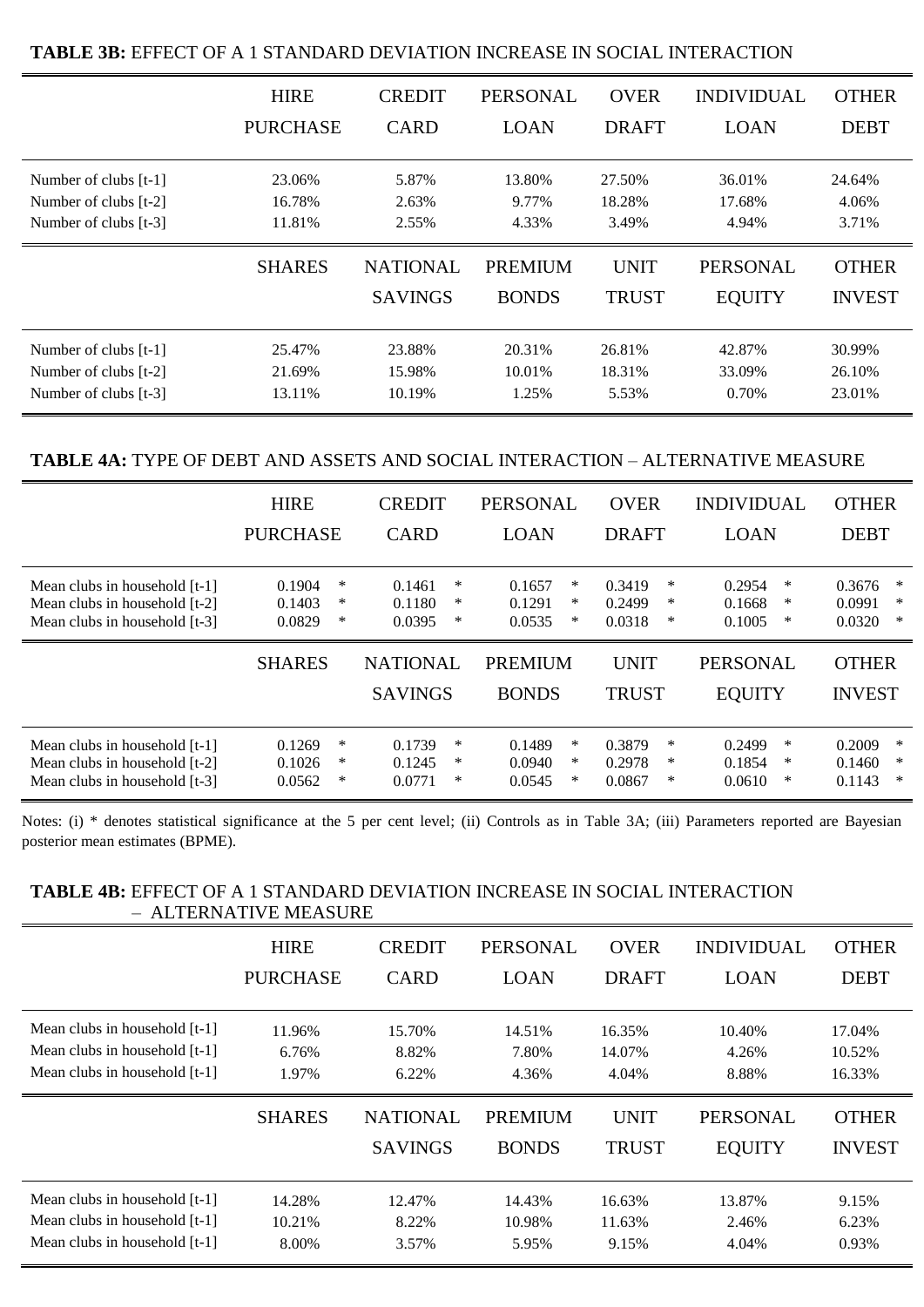| VAR (binary unsecured debt) $\Sigma_{1,1}$                            | 0.00525    | ∗      |
|-----------------------------------------------------------------------|------------|--------|
| COV (binary unsecured debt and log unsecured debt) $\sum_{1,2}$       | 0.03220    | ∗      |
| COV (binary unsecured debt and binary secured debt) $\sum_{1,3}$      | 0.09850    | ∗      |
| COV (binary unsecured debt and log secured debt) $\sum_{1,4}$         | 0.00180    | ∗      |
| COV (binary unsecured debt and binary financial asset) $\Sigma_{1,5}$ | $-0.00086$ |        |
| COV (binary unsecured debt and log financial asset) $\Sigma_{1,6}$    | 0.00001    |        |
| COV (binary unsecured debt and binary house value) $\Sigma_{1,7}$     | 0.00065    |        |
| COV (binary unsecured debt and log house value) $\Sigma_{1,8}$        | 0.00019    |        |
| VAR (log unsecured debt) $\Sigma_{2,2}$                               | 0.00494    | ∗      |
| COV (log unsecured debt and binary secured debt) $\Sigma_{2,3}$       | 0.00009    |        |
| COV (log unsecured debt and log secured debt) $\sum_{2,4}$            | 0.00001    |        |
| COV (log unsecured debt and binary financial asset) $\Sigma_{2,5}$    | 0.00003    |        |
| COV (log unsecured debt and log financial asset) $\Sigma_{2,6}$       | 0.00003    |        |
| COV (log unsecured debt and binary house value) $\Sigma_{2,7}$        | 0.00004    |        |
| COV (log unsecured debt and log house value) $\Sigma_{2,8}$           | 0.00004    |        |
| VAR (binary secured debt) $\Sigma_{3,3}$                              | 0.00617    | ∗      |
| COV (binary secured debt and log secured debt) $\sum_{3,4}$           | 0.00182    |        |
| COV (binary secured debt and binary financial asset) $\sum_{3,5}$     | 0.00008    |        |
| COV (binary secured debt and log financial asset) $\Sigma_{3,6}$      | 0.00137    |        |
| COV (binary secured debt and binary house value) $\sum_{3,7}$         | 0.00009    |        |
| COV (binary secured debt and log house value) $\Sigma_{3,8}$          | $-0.00005$ |        |
| VAR (log secured debt) $\Sigma_{4.4}$                                 | 0.00595    |        |
| COV (log secured debt and binary financial asset) $\sum_{4,5}$        | 0.00008    |        |
| COV (log secured debt and log financial asset) $\Sigma_{4,6}$         | 0.00116    |        |
| COV (log secured debt and binary house value) $\sum_{4,7}$            | 0.53100    | ∗      |
| COV (log secured debt and log house value) $\Sigma_{4,8}$             | 0.04070    | $\ast$ |
| VAR (binary financial asset) $\Sigma_{5,5}$                           | 0.00506    | ∗      |
| COV (binary financial asset and log financial asset) $\Sigma_{5,6}$   | 0.00009    |        |
| COV (binary financial asset and binary house value) $\sum_{5,7}$      | 0.00004    |        |
| COV (binary financial asset and log house value) $\Sigma_{5,8}$       | 0.09260    | $\ast$ |
| VAR (log financial asset) $\Sigma_{6,6}$                              | 0.00572    | ∗      |
| COV (log financial asset and binary house value) $\sum_{6,7}$         | 0.00005    |        |
| COV (log financial asset and log house value) $\Sigma_{6,8}$          | 0.01120    | ∗      |
| VAR (binary house value) $\Sigma_{7,7}$                               | 0.00532    | ∗      |
| COV (binary house value and log house value) $\Sigma_{7,8}$           | $-0.00004$ |        |
| VAR (log house value) $\Sigma_{8,8}$                                  | 0.00406    | ∗      |

\* denotes statistical significance at the 5 per cent level.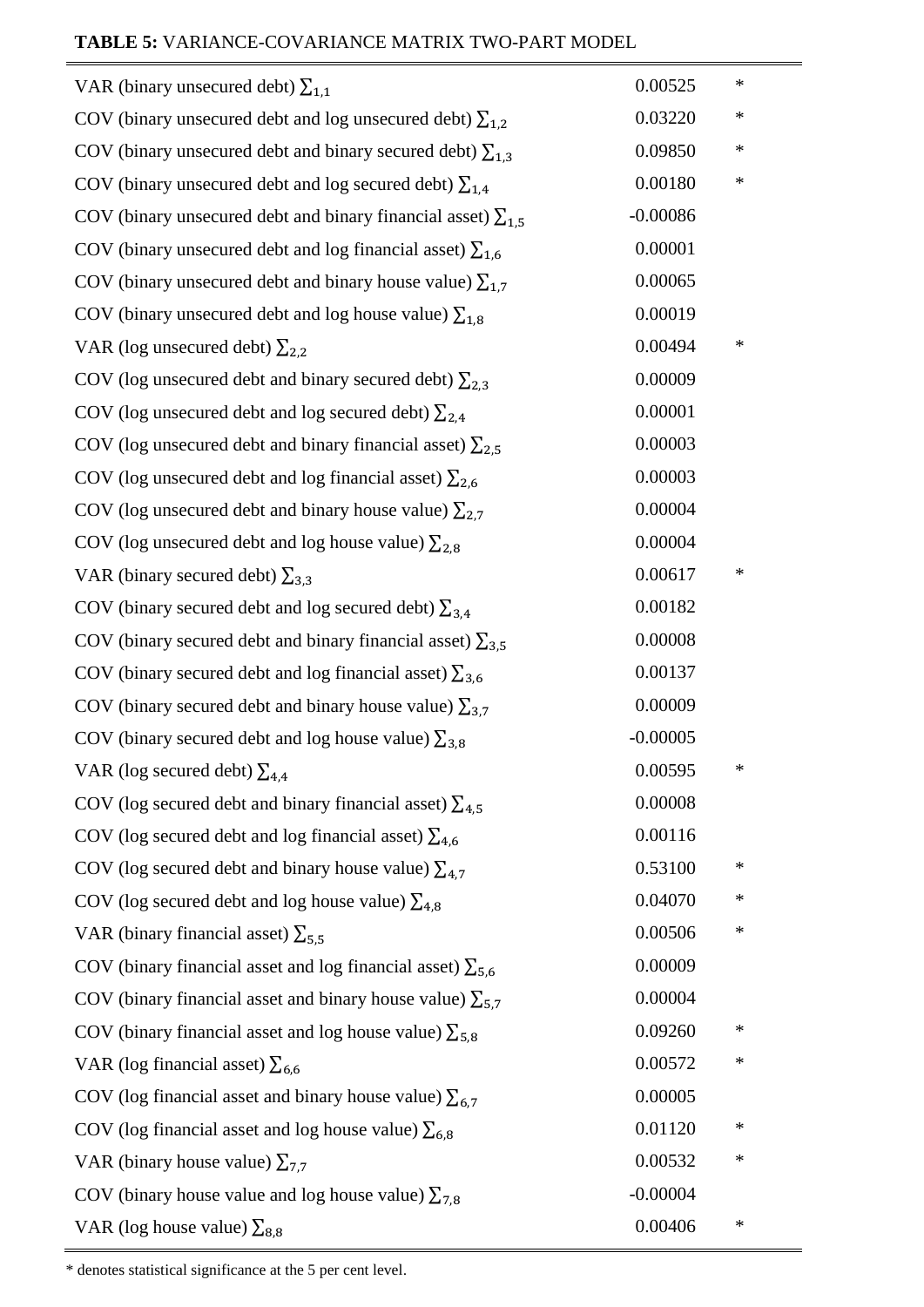#### **TABLE 6A:** TWO PART MODEL: LOG AMOUNT OF DEBT, ASSETS AND SOCIAL INTERACTION

|                            | <b>UNSECURED DEBT</b>        |            |        |                          | <b>SECURED DEBT</b> |                   |        |             | <b>FINANCIAL ASSETS</b> | <b>HOUSE VALUE</b>  |                     |             |
|----------------------------|------------------------------|------------|--------|--------------------------|---------------------|-------------------|--------|-------------|-------------------------|---------------------|---------------------|-------------|
|                            | $prob(Y > 0)$ $log(Y) Y > 0$ |            |        | prob(Y > 0)              |                     | log(Y) Y>0        |        | prob(Y > 0) |                         | log(Y) Y>0          | prob(Y > 0)         | log(Y) Y>0  |
| Male                       | 0.1087                       | 0.2031     |        | $-0.0636$                |                     | $-0.1443$         |        | 0.0260      |                         | $-0.1488$           | $0.4214$ *          | $0.6287$ *  |
| Married                    | $\ast$<br>$-0.3058$          | $-0.5040$  | $\ast$ | 1.0950                   | $\ast$              | 1.4410            | $\ast$ | 0.5955      | $\ast$                  | $1.1360$ *          | 1.2900<br>$\ast$    | $2.3440$ *  |
| White                      | 0.1255                       | 0.1898     |        | $-0.5697$                | $\ast$              | $-1.0950$         | $\ast$ | 0.0064      |                         | 0.0701              | 0.4590<br>$\ast$    | $0.4933$ *  |
| Age 18-24                  | 0.6513<br>$\ast$             | 0.6703     |        | 1.2270                   | $\ast$              | 2.6250            | $\ast$ | $-0.3177$   |                         | $-0.4960$           | $-0.8985$<br>$\ast$ | $-1.9810$ * |
| Age 25-34                  | 0.9516<br>$\ast$             | 1.4310     | $\ast$ | 1.4890                   | $\ast$              | 3.5920            | $\ast$ | $-0.3859$   | $\ast$                  | $-0.6390$ *         | $-0.7528$<br>$\ast$ | $-1.4630$ * |
| Age 35-44                  | 0.4337<br>$\ast$             | 0.6249     | $\ast$ | 1.3580                   | $\ast$              | 3.2230            | $\ast$ | 0.0349      |                         | $-0.0167$           | $-0.4273$<br>$\ast$ | $-0.7878$ * |
| Age 45-54                  | 0.1610                       | 0.1379     |        | 0.8533                   | $\ast$              | 1.9780            | $\ast$ | 0.0417      |                         | 0.0185              | $-0.0958$           | $-0.2689$   |
| O Levels                   | $-0.2215$                    | $-0.4101$  | $\ast$ | $-0.1089$                |                     | $-0.2584$         |        | 0.1351      |                         | 0.3852              | $-0.0457$           | 0.0629      |
| A Levels                   | $-0.0329$                    | $-0.0189$  |        | 0.0629                   |                     | 0.1772            |        | 0.1428      |                         | 0.2572              | 0.3941<br>$\ast$    | 0.5073      |
| Teaching/nursing           | 0.1689                       | 0.2982     |        | $-0.1043$                |                     | $-0.1950$         |        | 0.1119      |                         | 0.2296              | $-0.1260$           | $-0.1273$   |
| Other education            | 0.3485<br>$\ast$             | 0.5680     | $\ast$ | $-0.0220$                |                     | 0.0903            |        | 0.0103      |                         | $-0.3327$           | $-0.4487$<br>$\ast$ | $-0.5166$   |
| Degree                     | $-0.3837$                    | $-0.3842$  | $\ast$ | $0.5328$ *               |                     | $1.0520$ *        |        | 0.5606      | $\ast$                  | $1.4570$ *          | 0.3528<br>$\ast$    | $0.6921$ *  |
| Rent                       | $-0.1042$                    | $-0.0986$  |        | $\qquad \qquad -$        |                     | $\qquad \qquad -$ |        | $-0.0195$   |                         | $-0.1722$           |                     | $\equiv$    |
| Mortgage                   | $-0.0172$                    | 0.1205     |        | $\overline{\phantom{0}}$ |                     | $\qquad \qquad -$ |        | $-0.2173$   |                         | 0.0710              | $\equiv$            |             |
| Owned outright             | $-0.2863$                    | $-0.4929$  |        |                          |                     |                   |        | 0.0929      | $\ast$                  | $0.1105$ *          |                     |             |
| Health                     | $-0.0578$                    | $-0.1786$  |        | 0.1847                   |                     | $0.4532$ *        |        | 0.0426      |                         | 0.1097              | 0.2966<br>$\ast$    | $0.6196$ *  |
| Log labour income          | $-0.0426$                    | $-0.0407$  |        | $-0.0160$                |                     | $-0.0191$         |        | 0.1509      | $\ast$                  | 0.2814<br>$\ast$    | $-0.0200$           | 0.0128      |
| Log other income           | 0.1492<br>$\ast$             | $0.2529$ * |        | $0.1502$ *               |                     | $0.3503$ *        |        | 0.0217      |                         | 0.0166              | $0.1134$ *          | $0.1584$ *  |
| Number of adults           | $-0.0702$                    | $-0.0986$  |        | $-0.0536$                |                     | $-0.1432$         |        | $-0.2207$   | $\ast$                  | $-0.3441$<br>$\ast$ | 0.1107<br>$\ast$    | $0.1900$ *  |
| Number of children         | 0.1083<br>$\ast$             | 0.1205     |        | 0.0199                   |                     | 0.0713            |        | $-0.2198$   | $\ast$                  | $-0.4159$<br>$\ast$ | $-0.0575$           | $-0.0674$   |
| Employee                   | 0.0083                       | 0.0202     |        | $-0.0728$                |                     | $-0.2126$         |        | $-0.1136$   |                         | $-0.2643$           | 0.0626              | 0.0303      |
| Self employed              | 0.0144                       | $-0.0395$  |        | $-0.0886$                |                     | $-0.1701$         |        | $-0.0748$   |                         | 0.1319              | $-0.2709$           | $-0.4290$   |
| Unemployed                 | $-0.4737$<br>$\ast$          | $-0.6534$  |        | 0.1114                   |                     | 0.2318            |        | 0.2164      |                         | 0.4437              | 0.4467              | 0.6516      |
| Computer in home           | 0.0961                       | 0.3165     | $\ast$ | 0.7427                   | $\ast$              | $1.7510$ *        |        | 0.5473      | $\ast$                  | $0.8008$ *          | 0.5186<br>$\ast$    | $1.1810$ *  |
| Computer brought last year | $-0.0501$                    | $-0.0197$  |        | $-0.1108$                |                     | $-0.2810$         |        | 0.0792      |                         | 0.0470              | 0.0540              | 0.0608      |
| Read a national newspaper  | 0.0866                       | 0.1727     |        | 0.1023                   |                     | 0.2249            |        | 0.0418      |                         | $-0.0225$           | 0.1197              | 0.2005      |
| Number of clubs [t-1]      | 0.1720<br>$\ast$             | 0.3382     | $\ast$ | 0.2340                   | $\ast$              | $0.7286$ *        |        | 0.4200      | $\ast$                  | 0.4240<br>$*$       | 0.1358<br>$\ast$    | $0.2598$ *  |
| Number of clubs [t-2]      | $\ast$<br>0.1230             | 0.2431     | $\ast$ | 0.1030                   | $\ast$              | 0.3469            | $\ast$ | 0.7326      | $\ast$                  | 0.2525<br>$\ast$    | 0.0858<br>$\ast$    | $0.1268$ *  |
| Number of clubs [t-3]      | 0.2089<br>∗                  | $0.0734$ * |        | 0.0610                   | $\ast$              | $0.0674$ *        |        | 0.1318      | $\ast$                  | 0.1903<br>$\ast$    | 0.1040<br>$\ast$    | $0.0672$ *  |

Notes: (i) Y denotes the amount of debt or value of assets of a household (ii) \* denotes statistical significance at the 5 per cent level; (iii) The estimated model also includes regional controls; (iv) Parameters reported are Bayesian posterior mean estimates (BPME).